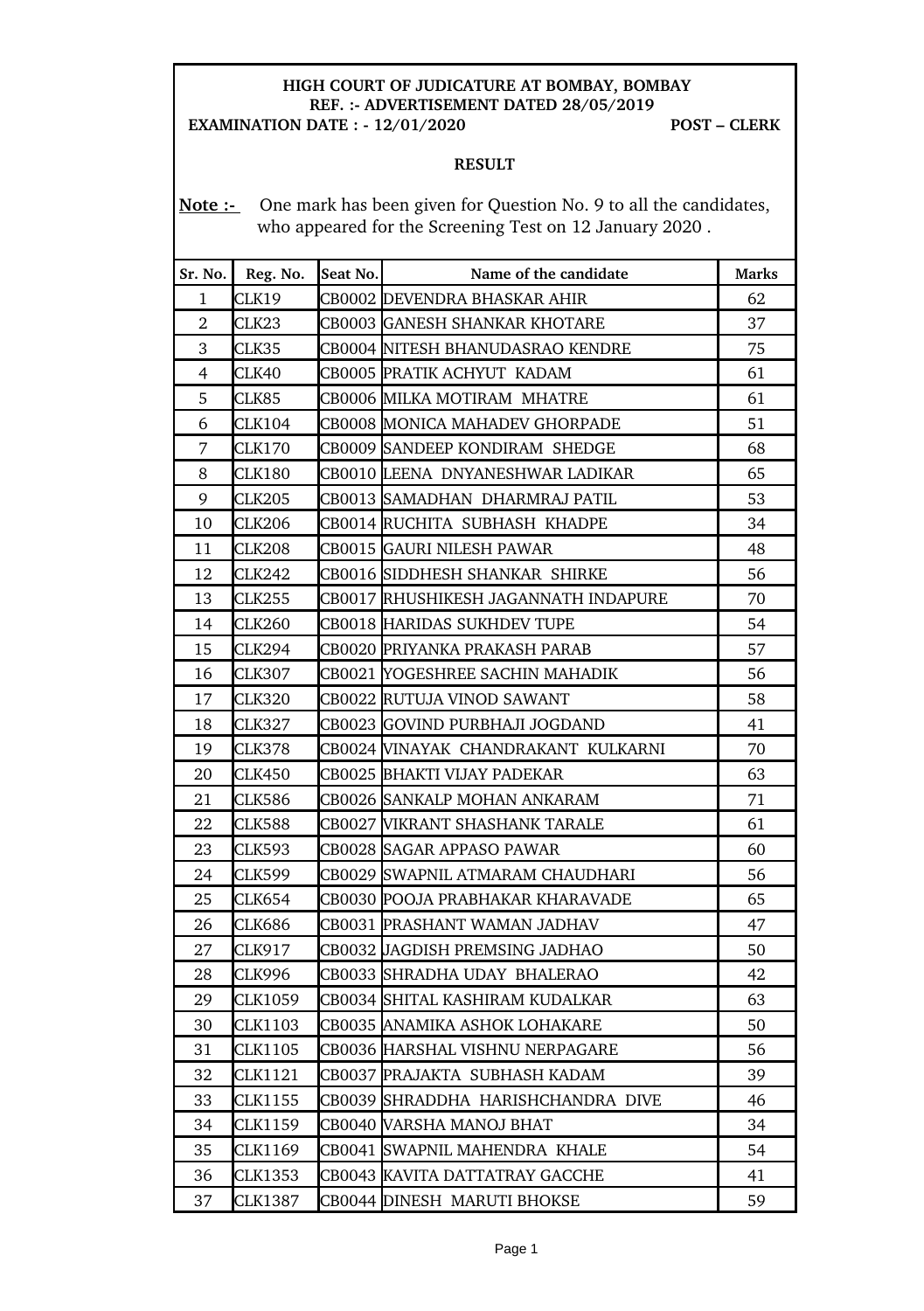| 38 | CLK1394        | CB0045 SAVITA DATTATRAY GACCHE      | 45 |
|----|----------------|-------------------------------------|----|
| 39 | CLK1559        | CB0046 TANUJA YASHAWANT GAONKAR     | 43 |
| 40 | CLK1669        | CB0047 ASHISH GANPAT PUNDE          | 38 |
| 41 | <b>CLK1688</b> | CB0048 PUNAM SURESH SANGLE          | 60 |
| 42 | CLK1711        | CB0050 JYOTI PRAKASH SHINDE         | 49 |
| 43 | CLK1731        | CB0051 SANDEEP BHAGWAT PATIL        | 65 |
| 44 | CLK1757        | CB0052 SUWARNDEEP CHHABURAO KATHARE | 62 |
| 45 | <b>CLK1815</b> | CB0053 RAHUL VASANT SONAWANE        | 68 |
| 46 | CLK1882        | CB0054 BHAGYASHREE ARVIND NAVALE    | 58 |
| 47 | CLK1919        | CB0055 AKSHATA SURESH IRMAL         | 56 |
| 48 | CLK1959        | CB0056 GANESH DHONDIRAM CHOPADE     | 55 |
| 49 | CLK1983        | CB0057 SAGAR MAROTRAO DOHARE        | 33 |
| 50 | <b>CLK2045</b> | CB0058 BHAKTI KASHINATH MULUK       | 61 |
| 51 | <b>CLK2130</b> | CB0059 PANDURANG ANKUSHRAO MAGAR    | 76 |
| 52 | <b>CLK2160</b> | CB0061 DEEPIKA KISHOR JINGARE       | 51 |
| 53 | CLK2238        | CB0062 RAJASHRI HARSHAD PATEL       | 50 |
| 54 | <b>CLK2284</b> | CB0063 PRIYANKA ASHOK GAMARE        | 45 |
| 55 | <b>CLK2295</b> | CB0064 SWAPNIL GANANAN BAYASKAR     | 71 |
| 56 | CLK2356        | CB0066 SUPRIYA SURESH PARAB         | 62 |
| 57 | CLK2482        | CB0067 POOJA PRADEEP SAWANT         | 73 |
| 58 | <b>CLK2483</b> | CB0068 TRUPTI SADANAND SAWANT       | 66 |
| 59 | CLK2519        | CB0069 SACHIN ASHOK SHIKHARE        | 59 |
| 60 | <b>CLK2570</b> | CB0072 VAIBHAV YASHWANT SAYAJI      | 52 |
| 61 | CLK2659        | CB0073  AJAY CHANNSING SALAMPURE    | 44 |
| 62 | CLK2671        | CB0074 SHUBHAM BHASKARRAO KULKARNI  | 47 |
| 63 | <b>CLK2682</b> | CB0075 POURNIMA HEMRAJ WASNIK       | 57 |
| 64 | <b>CLK2785</b> | CB0076 PRIYA SHANKARRAO MURKUTE     | 35 |
| 65 | <b>CLK2837</b> | CB0077 SUPRIYA BALIRAM SAKHARLE     | 39 |
| 66 | CLK2839        | CB0078 WIPUL MAHESH MAHYAVANHI      | 54 |
| 67 | <b>CLK2840</b> | CB0079 ASVITA MADHUKAR KAMBLE       | 57 |
| 68 | CLK2858        | CB0080 MANOJ GOVINDRAO BARAPATRE    | 64 |
| 69 | CLK2894        | CB0081  AMAR MALLAPPA KOLI          | 67 |
| 70 | CLK2895        | CB0082 PRAJAKTA SUBHASH BHATKAR     | 60 |
| 71 | CLK2982        | CB0083 VINAYAK PRAKASH TELI         | 61 |
| 72 | CLK2984        | CB0084 SUSHMA DUSHANT BORULKAR      | 43 |
| 73 | CLK3074        | CB0085 JYOTI SANKET THAKUR          | 58 |
| 74 | CLK3128        | CB0086 GANESH RAMCHANDRA MANE       | 53 |
| 75 | CLK3156        | CB0087 ANKITA ASHOK SAWANT          | 53 |
| 76 | CLK3160        | CB0088 SANJAY SUDAM PAIKRAO         | 61 |
| 77 | CLK3201        | CB0089 REKHA HARIBHAU PARJANE       | 66 |
| 78 | CLK3282        | CB0090 MAHESH BHARAT GAVALI         | 57 |
| 79 | CLK3321        | CB0091 PRIYANKA ASHOK PAWAR         | 44 |
| 80 | CLK3326        | CB0092 NILESH SHRIDHARRAO DHAWALE   | 40 |
| 81 | CLK3345        | CB0093  PARESH PRADIP KUYABA        | 63 |
| 82 | CLK3363        | CB0094 RUPESH GOPAL AHIRE           | 62 |
| 83 | CLK3381        | CB0095 RAJU SHANKAR PAWAR           | 66 |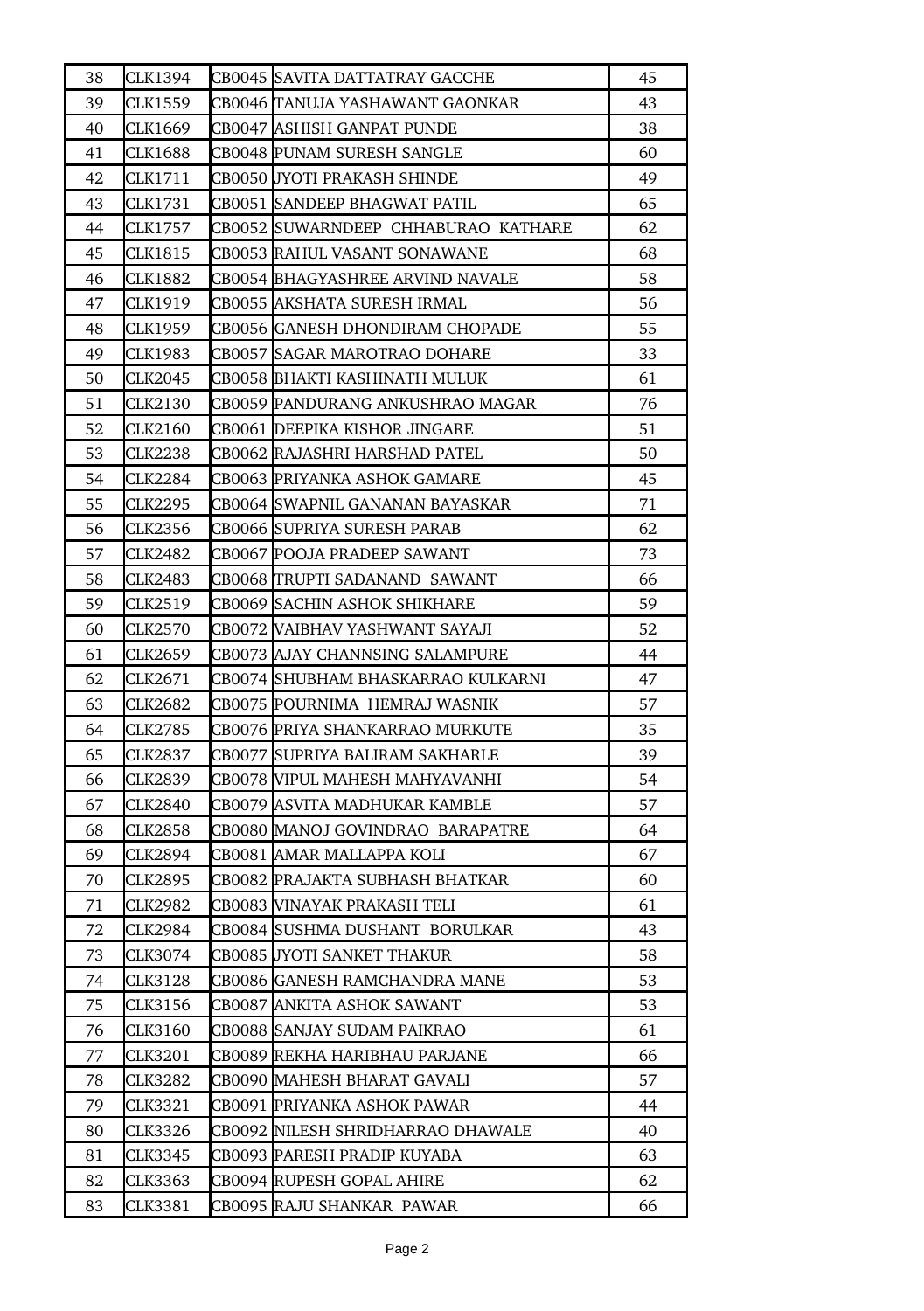| 84  | <b>CLK3398</b> | CB0096 SWAPNIL NARESHKUMAR BANDALE   | 41 |
|-----|----------------|--------------------------------------|----|
| 85  | CLK3417        | CB0097  PRIYAVANDA MANSING KONDUSKAR | 56 |
| 86  | CLK3425        | CB0098 DEEPALI BAPU AGALE            | 70 |
| 87  | CLK3505        | CB0099  AKSHAY SUNIL VATNEVAKIL      | 58 |
| 88  | CLK3627        | CB0100 JAGDISH DOMAJI DAHAT          | 54 |
| 89  | CLK3674        | CB0101 NITIN RATAN GORE              | 48 |
| 90  | CLK3715        | CB0102 PRIYA GUNAJI SAWANT           | 49 |
| 91  | CLK3739        | CB0103 NIRMESH RAMPYARELAL PRAJAPATI | 59 |
| 92  | CLK3874        | CB0104 SUREKHA MADHUKAR SAWANT       | 36 |
| 93  | CLK3884        | CB0105  PRASHANT VIJAY MUNGEKAR      | 44 |
| 94  | CLK3985        | CB0106  GAURAV BHAURAM JADHAV        | 66 |
| 95  | CLK4052        | CB0109  GAJANAN RUDRAPPA SWAMI       | 45 |
| 96  | CLK4106        | CB0110 KOMAL KRISHNA JOGADANKAR      | 59 |
| 97  | CLK4122        | CB0111 AARIF SHABBIR TADAVI          | 51 |
| 98  | CLK4123        | CB0112  PRASHANT NAGNATH KORKE       | 37 |
| 99  | CLK4192        | CB0114 ASHWINI BHAGWAN MORE          | 51 |
| 100 | <b>CLK4201</b> | CB0115 NILESH GOVINDRAO WANJARI      | 69 |
| 101 | CLK4219        | CB0116 DIPIKA SANJIV DALVI           | 52 |
| 102 | CLK4231        | CB0117 RAMESHWAR SUDAM KAKDE         | 50 |
| 103 | CLK4315        | CB0119 CHETAN UTTAM SATPUTE          | 57 |
| 104 | <b>CLK4340</b> | CB0120 SUVARNA RAJENDRA PATIL        | 46 |
| 105 | CLK4347        | CB0121 NILESH BALIRAM VIRLE          | 60 |
| 106 | CLK4349        | CB0122  SHUBHANGI JITENDRA GAIKWAD   | 33 |
| 107 | <b>CLK4352</b> | CB0123 ANIL TEJRAO DAMODHAR          | 59 |
| 108 | <b>CLK4357</b> | CB0124 MOHANISH PRAKASH MALAP        | 76 |
| 109 | <b>CLK4439</b> | CB0125 HARSHADA VIJAY APTE           | 59 |
| 110 | CLK4444        | CB0126  ATUL ABHIMAN KHAIRNAR        | 60 |
| 111 | <b>CLK4543</b> | CB0127 TEJASHREE DASHRATH PATIL      | 71 |
| 112 | CLK4546        | CB0128 SHREEKANT HARIBHAU SOMAJWAR   | 60 |
| 113 | CLK4678        | CB0129 RATIKA RAVINDRA VHORTIKAR     | 59 |
| 114 | CLK4727        | CB0130 SADANAND MALLIKARJUN DHADKE   | 50 |
| 115 | CLK4737        | CB0131 NILESH NARESH VARNE           | 40 |
| 116 | CLK4746        | CB0132  ASHWINI SHASHIKANT CHAUDHARI | 44 |
| 117 | CLK4769        | CB0133 ATISH SUKHADEO DHONE          | 57 |
| 118 | CLK4790        | CB0134 RASHTRAPAL GAUTAM BHAGAT      | 64 |
| 119 | CLK4814        | CB0135  BHARTI GANPATI GURUNULE      | 45 |
| 120 | CLK4889        | CB0136 SHRADDHA NAVNIT DHOTE         | 47 |
| 121 | CLK4947        | CB0137 SONALI DARSHAN JADHAV         | 54 |
| 122 | CLK4959        | CB0138  YUVRAJ UDERAM BISANDARE      | 46 |
| 123 | CLK5058        | CB0140 PRACHI VINOD GOLATKAR         | 53 |
| 124 | <b>CLK5088</b> | CB0141 PRADNYA DINESH SONAWANE       | 38 |
| 125 | CLK5095        | CB0142 DIPAK ANANDA JADHAV           | 65 |
| 126 | CLK5099        | CB0143  PAYAL BIPIN SURYAVANSHI      | 56 |
| 127 | CLK5164        | CB0144  SAVITA SHAMRAO BHOLANE       | 40 |
| 128 | CLK5170        | CB0145 REWATI DNYANARATNA JADHAV     | 55 |
| 129 | <b>CLK5183</b> | CB0146 SARLA EKNATH GADEKAR          | 51 |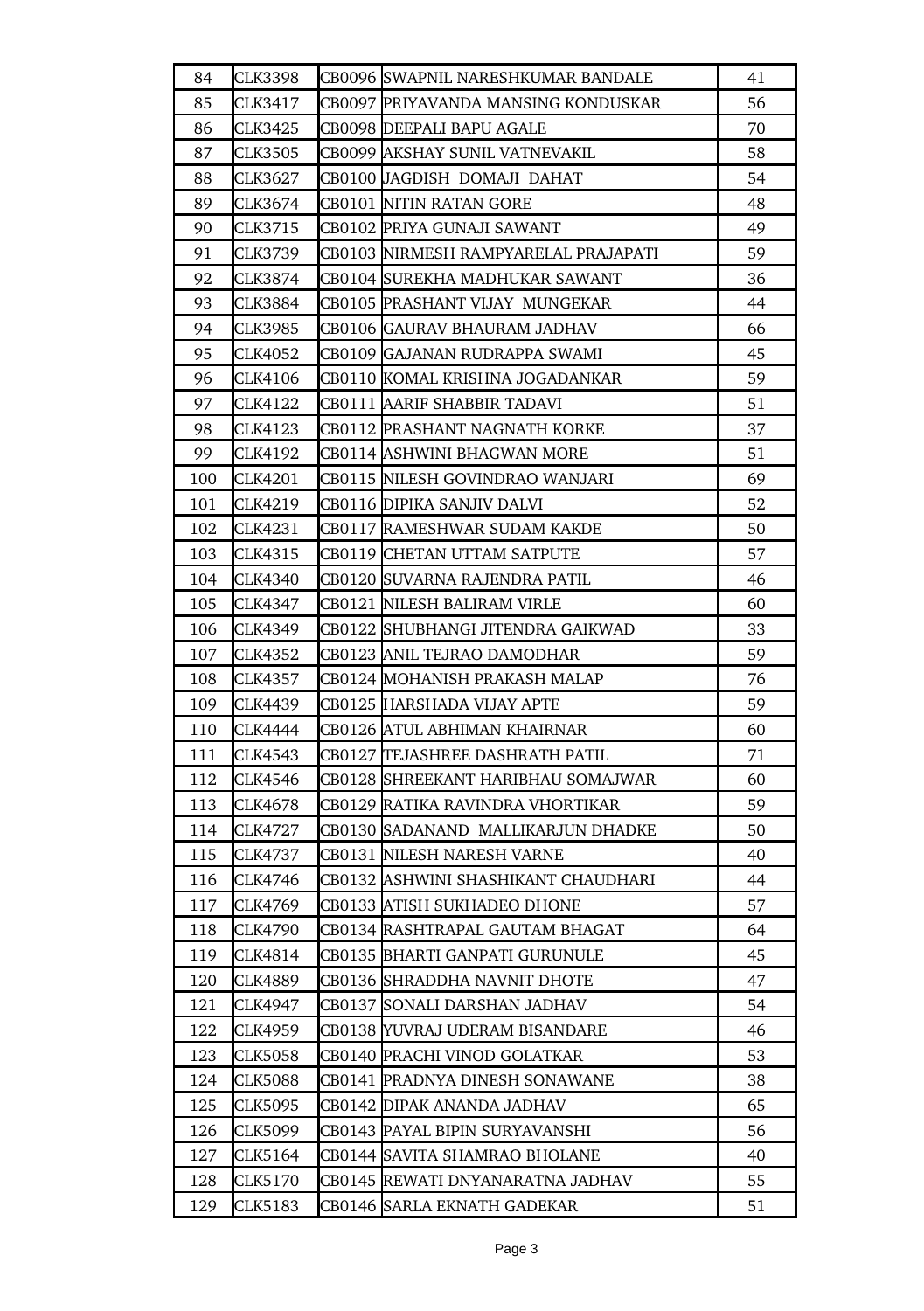| 130 | CLK5214        | CB0147 SANDESH BALU SHINDE        | 62 |
|-----|----------------|-----------------------------------|----|
| 131 | <b>CLK5310</b> | CB0148 SHIVRAJ MUNJAJI SONWALE    | 58 |
| 132 | <b>CLK5331</b> | CB0149 ATUL SURESH JADHAV         | 62 |
| 133 | CLK5364        | CB0150 RAVI SHIVAJIRAO KALE       | 62 |
| 134 | CLK5402        | CB0151 DEVENDRA VIJAYRAO NAXANE   | 58 |
| 135 | CLK5412        | CB0153 VIKRAM KRISHNAKANT PATIL   | 60 |
| 136 | CLK5470        | CB0154 RAMATAI GANESH GOPNARAYAN  | 33 |
| 137 | CLK5561        | CB0155 MANGESH KAMPU BODEKAR      | 41 |
| 138 | CLK5565        | CB0156 SACHIN BHARAT PATIL        | 55 |
| 139 | CLK5567        | CB0157 VIJAY GANPAT CHAUGULE      | 51 |
| 140 | CLK5665        | CB0159 PRACHI GANPAT LANDE        | 47 |
| 141 | CLK5706        | CB0160 NEHA VINAY GADGIL          | 51 |
| 142 | <b>CLK5713</b> | CB0161 VIDYA VISHWAS JADHAV       | 52 |
| 143 | CLK5723        | CB0162 ANIKET DILIP BACHHAV       | 38 |
| 144 | CLK5765        | CB0163 MAHIMA SANTOSH MORE        | 37 |
| 145 | CLK5773        | CB0164 BAVISKAR SWATI BHIKAN      | 74 |
| 146 | CLK5897        | CB0166 SUVARNA RAVINDRA GANGURDE  | 56 |
| 147 | <b>CLK5960</b> | CB0167 KIRAN SHRIRANG SHINDE      | 65 |
| 148 | CLK6013        | CB0168 GANESH BALU JAGDALE        | 41 |
| 149 | CLK6071        | CB0169 WIBHA VITTHAL RAORANE      | 62 |
| 150 | CLK6093        | CB0170 LAKHAN BABURAO BANSODE     | 45 |
| 151 | CLK6122        | CB0171 SHIVNANDA NAMDEVRAO KAWALE | 42 |
| 152 | CLK6132        | CB0172 NITAL DILIP JADHAV         | 72 |
| 153 | CLK6135        | CB0173 RAHUL SHRIRAM DHUMAL       | 58 |
| 154 | CLK6192        | CB0174 KAVITA ANAND POOJARI       | 53 |
| 155 | CLK6256        | CB0175 SAGAR JAGANNATH KAMBLE     | 64 |
| 156 | <b>CLK6263</b> | CB0176 CHINMAY HARESHWAR DALVI    | 66 |
| 157 | CLK6267        | CB0177 SHYAM ARJUN HORAMBE        | 52 |
| 158 | CLK6347        | CB0178 GAURAV JAYRAM MANE         | 62 |
| 159 | CLK6373        | CB0179 BHAGYASHREE ANIKET SURVE   | 52 |
| 160 | CLK6392        | CB0180  DEEPAK KASHINATH THALKAR  | 42 |
| 161 | CLK6455        | CB0181 SARITA PRAKASH KHADE       | 43 |
| 162 | CLK6456        | CB0182 ANAND RAJENDRARAO LANDGE   | 74 |
| 163 | CLK6461        | CB0183 KUNAL RAVINDRA RAMTEKE     | 63 |
| 164 | CLK6464        | CB0184 RUPESH RAMESH DUDHASAGARE  | 68 |
| 165 | CLK6498        | CB0185 RAVI KESHAV BHOIR          | 54 |
| 166 | CLK6583        | CB0186 RAVINDRA TUKADU MESHRAM    | 44 |
| 167 | CLK6585        | CB0187 BHAKTI SWAPNIL PARAB       | 55 |
| 168 | CLK6634        | CB0188 GHANASHYAM UMESH JOSHI     | 47 |
| 169 | CLK6704        | CB0189 MAHENDRA ANKUSH AWARE      | 54 |
| 170 | CLK6738        | CB0190 SUJATA RAMESH SUTAR        | 53 |
| 171 | CLK6803        | CB0191 SIDDHARTH BHIMRAO SHINDE   | 57 |
| 172 | <b>CLK6805</b> | CB0192 MEGHA JAYWANT PARAB        | 69 |
| 173 | CLK6930        | CB0194 PRAYAG BALBHIM KAMBLE      | 72 |
| 174 | <b>CLK7004</b> | CB0195 BHAVANA UMESH DICHOLKAR    | 67 |
| 175 | <b>CLK7007</b> | CB0196 PRIYANKA DATTATRAY BODARE  | 36 |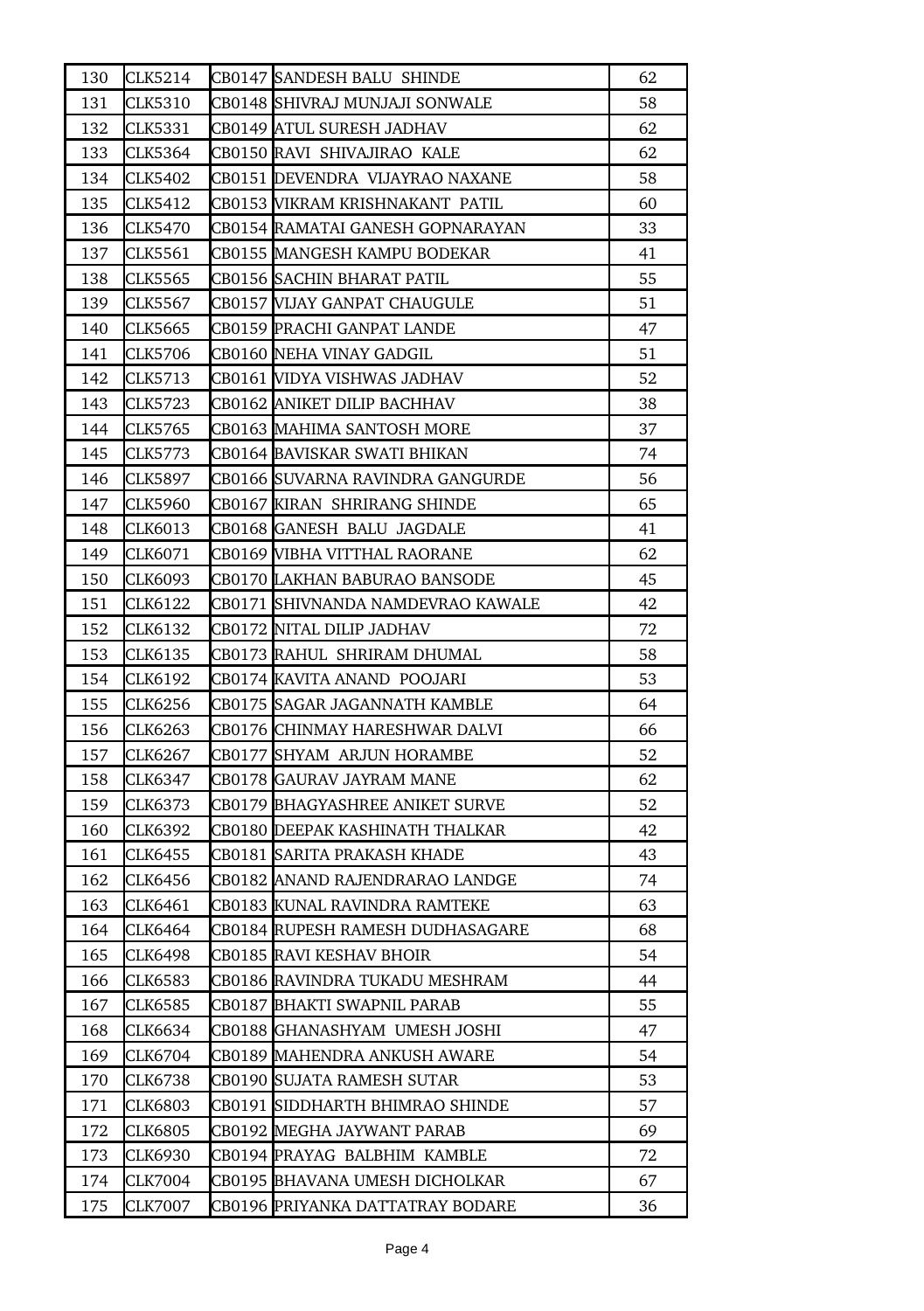| 176 | <b>CLK7018</b> | CB0197 BHAVNA SUKDEO KARDAK                | 25 |
|-----|----------------|--------------------------------------------|----|
| 177 | <b>CLK7031</b> | CB0198 ROSHAN BABANRAO BADHE               | 59 |
| 178 | <b>CLK7046</b> | CB0199 NAMITA MAHENDRASING PATIL           | 41 |
| 179 | <b>CLK7075</b> | CB0200 MADHUKAR SHESHARAO KADAM            | 31 |
| 180 | CLK7095        | CB0202 GANESH BABURAO GORE                 | 36 |
| 181 | CLK7110        | CB0203 ASHISH MAHADEO DHOME                | 57 |
| 182 | CLK7122        | CB0204 SWARA PRATIK NANDGAONKAR            | 63 |
| 183 | <b>CLK7127</b> | CB0205 SMITA AMOL MANDREKAR                | 57 |
| 184 | <b>CLK7129</b> | CB0206 FAISAL NAZIRAHMED PATEL             | 54 |
| 185 | <b>CLK7130</b> | CB0207 PRASHANT PRALHAD SUDAKE             | 48 |
| 186 | CLK7147        | CB0208 MANISHA GURUNATH MANJREKAR          | 44 |
| 187 | CLK7159        | CB0209 JAYANT PRAKASH WANI                 | 29 |
| 188 | <b>CLK7160</b> | CB0210 SONAL LALITRAO CHAVAN               | 55 |
| 189 | <b>CLK7177</b> | CB0211 SHWETA CHANDRAMANI PAWAR            | 66 |
| 190 | CLK7204        | CB0212 SAURABH RAJENDRA GANORKAR           | 67 |
| 191 | <b>CLK7208</b> | CB0213 PRAFULL DINESH BHADWALKAR           | 59 |
| 192 | CLK7227        | CB0214 ARJUN NANDKUMAR BANDHU              | 55 |
| 193 | <b>CLK7300</b> | CB0215 HARSHALA HARI DHURI                 | 66 |
| 194 | CLK7372        | CB0216  MINAL PRATAPSINGH SURYAWANSHI      | 56 |
| 195 | CLK7435        | CB0217 BAJRANG AMRUT RATHOD                | 65 |
| 196 | CLK7455        | CB0218 ABDUL WAKEEL ABDUL HAMEED MEHSULDAR | 55 |
| 197 | CLK7456        | CB0219 BHARTI MARUTI BHALERAO              | 44 |
| 198 | CLK7475        | CB0220  VAIBHAW SURESHRAO MALASANE         | 62 |
| 199 | CLK7511        | CB0221  NITESH BHALCHANDRA SONAVALE        | 63 |
| 200 | CLK7514        | CB0222 TEJAL MANGESH LELE                  | 54 |
| 201 | CLK7526        | CB0223 MANOJ SHRIRAM JADHAV                | 27 |
| 202 | <b>CLK7550</b> | CB0224 SOHEL SATTAR SHEIKH                 | 65 |
| 203 | <b>CLK7599</b> | CB0225 ONKAR PRAKASH GHADI                 | 69 |
| 204 | CLK7691        | CB0226 WIKRAM POPAT KUMBHAR                | 59 |
| 205 | CLK7713        | CB0227 PRIYANKA SHANKAR KHIRARI            | 41 |
| 206 | CLK7889        | CB0228 RAVI RAMESH LOKHANDE                | 56 |
| 207 | CLK7910        | CB0229  SACHIN SHIVAJI MALKAPALLI          | 49 |
| 208 | CLK7917        | CB0230  NAVIN DEEPAK RANE                  | 32 |
| 209 | CLK7943        | CB0231 PRIYANKA PANDURANG LALGE            | 51 |
| 210 | CLK7991        | CB0232  CHETAN PRAKASH SATPUTE             | 57 |
| 211 | CLK8037        | CB0233  APURVA SHANKAR MOHOL               | 72 |
| 212 | CLK8055        | CB0234 DATTARAM BAPU PARAB                 | 72 |
| 213 | <b>CLK8086</b> | CB0236 ASHWINI MAHADEO SAWARKAR            | 49 |
| 214 | CLK8152        | CB0237 ARJUN RAMKRISHNA CHOUGULE           | 40 |
| 215 | CLK8207        | CB0238  NINAD VILAS MALVANKAR              | 35 |
| 216 | CLK8371        | CB0241  RAJKIRAN GYANOJI GAVHANE           | 48 |
| 217 | <b>CLK8440</b> | CB0242 PRIYANKA SUDHAKAR DONGARE           | 51 |
| 218 | CLK8498        | CB0243 SATYAWAN BHAGWAN SONUNE             | 46 |
| 219 | CLK8521        | CB0244  SHWETA PRAKASH WALVE               | 65 |
| 220 | CLK8645        | CB0245 ASHWINI PURUSHOTTAM KHANDAIT        | 58 |
| 221 | CLK8672        | CB0246 ASHITOSH MOHAN KAMBLE               | 70 |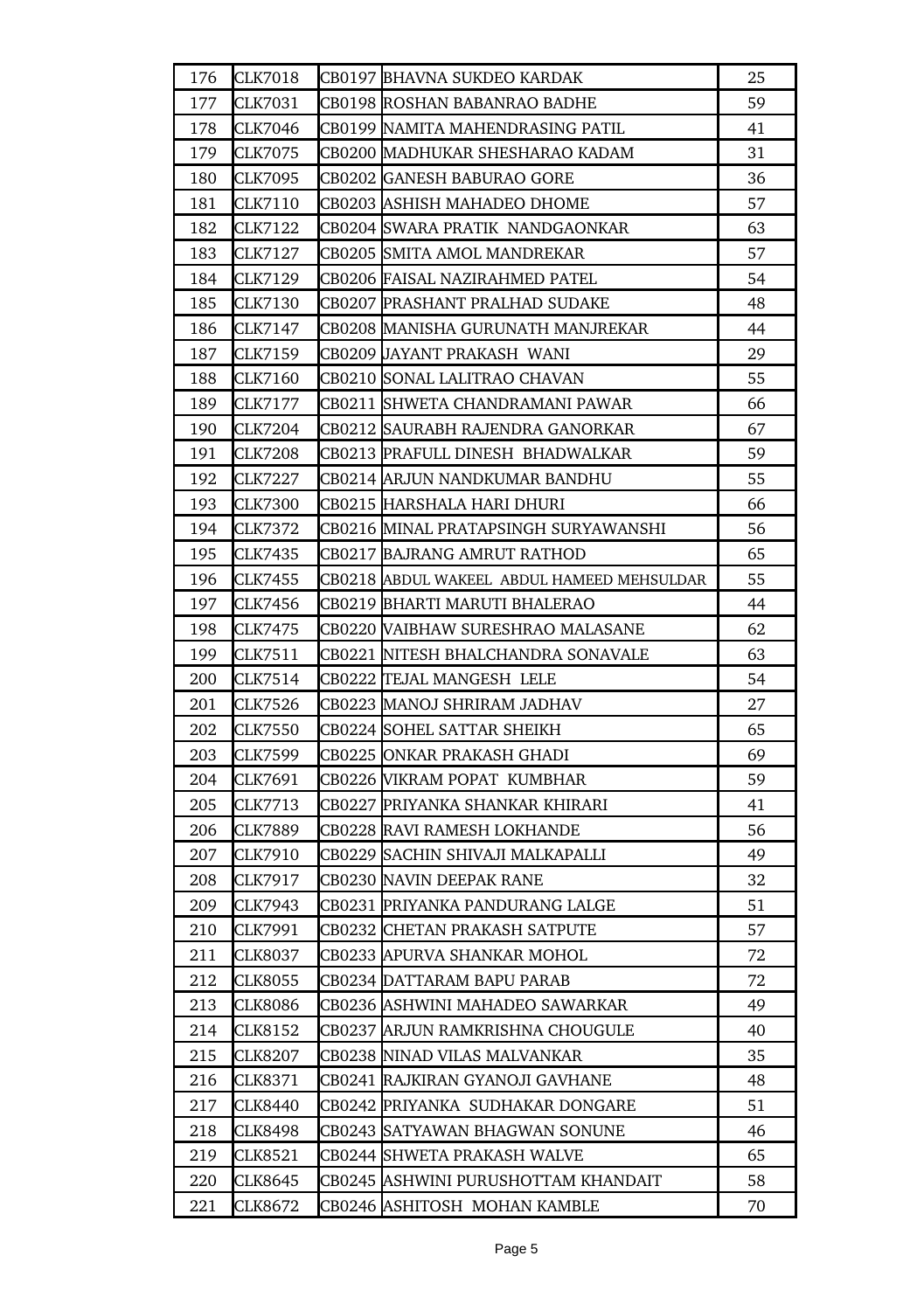| 222 | <b>CLK8688</b> | CB0247 PRIYANKA ASHOK JADHAV            | 73 |
|-----|----------------|-----------------------------------------|----|
| 223 | <b>CLK8875</b> | CB0249 SHITAL UTTAM RAJANE              | 59 |
| 224 | CLK8878        | CB0250 SHUBHAM SHRIPADRAO JOSHI         | 63 |
| 225 | CLK8934        | CB0251 KARANSING DEBUSING THAKUR        | 47 |
| 226 | CLK9092        | CB0252 SHRADDHA ARVIND VESAVKAR         | 69 |
| 227 | CLK9125        | CB0253 SHANKAR UMAJI HATANKAR           | 66 |
| 228 | <b>CLK9140</b> | CB0254 YOGITA DILIP NIKAM               | 50 |
| 229 | CLK9217        | CB0255 SHILPA KRUNAL KAMBLI             | 59 |
| 230 | CLK9295        | CB0256 PRATIK PRADEEP KOLI              | 58 |
| 231 | CLK9305        | CB0257 CHAITALI CHANDRAKANT GANORKAR    | 58 |
| 232 | CLK9319        | CB0258 SAGAR MUKUND RAWOOL              | 66 |
| 233 | CLK9352        | CB0259 PRASAD ARVIND VELHAL             | 57 |
| 234 | CLK9355        | CB0260 SUKANYA SAMEER PARALKAR          | 72 |
| 235 | CLK9361        | CB0261 VAISHALI MAHADEV CHANDANSHIVE    | 34 |
| 236 | <b>CLK9395</b> | CB0262 RASHMI RAMESH KALSEKAR           | 77 |
| 237 | CLK9423        | CB0263 AKSHAY ANANT PATIL               | 31 |
| 238 | <b>CLK9555</b> | CB0265 SHREYA SANDESH MAHADIK           | 43 |
| 239 | <b>CLK9660</b> | CB0266 URMILA SADHU VEER                | 59 |
| 240 | <b>CLK9668</b> | CB0267 SHANKAR DILIP JAGADALE           | 48 |
| 241 | CLK9740        | CB0268 ANIL NARHARI GUTTE               | 65 |
| 242 | CLK9775        | CB0269 DEVATA SATYAVAN NADIVADEKAR      | 57 |
| 243 | CLK9777        | CB0270 SHARAD NATHU MALI                | 65 |
| 244 | <b>CLK9778</b> | CB0271 PRIYANKA JAYRAM KHAMBE           | 62 |
| 245 | CLK9798        | CB0272 PRABHAKAR LIMBAJI AVACHAR        | 72 |
| 246 | <b>CLK9802</b> | CB0273  VISHNU TUKARAM GIRAM            | 54 |
| 247 | CLK10067       | CB0274 PRAVITA BHAGWAN DHANKE           | 49 |
| 248 | CLK10193       | CB0275 KAILAS PRABHAKAR GHADASHI        | 45 |
| 249 | CLK10205       | CB0276 SOPAN YOGAJI GHUGE               | 72 |
| 250 | CLK10249       | <b>CB0278 BHAGYASHREE VILAS BIRMOLE</b> | 63 |
| 251 | CLK10264       | CB0279 VIRAJ SUNIL RANE                 | 66 |
| 252 | CLK10271       | CB0280 PANKAJ MANIKRAO SHAMBHARKAR      | 45 |
| 253 | CLK10303       | CB0281 WIKAS DIGAMBAR JAWADE            | 61 |
| 254 | CLK10306       | CB0282 MAYURI ASHOK PARAB               | 54 |
| 255 | CLK10396       | CB0284 PUSHPA MADHUKAR LOKHANDE         | 37 |
| 256 | CLK10461       | CB0285  POOJA PRABHAKAR MASURKAR        | 70 |
| 257 | CLK10541       | CB0286 ONKAR RAMAPPA HERE               | 53 |
| 258 | CLK10607       | CB0287 PARIKSHIT RAJESH CHAWANE         | 56 |
| 259 | CLK10638       | CB0288 PRATISH HASHA DOLKAR             | 42 |
| 260 | CLK10658       | CB0290 VARSHARANI INDRAJEET DHIMDHIME   | 63 |
| 261 | CLK10665       | CB0291 TRUPTI PANDHARINATH DEORE        | 56 |
| 262 | CLK10738       | CB0292 TRUPTI DASHARATH SHELAR          | 47 |
| 263 | CLK10770       | CB0293 SUSHMA PRAKASH SONAWANE          | 27 |
| 264 | CLK10775       | CB0294 VIJAY LAXMAN GAJAKOSH            | 52 |
| 265 | CLK10780       | CB0295 PALLAVI VIJAY MORE               | 45 |
| 266 | CLK10820       | CB0296 KIRTIKUMAR ASHOKRAO ADVANT       | 76 |
| 267 | CLK10899       | CB0297 PRAVIN JANARDHANJI BHOGE         | 74 |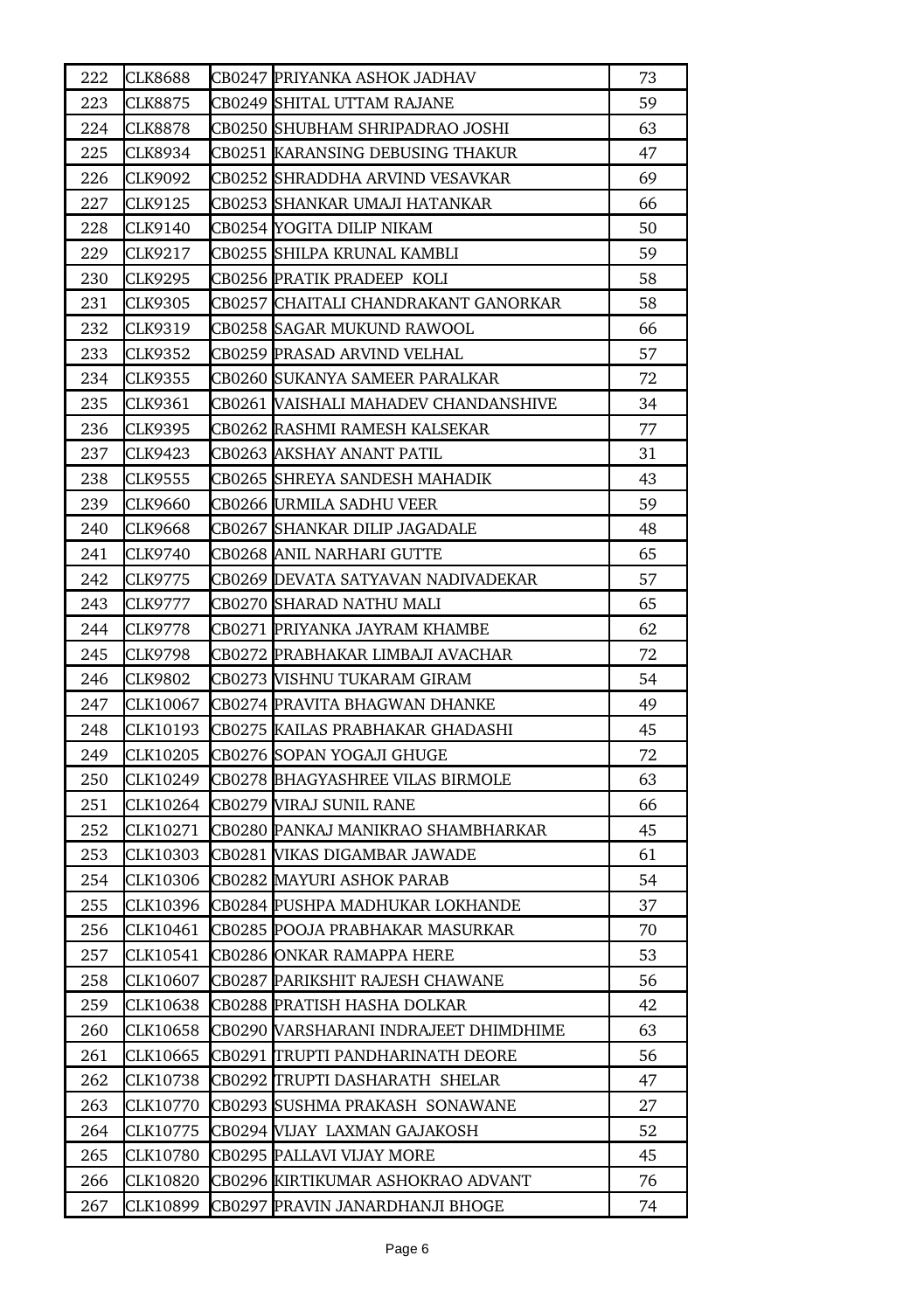| 268 |                 | CLK10939 CB0298 NAMRATA SANTOSH KHOBRAGADE | 54 |
|-----|-----------------|--------------------------------------------|----|
| 269 |                 | CLK11024 CB0299 AKSHAY YUVARAJ MORE        | 53 |
| 270 | CLK11089        | CB0300 BABITA ANAND POOJARI                | 55 |
| 271 | CLK11091        | CB0301 MEGHA MAHADEO PAWAR                 | 41 |
| 272 |                 | CLK11140 CB0303 NITIN MAROTIRAO DABHADKAR  | 58 |
| 273 | CLK11151        | CB0304 RANJIT PRALHAD UPARWAT              | 48 |
| 274 | CLK11194        | CB0305 GEETANJALI YASHWANTRAO KAME         | 48 |
| 275 | CLK11329        | CB0306 SHUBHANGI SIDDHESHWAR KAKDE         | 62 |
| 276 | CLK11417        | CB0308 SURAJ SHYAMSHANKAR YADAV            | 58 |
| 277 | CLK11419        | CB0309 SUMEET NARAYANRAO GAUNDGE           | 50 |
| 278 | CLK11466        | CB0310 SHUBHAM VIJAY TALEKAR               | 60 |
| 279 | CLK11491        | <b>CB0311 RITA ASHOK WANKHADE</b>          | 67 |
| 280 | CLK11585        | CB0312 LAXMAN LAXMAN YEDKE                 | 37 |
| 281 | CLK11625        | CB0313 WINOD BHAGWANRAO VYAVAHARE          | 54 |
| 282 | CLK11630        | CB0314 AKASH DILIPRAO KAWADE               | 63 |
| 283 | CLK11640        | CB0315 SACHIN SHAMRAO SARGAR               | 58 |
| 284 | CLK11655        | CB0316 MEGHA CHANDRAKANT BHAGAT            | 58 |
| 285 | CLK11714        | CB0317 VASIM MAHAMMADGOUS MANER            | 64 |
| 286 | CLK11729        | CB0318 RUCHITA RAMDAS BULBULE              | 40 |
| 287 | CLK11797        | CB0319 YASHODA KISHOR PATIL                | 54 |
| 288 | CLK11836        | CB0320 DURGA RAMRAOJI THAKRE               | 80 |
| 289 | CLK11839        | CB0321 PRASHANT SITARAM PAWAR              | 43 |
| 290 | CLK11892        | CB0322 NILAM LAXMAN MORE                   | 44 |
| 291 | CLK11943        | CB0324 DIKSHARANI KRISHNAT PATIL           | 65 |
| 292 | CLK11977        | CB0325 RASIKA SURYAKANT MAHADIK            | 45 |
| 293 | <b>CLK12089</b> | CB0326 RAMESH DHARMA KARANDE               | 44 |
| 294 | CLK12092        | CB0327 VISHAKHA CHANDRASHEKHAR RANE        | 63 |
| 295 | CLK12279        | CB0329 RAJESH PANDITRAO GOBHADE            | 50 |
| 296 | CLK12363        | CB0330 ANUSHKA AMIT KADAM                  | 51 |
| 297 | CLK12415        | CB0331 SYED SALEEM JAFAR                   | 75 |
| 298 | CLK12482        | CB0332 PRASHANT SHARAD GAWALI              | 39 |
| 299 | CLK12487        | CB0333 SUYOG DAMODAR BINIWALE              | 62 |
| 300 | CLK12495        | CB0334 MANJUSHA RAMESH PAWAR               | 59 |
| 301 | CLK12549        | CB0335 PALLAVI DILIP NIKAM                 | 44 |
| 302 | CLK12607        | CB0336 YOGESHREE CHANDRAKANT GIRI          | 40 |
| 303 | CLK12631        | CB0337 GANGADHAR SAMBHAJI BHUTNARE         | 59 |
| 304 | CLK12668        | CB0338 MUKESH KERBA LOKHANDE               | 65 |
| 305 | CLK12702        | CB0339 BHAVANA SURESH HALDANKAR            | 66 |
| 306 |                 | CLK12744 CB0340 MANISHA TULSHIRAM SHINDE   | 54 |
| 307 | CLK12766        | CB0341 MOHSIN FARUKH NADIWALE              | 60 |
| 308 | CLK12772        | CB0342 VARSHA CHANDRAKANT SHINDE           | 63 |
| 309 | CLK12810        | CB0343 TRUPTI VINOD PATALE                 | 50 |
| 310 | CLK12837        | CB0344 PRACHI UPAWAN GAJBHIYE              | 65 |
| 311 | CLK12873        | CB0345 APARNA UTTMARAO BAGADE              | 54 |
| 312 | CLK12888        | CB0346 NEHA RAJ DHODARE                    | 51 |
| 313 | CLK12893        | CB0347 GAJANAN SHIVAJI NAGARE              | 51 |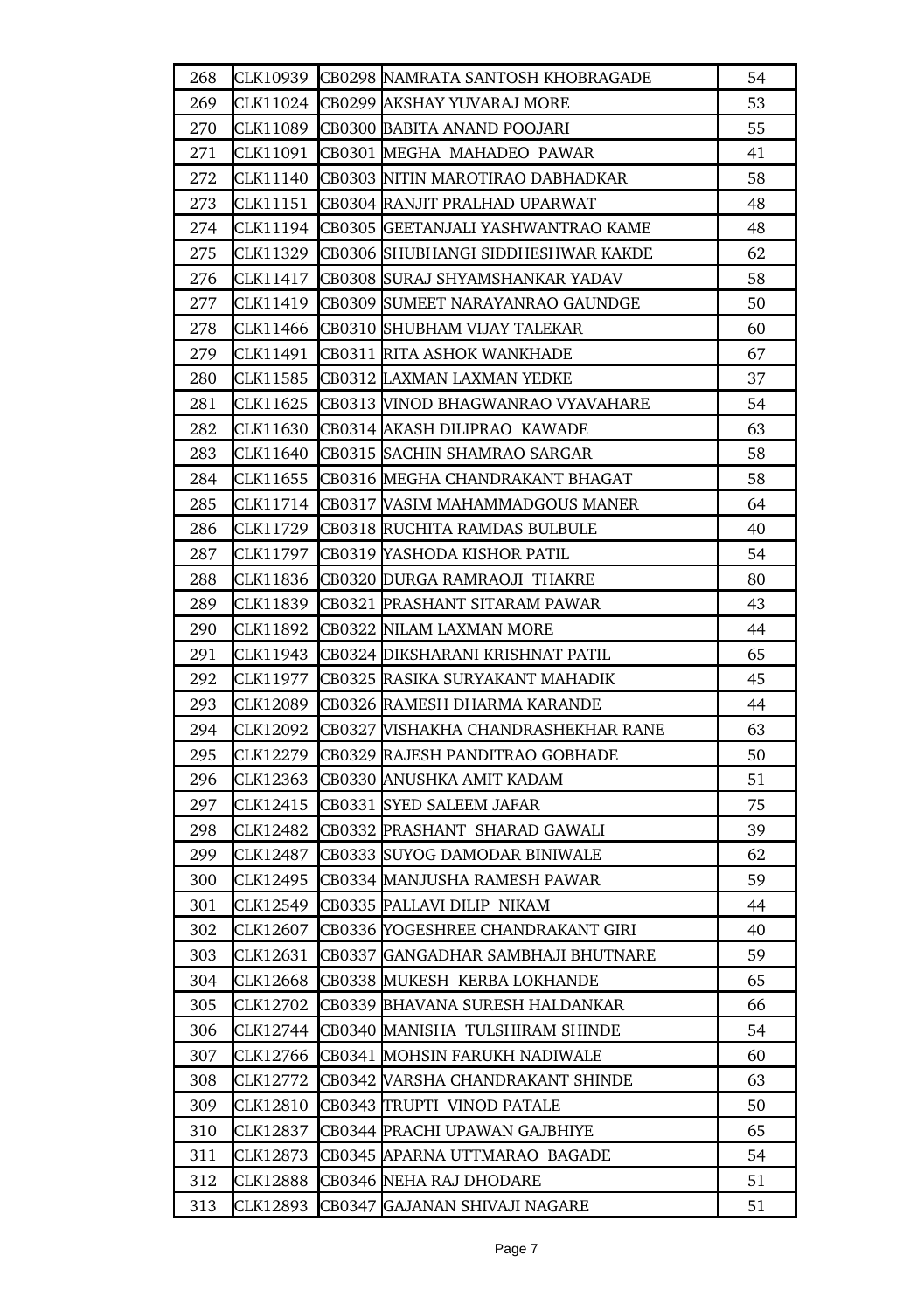| 314 |          | CLK12903 CB0348 MOHAMMED ABDUL ASIF        | 47 |
|-----|----------|--------------------------------------------|----|
| 315 |          | CLK12904 CB0349 SHIVANAND NARAYAN ACHMARE  | 61 |
| 316 | CLK12912 | CB0350 NILESH SUNIL NIKUMBH                | 58 |
| 317 |          | CLK12938 CB0351 WILAS GOPINATH GHODAKE     | 65 |
| 318 | CLK12983 | CB0352 ARPANA CHANDRAKANT KATHAR           | 43 |
| 319 |          | CLK13009 CB0353 MADHURI DEEPAK GHENEKAR    | 43 |
| 320 | CLK13126 | <b>CB0355 SHRIKANT ARVIND SATPUTE</b>      | 53 |
| 321 |          | CLK13259 CB0356 ROHIT RAMESH MAHAJAN       | 53 |
| 322 | CLK13298 | CB0357 SAGAR SHIVRAM MORE                  | 79 |
| 323 | CLK13302 | CB0358 REKHA SUBHASH AVHAD                 | 57 |
| 324 | CLK13380 | CB0360 MANOJKUMAR SHIVANAND SWAMI          | 74 |
| 325 | CLK13430 | CB0361 KULDIP MARUTI CHAUDHARI             | 44 |
| 326 | CLK13585 | CB0362 SUPADA BHIKAJI WANKHADE             | 69 |
| 327 | CLK13602 | CB0363 AKSHATA KISAN MAVALANKAR            | 64 |
| 328 | CLK13635 | CB0364 ATUL DAGADU CHAUDHARI               | 65 |
| 329 | CLK13656 | CB0365 HARSHALA DHIRAJ JANEFALKAR          | 50 |
| 330 | CLK13751 | CB0366 JAWID ABBAS SHAIKH                  | 62 |
| 331 | CLK13764 | CB0367 BALIRAM MADHUKAR RATHOD             | 40 |
| 332 | CLK13812 | CB0368 NIKITA KISHOR KARANDE               | 54 |
| 333 | CLK13841 | CB0369 PRITAM GAJANAN DUSANKAR             | 36 |
| 334 | CLK13868 | CB0370 MEHJABBEEN AJAMUDDIN MOMIN          | 47 |
| 335 | CLK13878 | CB0371 PRATHAMESH DILIPKUMAR SARANG        | 57 |
| 336 | CLK13943 | CB0372 MANISHA ANAND SAWANT                | 49 |
| 337 | CLK13985 | CB0373 ZISHAN GULAM MOHAMMAD MOMIN         | 75 |
| 338 | CLK14031 | CB0374 CHHAYA TULSHIRAM RAUNDALE           | 62 |
| 339 |          | CLK14034 CB0375 VAISHALI MADHUKAR SONAWANE | 36 |
| 340 | CLK14038 | CB0376 MILIND VASANT KANERI                | 71 |
| 341 |          | CLK14046 CB0377 MILIND PRAKASH VELANKAR    | 44 |
| 342 | CLK14085 | CB0378 ANUKESH SEVAKRAM DHUMALE            | 57 |
| 343 | CLK14138 | CB0379 VIKAS DAYARAM KHIRATKAR             | 58 |
| 344 | CLK14169 | CB0380 DIGVIJAY MANOHAR THAKUR             | 42 |
| 345 | CLK14200 | CB0381 MOHAN DIGAMBAR KAWALGAVE            | 67 |
| 346 | CLK14274 | CB0382 PRASHANT SHANKAR KAMBLE             | 66 |
| 347 | CLK14286 | CB0383 JYOTI SURESH PARDESHI               | 63 |
| 348 | CLK14294 | CB0384  SWARAJ NAKUL MOHITE                | 51 |
| 349 | CLK14691 | CB0387 CHETANA VASANT DESAI                | 68 |
| 350 | CLK14692 | CB0388 NILESH YASHWANT GHADGE              | 58 |
| 351 | CLK14740 | CB0389 LALITA BABAN MURKUTE                | 55 |
| 352 | CLK14767 | CB0390 BHUSHAN SUDHAKAR BHONGLE            | 61 |
| 353 | CLK14824 | CB0391 NAGESH SOPANRAO BANGAR              | 59 |
| 354 | CLK14893 | CB0392 AMITA VISHNU KAWATKAR               | 50 |
| 355 | CLK14896 | CB0393 PRASAD SHASHIKANT PEDNEKAR          | 80 |
| 356 | CLK15032 | CB0395  PALLAVI GAJANAN RAUT               | 55 |
| 357 | CLK15116 | CB0396 AMRUTA CHINTAMAN PAWAR              | 47 |
| 358 | CLK15151 | CB0397 BHAKTI RAVI WAIKOLE                 | 65 |
| 359 | CLK15300 | CB0398 SAPNA PRAKASH SHELKE                | 52 |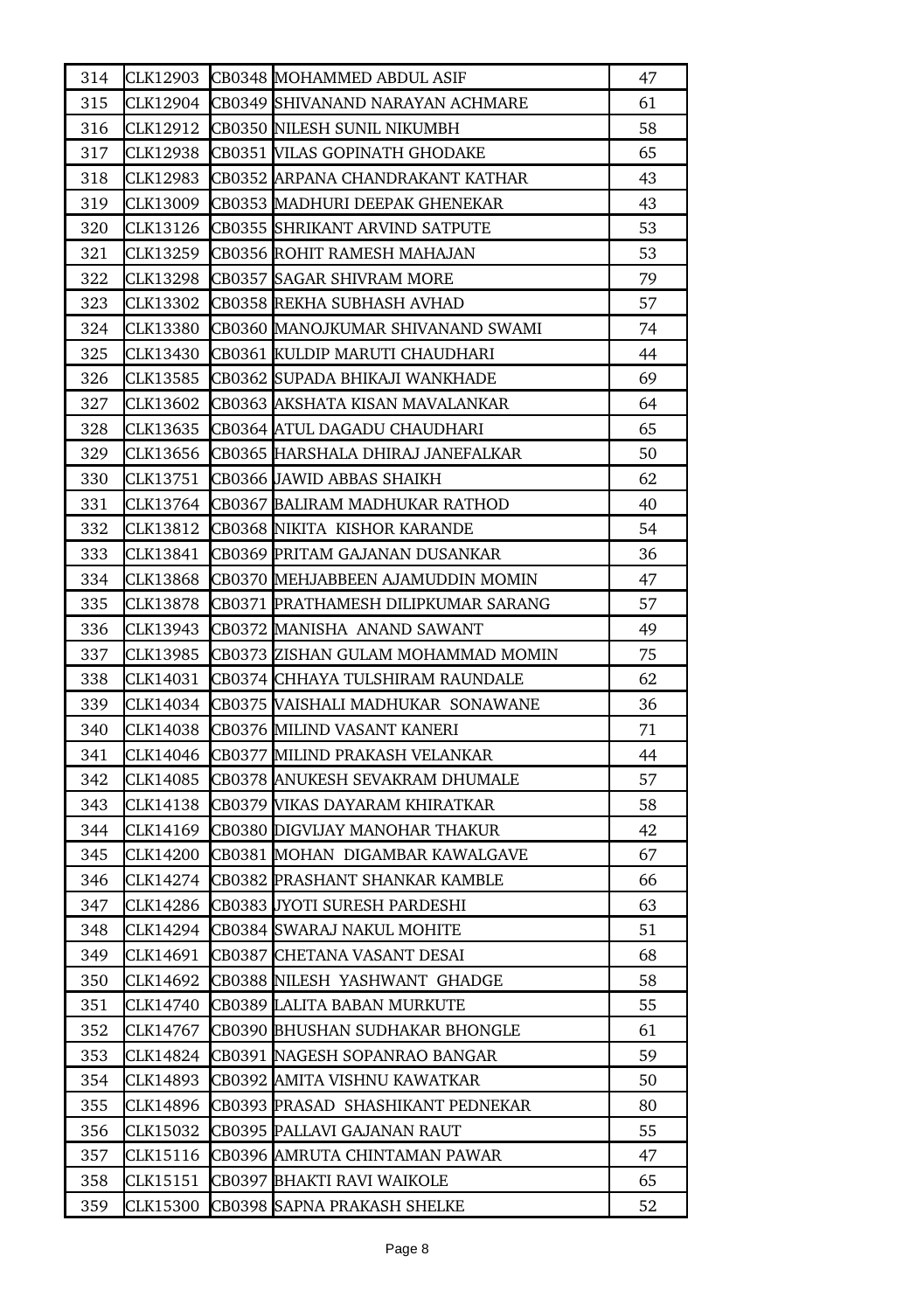| 360 |          | CLK15314 CB0399 SHWETA BIPIN SHISHUPAL | 44 |
|-----|----------|----------------------------------------|----|
| 361 | CLK15451 | CB0400 VAIBHAV SANJAYRAO CHOURE        | 47 |
| 362 |          | CLK15549 CB0402 SONALI PRAKASH DALVI   | 77 |
| 363 | CLK15569 | CB0403 VARSHA KISHOR DESHMUKH          | 39 |
| 364 | CLK15678 | CB0404 ADINATH VIKRAM BOKARE           | 56 |
| 365 |          | CLK15715 CB0405 RUTUJA ROHAN RANAWADE  | 73 |
| 366 | CLK15890 | CB0406 ARATI RAMESH SHEWALE            | 48 |
| 367 | CLK15942 | CB0407 PRIYANKA MANISH DHANU           | 51 |
| 368 | CLK15948 | CB0408 NEETA DIPAK MADANE              | 40 |
| 369 | CLK16013 | CB0409 VINAY SUNIL RANE                | 74 |
| 370 | CLK16014 | CB0410 GAJANAN MOHANRAO BACHATE        | 41 |
| 371 | CLK16015 | CB0411 PANDHARINATH SAMBHAJI BHOPE     | 65 |
| 372 | CLK16090 | CB0412 SANDIP NANASAHEB BABAR          | 37 |
| 373 | CLK16190 | CB0413 RANI GANESH DEVARE              | 56 |
| 374 | CLK16346 | CB0414 MISS MONALI SURYAKANT SAWANT    | 66 |
| 375 | CLK16353 | CB0415 SHURTI MANGESH GAIKWAD          | 55 |
| 376 | CLK16395 | CB0416 SUPRIYA LALASAHEB SUKALE        | 52 |
| 377 | CLK16420 | CB0418 PRATIBHA VITTHAL DEORE          | 53 |
| 378 | CLK16473 | CB0419 SARIKA DEEPAK KAMBLE            | 48 |
| 379 | CLK16515 | CB0420 PRANALI SANJAY KAPADEKAR        | 61 |
| 380 | CLK16586 | CB0422 RUPALI SAJAN WAGH               | 29 |
| 381 | CLK16601 | CB0423 MANOJ MUKINDA JADHAV            | 68 |
| 382 | CLK16746 | CB0424 DIPAK UTTAM CHAUDHARI           | 53 |
| 383 | CLK16776 | CB0425 HARSHAL VILAS TRIMUKHE          | 65 |
| 384 | CLK16902 | CB0426 YOGESH SADASHIV KOLI            | 60 |
| 385 | CLK16928 | CB0427 PRASAD PAYAJI KOYANDE           | 64 |
| 386 | CLK16978 | CB0428 RUPALI DEVIDAS PATIL            | 70 |
| 387 | CLK16992 | CB0429 TRUPTI KONDIRAM PAWAR           | 49 |
| 388 | CLK17017 | CB0430 AMRUTA ANIL MORAJKAR            | 51 |
| 389 | CLK17053 | CB0431 POOJA BALKRUSHNA DESAI          | 63 |
| 390 | CLK17078 | CB0432 BHAGWAN MAHADEV BANGAR          | 59 |
| 391 | CLK17092 | CB0433 HASANSO IMAMSO SALAGAR          | 75 |
| 392 | CLK17152 | CB0434 SHRIKANT REVAN SURWASE          | 71 |
| 393 | CLK17199 | CB0435 RAHUL PRAKASH WANI              | 70 |
| 394 | CLK17253 | CB0436 SANTOSH DADASO KAMBLE           | 34 |
| 395 | CLK17268 | CB0437 MAHESH HIMMATRAO MATRE          | 56 |
| 396 | CLK17337 | CB0438 DADARAM VISHNUJI YENDE          | 68 |
| 397 | CLK17351 | CB0439 ASHA DHANAJI DESALE             | 53 |
| 398 | CLK17385 | CB0440 SWATI NANAJI SHEWALE            | 44 |
| 399 | CLK17390 | CB0441 WIDYA SHYAM ADAVKAR             | 40 |
| 400 | CLK17432 | CB0442 AMRUTA BALIRAM KAWADE           | 52 |
| 401 | CLK17487 | CB0443 PRADNYA SUNIL KAMBLE            | 44 |
| 402 | CLK17509 | CB0444 NILIMA BASTILAL PATIL           | 63 |
| 403 | CLK17538 | CB0445 REENA BABANRAO JAWANJAL         | 41 |
| 404 | CLK17546 | CB0446 RAKESH RATILAL AGIVALE          | 66 |
| 405 | CLK17575 | CB0447 BHAVANA ANIL SAWANT             | 62 |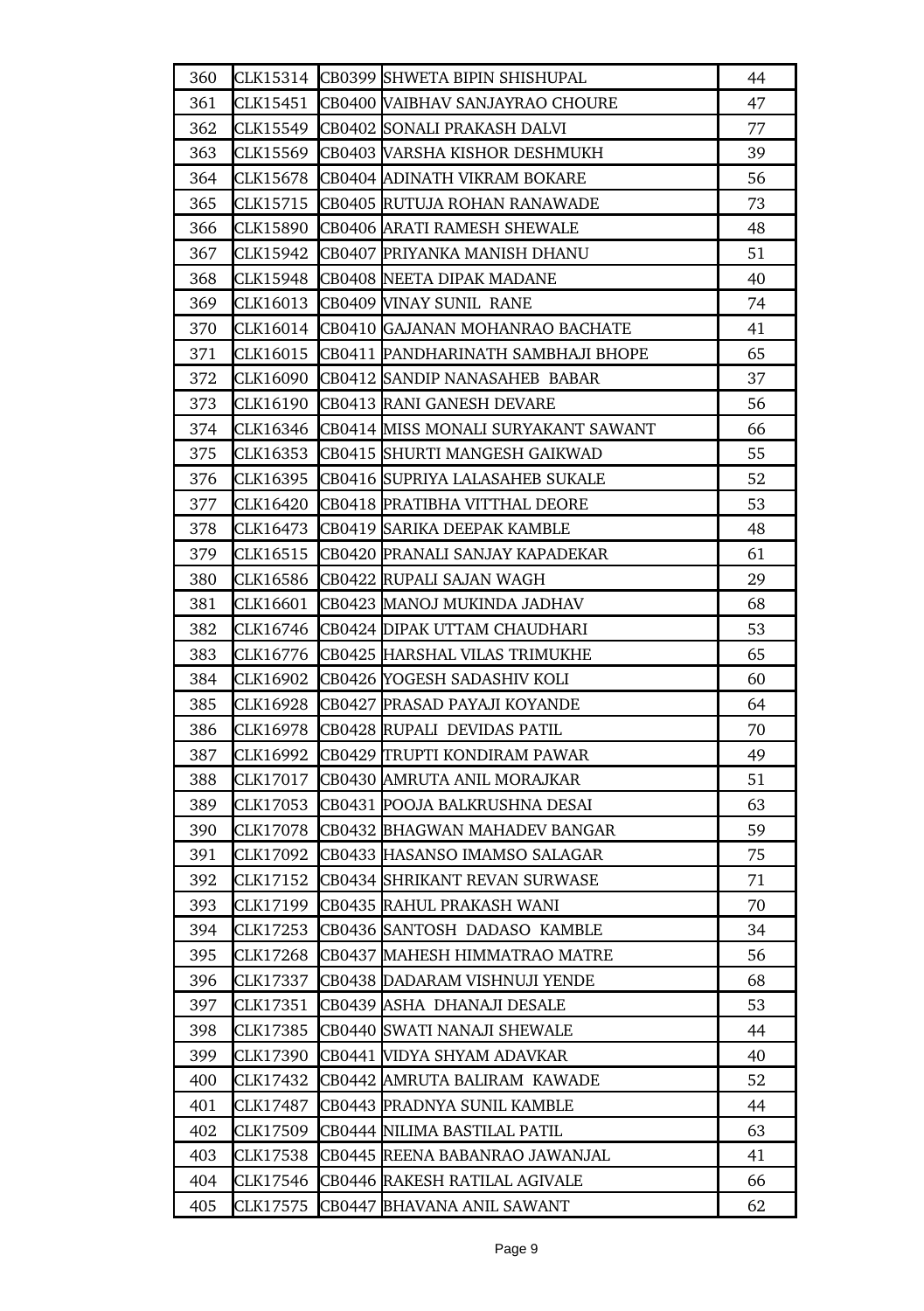| 406 |          | CLK17610 CB0448 APARNA SHIVAJI ACHAREKAR | 55 |
|-----|----------|------------------------------------------|----|
| 407 | CLK17651 | CB0451 SUPRIYA SUNIL PADVAL              | 70 |
| 408 | CLK17680 | CB0452 PRATIK RAJARAM KHARAT             | 72 |
| 409 | CLK17689 | CB0453 RUPALI TULSHIDAS RANDIVE          | 64 |
| 410 | CLK17715 | CB0454 RAVIKIRAN CHANDRASHEKHAR BIJARAGI | 54 |
| 411 |          | CLK17723 CB0455 VIKAS DNYANDEO BARI      | 72 |
| 412 | CLK17726 | CB0456 DATTA BALASAHEB SHIMPLE           | 58 |
| 413 | CLK17771 | CB0457 SHARAD DAMODAR JADHAV             | 68 |
| 414 | CLK17776 | CB0458 SAGAR ASHOK THOMBARE              | 52 |
| 415 | CLK17801 | CB0459 SANGEETA PRAKASH WADEKAR          | 45 |
| 416 | CLK17864 | <b>CB0460 DHANANJAY PRAKASH PARVATE</b>  | 53 |
| 417 | CLK17918 | CB0461 BHAUSAHEB DEVRAM RAYKAR           | 63 |
| 418 | CLK17956 | CB0462 SAMADHAN BHASKAR SONAWANE         | 55 |
| 419 | CLK18043 | CB0463 VIJAY NAMDEVRAO RAUT              | 50 |
| 420 | CLK18048 | CB0464 ASHOK BABA LAVATE                 | 47 |
| 421 | CLK18051 | CB0465 BHALCHANDRA KASHINATH MALI        | 61 |
| 422 | CLK18068 | CB0466 NIKESH VIJAYRAO CHOUDHARI         | 51 |
| 423 | CLK18119 | CB0467 ANITA HARIDAS BELKHEDKAR          | 55 |
| 424 | CLK18292 | CB0468 ASHWINI PURUSHOTTAM KHARADE       | 67 |
| 425 | CLK18314 | CB0469 AMIT SONIRAM KADU                 | 48 |
| 426 | CLK18342 | CB0470 RAJU PANDITRAO KADAM              | 73 |
| 427 | CLK18349 | CB0471 MAHENDRA ANANT BHOIR              | 55 |
| 428 | CLK18366 | CB0472 SIDDHESH RAMAKANT TALGAONKAR      | 68 |
| 429 | CLK18372 | <b>CB0473 DATTAJI GORAKHNATH MORE</b>    | 55 |
| 430 | CLK18459 | CB0474 GANESH LAXMAN GANDE               | 61 |
| 431 | CLK18460 | <b>CB0475 PAWANKUMAR ANIL BORUDE</b>     | 39 |
| 432 | CLK18463 | CB0476 SANDEEP SARJERAO MURME            | 43 |
| 433 | CLK18485 | CB0478 PRACHI SANJAY PAWAR               | 64 |
| 434 | CLK18507 | <b>CB0479 JANARDAN RAMA GORE</b>         | 69 |
| 435 | CLK18647 | CB0480 NAMRATA POONAM SONAWANE           | 66 |
| 436 | CLK18648 | CB0481 DATTA MADHAVRAO JORULE            | 69 |
| 437 | CLK18694 | CB0482 SONALI PURUSHOTTAM KUMBHARE       | 36 |
| 438 | CLK18703 | CB0483  NIKHIL RAVINDRA CHANSHETTI       | 42 |
| 439 | CLK18709 | CB0484 ANITA YASHAVANT TAYDE             | 57 |
| 440 | CLK18760 | CB0485 BALAJI VENKATRAO MINKIKAR         | 58 |
| 441 | CLK18808 | CB0486 SACHIN RAJARAM SHINDE             | 69 |
| 442 | CLK18875 | CB0487 SACHIN JANRAOJI KANSE             | 76 |
| 443 | CLK18876 | CB0488 SUJATA MADHUKAR DOMBE             | 41 |
| 444 | CLK18914 | CB0490 SUPRIYA SHRIKANT KULKARNI         | 61 |
| 445 | CLK18925 | CB0491 MOHINI KAILAS SHIRSAT             | 56 |
| 446 | CLK18969 | <b>CB0492 YOGESH BHARAT PATIL</b>        | 60 |
| 447 | CLK18973 | CB0493 KARAMATALI BASHIRALI SAIYAD       | 40 |
| 448 | CLK18974 | CB0494  SUBHASH BHOJRAJ CHULPAR          | 30 |
| 449 | CLK18984 | CB0495 MADHURA UDAY VELHAL               | 61 |
| 450 | CLK19055 | CB0496 PRASAD PRAFULL MAHADIK            | 43 |
| 451 | CLK19069 | CB0497 RACHANA DIGAMBAR BHANDARI         | 61 |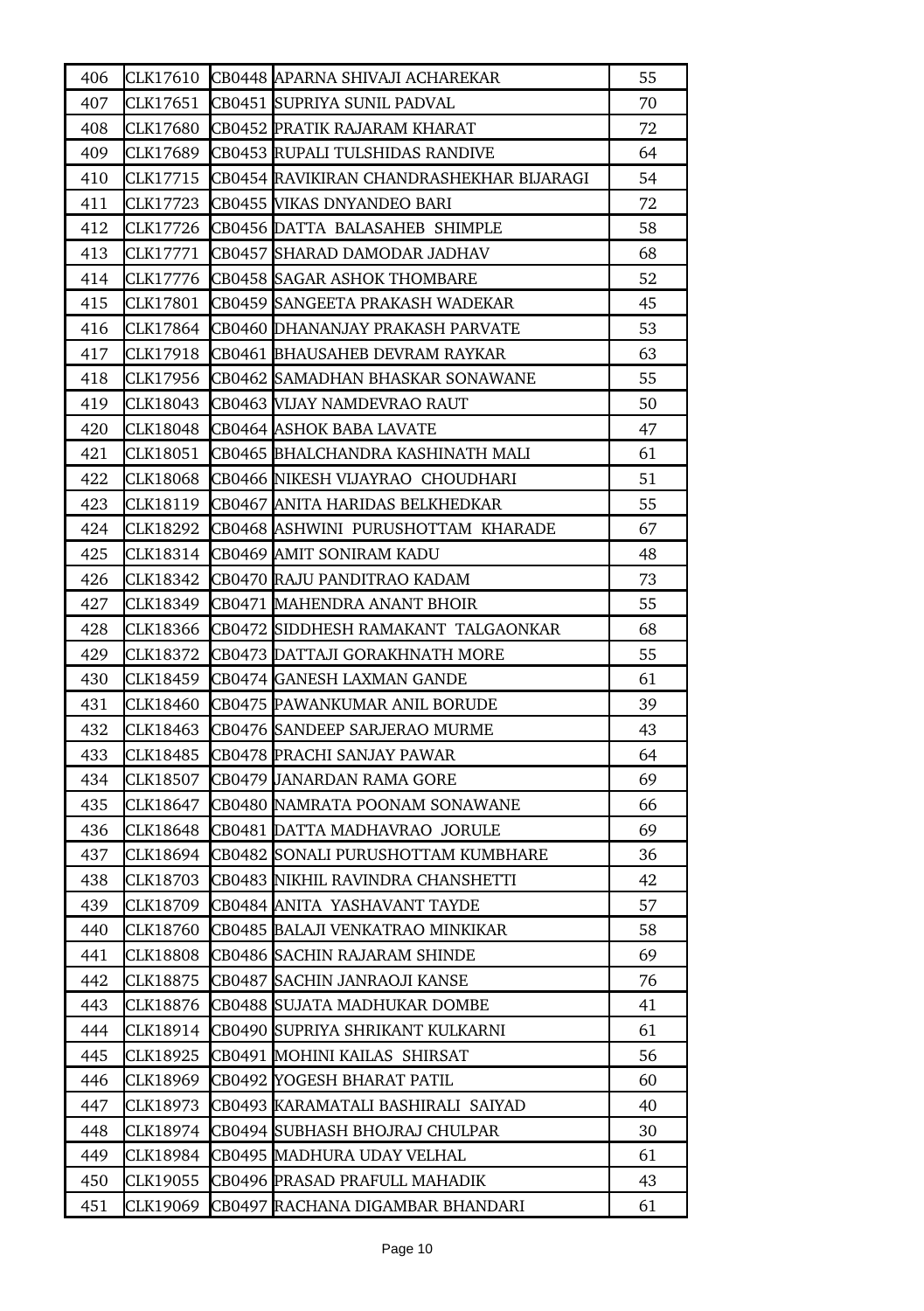| 452 | CLK19088        | CB0498 RAJNANDINI KAMALAKAR SURYAVANSHI | 27 |
|-----|-----------------|-----------------------------------------|----|
| 453 | CLK19106        | CB0499 JYOTI RAVINDRA VINCHU            | 51 |
| 454 | CLK19207        | CB0500 PRAVIN NARAYAN GORDE             | 59 |
| 455 | CLK19209        | CB0501 ASHWINI SHARAD BHOPE             | 59 |
| 456 | CLK19236        | CB0502 MADHURI JITESH GAMRE             | 39 |
| 457 | CLK19291        | CB0503 MAHESH BHANUDAS GOHANE           | 68 |
| 458 | CLK19335        | CB0504 SUCHITA RAVINDRA SONAWANE        | 44 |
| 459 | CLK19361        | CB0505 NIKHITA MADHUKAR SURVE           | 73 |
| 460 | CLK19426        | CB0506 SAPANA RAVINDRA BHAGAT           | 54 |
| 461 | CLK19495        | CB0508 DHANANJAY ANANT DESHPANDE        | 49 |
| 462 | CLK19605        | CB0509 DARSHNA SHREEDHAR MHADAYE        | 65 |
| 463 | CLK19629        | CB0510 POOJA ANIRUDHA SAWANT            | 65 |
| 464 | CLK19775        | CB0511 ANKUSH GANESH PATIL              | 71 |
| 465 | CLK19798        | CB0512 SUPRIT KISHOR THAKUR             | 51 |
| 466 | CLK19849        | CB0514 JATIN EKNATH JADHAV              | 40 |
| 467 | CLK19861        | CB0515 NILAM KISHOR MORE                | 59 |
| 468 | CLK19964        | CB0517 NAYANA SHARAD SANAP              | 42 |
| 469 | CLK19973        | CB0518 KIRAN SUNIL CHOUTMOL             | 44 |
| 470 | CLK19975        | CB0519 ANKIT JAYVANT GURAV              | 52 |
| 471 | CLK19981        | CB0520 JAGDISH PANDURANG PATIL          | 66 |
| 472 | CLK19996        | CB0521 GORAKSHANATH EKNATH BHOKARE      | 74 |
| 473 | CLK20019        | CB0522 NARESH RAMRAO HARNE              | 32 |
| 474 | CLK20163        | CB0523 SWAROOP PANDURANG CHOUGULE       | 65 |
| 475 | <b>CLK20180</b> | CB0524 VISHAL VISHWAS TATHE             | 45 |
| 476 | <b>CLK20209</b> | CB0525 BHAGYASHRI DNYANESHWAR GOSAVI    | 48 |
| 477 | CLK20364        | CB0526 WASANTI SATISH POL               | 40 |
| 478 | CLK20378        | CB0527 YOGESH YUWRAJ CHAVAN             | 55 |
| 479 | CLK20495        | CB0530 DAMINI SHARADCHANDRA PATIL       | 49 |
| 480 | CLK20497        | CB0531 RAJESH NAGESH MORE               | 42 |
| 481 | CLK20644        | CB0532 KIRAN SAHEBRAO INGLE             | 63 |
| 482 | CLK20665        | CB0534 RAHUL JAGANNATHRAO SARKATE       | 42 |
| 483 | CLK20726        | CB0535 SHUBHANGI ATMARAM MORE           | 49 |
| 484 | CLK20754        | CB0536 BALAJI PURBHAJI BANSODE          | 53 |
| 485 | CLK20793        | CB0537 PRAKASH ANANDA KOIGADE           | 61 |
| 486 | CLK20821        | CB0538 SNEHAL MANTHAN GAONKAR           | 50 |
| 487 | CLK20853        | CB0539 WILAS RAJENDRA BAGUL             | 67 |
| 488 | CLK20874        | CB0540 PRAVIN MAHADEO RANSURE           | 36 |
| 489 | CLK20896        | CB0541 WAISHALI DAULATRAO ARKE          | 41 |
| 490 | CLK20927        | CB0542  SWARA SUDARSHAN POTDAR          | 53 |
| 491 | CLK20991        | CB0543 DNYANOBA BAPURAO HOLAMBE         | 67 |
| 492 | CLK21052        | CB0544  GORAKHNATH JOTIRAM KUMBHAR      | 60 |
| 493 | CLK21100        | CB0545 AMRUTA MADHUKAR CHAUGULE         | 41 |
| 494 | CLK21130        | CB0546 SANDEEP DEEPAK PANCHAL           | 40 |
| 495 | CLK21162        | CB0547 YAMINI KAILAS SHINDE             | 46 |
| 496 | CLK21168        | CB0548 SHWETA CHANDRAKANT RAUL          | 49 |
| 497 | CLK21213        | CB0549 PRAGATI JAYWANT PAGDHARE         | 58 |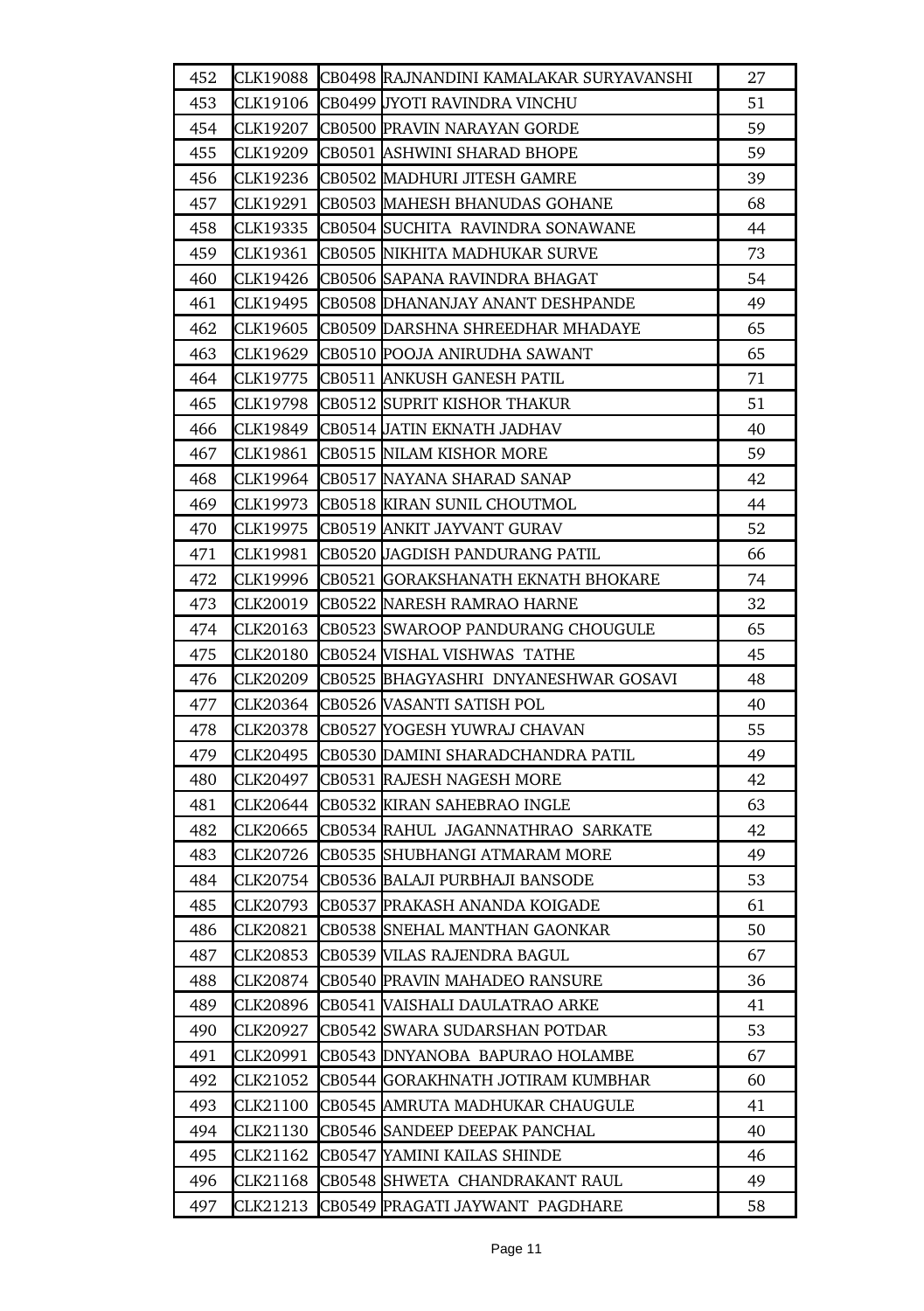| 498 |                 | CLK21229 CB0550 VIDYA REVAN LASURVE   | 63 |
|-----|-----------------|---------------------------------------|----|
| 499 | CLK21291        | CB0551 NIKITA SANDIP THAKUR           | 47 |
| 500 | CLK21358        | CB0552 ABHIJEET BHASKAR MALI          | 47 |
| 501 | CLK21368        | <b>CB0553 VIJAY ASHOK KHAWALE</b>     | 58 |
| 502 | CLK21500        | CB0554 SHASHANK SHANTARAM KAND        | 58 |
| 503 | CLK21513        | CB0555 ASHA SHIVAJI ABUJ              | 64 |
| 504 | CLK21543        | <b>CB0556 SONALI ANANT POKHARE</b>    | 62 |
| 505 | CLK21711        | CB0558 MOHAN DASHARATH SHARLAWAR      | 65 |
| 506 | CLK21832        | CB0559 NAVNATH JAIRAM KAPSE           | 37 |
| 507 | CLK21838        | CB0561 KARISHMA MUSA TADVI            | 47 |
| 508 | CLK21848        | CB0562 NILIMA SACHIN AMBEKAR          | 37 |
| 509 | CLK21856        | CB0563 TAPASYA ASHOK KALEL            | 43 |
| 510 | CLK21865        | CB0564 AARTI CHANDRAKANT BHAGWAT      | 52 |
| 511 | CLK21927        | CB0565 GAURI SADASHIV RAWOOL          | 57 |
| 512 | CLK21949        | CB0566 NITESH KALIDAS MAHADESHWAR     | 64 |
| 513 | CLK21981        | CB0567 LEENA RAMDAS KALE              | 56 |
| 514 | CLK21983        | CB0568 AVINASH MADHUKAR TUPE          | 64 |
| 515 | CLK22040        | CB0569 SIDDHESH ACHUTANAND KEDAR      | 62 |
| 516 | CLK22086        | CB0571 PRATIKSHA NAVNATH MULAYE       | 34 |
| 517 | CLK22104        | CB0572 MANGESH ARUNRAO NAITAM         | 63 |
| 518 | CLK22141        | CB0573 DINESH BHANUDAS INGOLE         | 62 |
| 519 | CLK22176        | CB0574 NITIN PURUSHOTTAM WASEKAR      | 58 |
| 520 | CLK22207        | CB0575 MANE DNYANESHWAR BHIVAJI       | 68 |
| 521 | CLK22237        | CB0576 SHEETAL SIDDHARTH GAIKWAD      | 70 |
| 522 | CLK22246        | CB0577 ANAYA OMKAR BORKAR             | 50 |
| 523 | CLK22263        | CB0578 ABHIJEET DATTARAM ZURE         | 59 |
| 524 | CLK22292        | CB0580 KEVAL RAJENDRA MOHITE          | 43 |
| 525 | CLK22431        | CB0581 DINESH GANPAT NAVSHINDE        | 36 |
| 526 | CLK22433        | CB0582 GULSHAN VITTHALRAO MORE        | 71 |
| 527 | <b>CLK22483</b> | CB0584 SHRIRAM GANPAT NAVSHINDE       | 22 |
| 528 | CLK22497        | CB0585 LAXMIKANT BHAGWAN CHINCHOLIKAR | 43 |
| 529 | CLK22649        | CB0586 PRATIK HEMANT MANE             | 57 |
| 530 | CLK22679        | CB0587 WINOD GANGADHAR AMLE           | 57 |
| 531 | CLK22681        | CB0588 TRUSHNA DEODAS GANVIR          | 45 |
| 532 | CLK22776        | CB0589 BHUSHAN GENU WALUNJ            | 43 |
| 533 | CLK22801        | CB0590 VAISHALI NARHARI DHOTE         | 39 |
| 534 | CLK22809        | CB0591 PRAVIN DADARAO BHAGAT          | 43 |
| 535 | CLK22867        | CB0592 KAVITA PRABHAKARRAO PAITHANKAR | 40 |
| 536 | CLK22870        | CB0593 PRATIK KISHOR BANGAR           | 66 |
| 537 | CLK22898        | CB0594 SACHIN VITTHAL MODAK           | 49 |
| 538 | CLK22911        | CB0595 RACHANA GANESH PAWAR           | 58 |
| 539 | CLK22925        | CB0596 SHEETAL DILIP AMBRALE          | 44 |
| 540 | CLK22929        | CB0597 MAHENDRA MAROTRAO BORKAR       | 59 |
| 541 | CLK23009        | CB0598 RAMESH KACHRU SHINDE           | 58 |
| 542 | CLK23093        | CB0599 AJIT VITTHAL KHAROSE           | 45 |
| 543 | CLK23361        | CB0600 YOGESH CHANDRAVADAN KADAM      | 69 |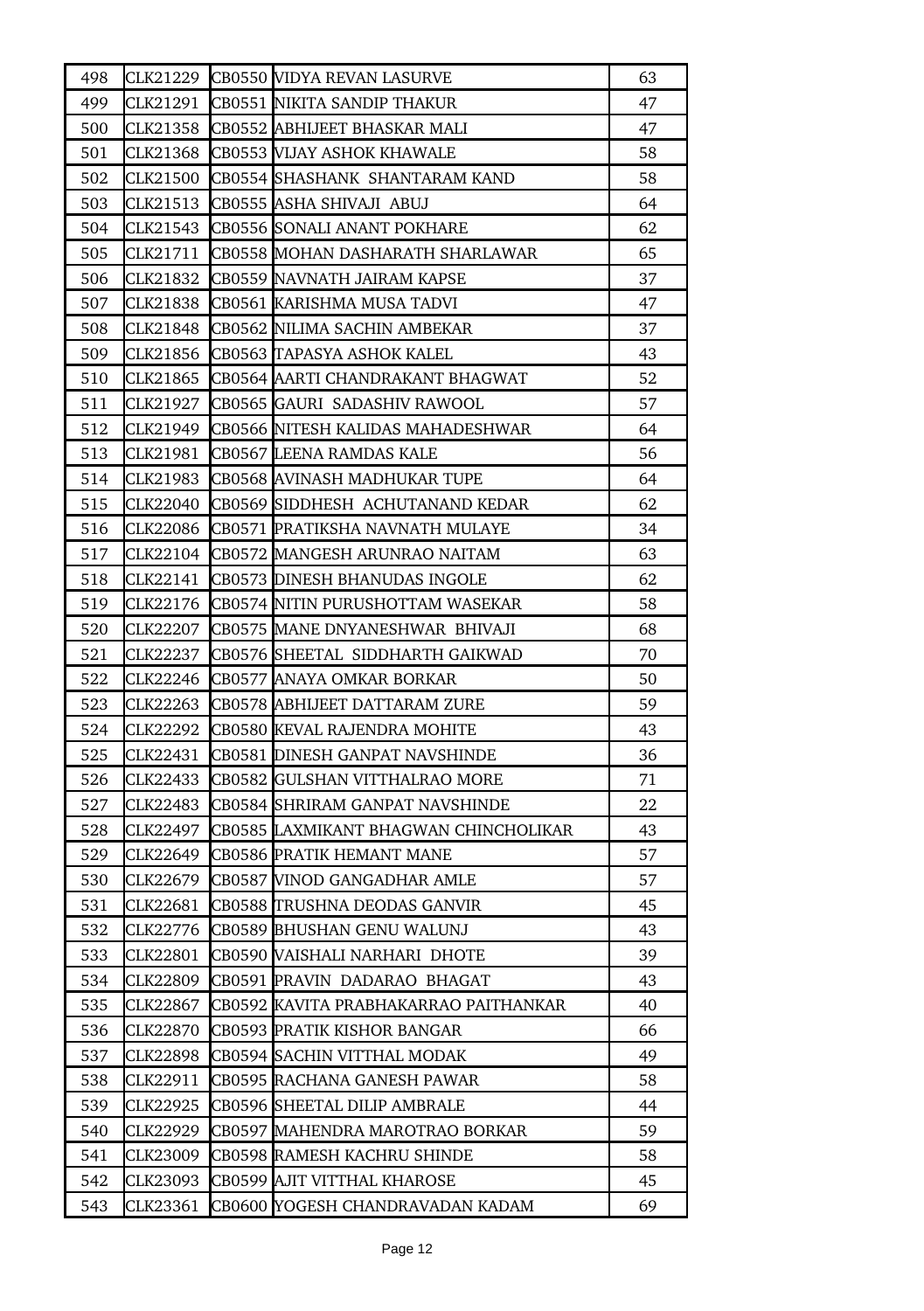| 544 |          | CLK23426 CB0601 UMESH ANAND RATHOD            | 61 |
|-----|----------|-----------------------------------------------|----|
| 545 | CLK23521 | CB0602 ZAFAR IQBAL GULAM MOHAMMAD MOMIN       | 50 |
| 546 | CLK23537 | CB0603 AKSHAY GAJANANRAO WAGHODE              | 53 |
| 547 | CLK23538 | CB0604 KUNAL PUNDLIK RATHOD                   | 57 |
| 548 | CLK23569 | CB0606 PRITI VIJAY MONDE                      | 66 |
| 549 |          | CLK23584 CB0607 SHILPA BAPU BIRAJDAR          | 54 |
| 550 | CLK23590 | CB0608 POOJA MANOHAR NAIK                     | 54 |
| 551 | CLK23593 | CB0609 SUHASINI SHAMSUNDAR PARDESHI           | 37 |
| 552 | CLK23609 | CB0610 MAKSUD MAHEBOOB SHAIKH                 | 65 |
| 553 | CLK23677 | CB0611 JAYASHRI NAGORAO MAPARE                | 58 |
| 554 | CLK23706 | CB0612 YOGESH WASUDEVRAO WADHAI               | 71 |
| 555 | CLK23783 | CB0613 NIKITA SURESH CHAKRE                   | 37 |
| 556 | CLK23842 | CB0614 MAYURI MUKUND DESHPANDE                | 60 |
| 557 |          | CLK23876 CB0615 SACHIN ARUN KORDE             | 51 |
| 558 | CLK23887 | CB0616 MANGESH MALHARI CHINCHANKAR            | 47 |
| 559 | CLK23985 | CB0617 PRAFUL SHRIRAM NUNELWAR                | 63 |
| 560 | CLK24009 | CB0618 NAGARGOJE TIRUPATI NATHRAO             | 60 |
| 561 |          | CLK24014 CB0619 GIRISH SUDAM LADKAR           | 43 |
| 562 | CLK24027 | <b>CB0620 SANKET RANU BHANGARE</b>            | 62 |
| 563 | CLK24033 | CB0621 AKSHAY VINOD CHAMALWAR                 | 50 |
| 564 | CLK24069 | CB0622 SUSHMA SHANTARAM VISHE                 | 47 |
| 565 | CLK24221 | CB0623 PRAMOD MAHADU VIRKAR                   | 58 |
| 566 |          | CLK24234   CB0624 [VISHVESH PRAKASH CHANDEKAR | 42 |
| 567 | CLK24237 | CB0625 SHILPA SHIVCHARAN PUROHIT              | 65 |
| 568 | CLK24250 | CB0626 LAKHAN UDHAV NIKAM                     | 76 |
| 569 |          | CLK24316 CB0627 PRADIP GANGARAM METKAR        | 51 |
| 570 | CLK24363 | CB0628 RASHMI VIKAS KANUKALE                  | 65 |
| 571 |          | CLK24408 CB0629 SURENDRA VITTHALRAO MORE      | 54 |
| 572 | CLK24496 | CB0631 SWATI JAGDISH LAD                      | 59 |
| 573 | CLK24581 | CB0632 POOJA BHASKAR KURTADKAR                | 35 |
| 574 | CLK24628 | CB0633 MADHAVI SITARAM PAWAR                  | 40 |
| 575 | CLK24647 | CB0634  SUPRIYA VITTHAL KOLI                  | 46 |
| 576 | CLK24657 | CB0635 SAGAR LAXMAN GAIKWAD                   | 45 |
| 577 | CLK24666 | CB0636 NITESH KHUSHALJI GIRIGOSAVI            | 71 |
| 578 | CLK24675 | CB0637 AVINASH ANKUSH PATIL                   | 52 |
| 579 | CLK24695 | CB0638 NIKHIL SHANTARAM SANAP                 | 61 |
| 580 | CLK24696 | CB0639 SMITA MAHAVIR EKHANDE                  | 72 |
| 581 | CLK24781 | CB0640 SUNIL AMARSINGH PATIL                  | 49 |
| 582 | CLK24786 | CB0641 SHRINIVAS PANDHARINATH JUKKALE         | 65 |
| 583 | CLK24807 | CB0642 AMOL KESHAVRAO ZOND                    | 72 |
| 584 | CLK24813 | CB0643 YOGESH SAKHARAM PATIL                  | 48 |
| 585 | CLK24871 | CB0644 ASAVARI EKNATH YADAV                   | 66 |
| 586 | CLK24883 | CB0645 AKSHAY KUMAR CHAVAN                    | 68 |
| 587 | CLK24961 | CB0646 AYYUB ABBAS SHAIKH                     | 70 |
| 588 | CLK25022 | CB0647 PRANALI ASHOK AHIRE                    | 68 |
| 589 | CLK25105 | CB0648 VINOD LAHANU BODAKE                    | 39 |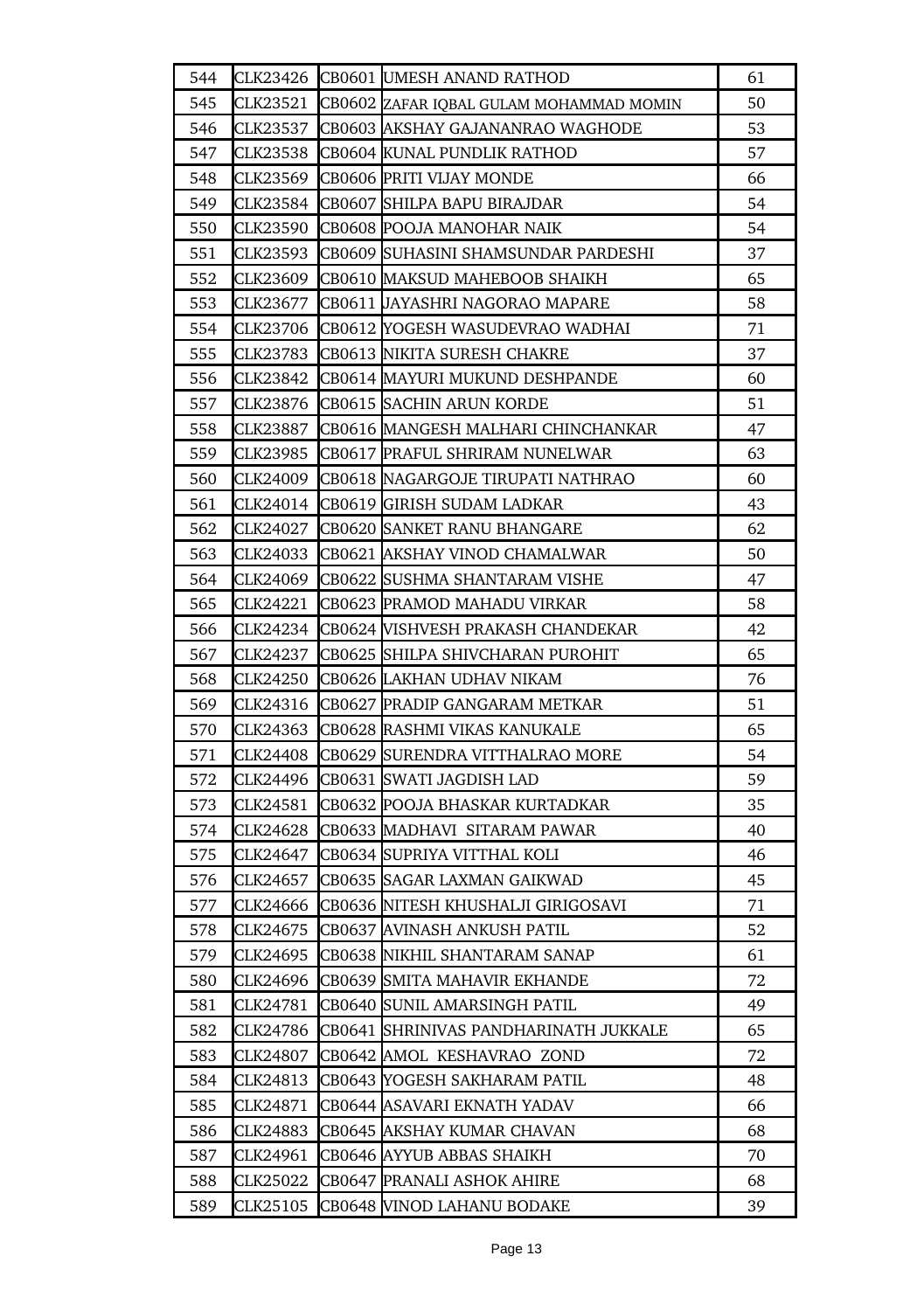| 590 |                 | CLK25190 CB0649 PRIYANKA TUSHAR VAYANGANKAR | 57 |
|-----|-----------------|---------------------------------------------|----|
| 591 |                 | CLK25197 CB0650 JYOTI DNYANDEV CHATE        | 38 |
| 592 | CLK25221        | CB0651 PRAJAKTA PANDHARINATH WADEKAR        | 54 |
| 593 | CLK25236        | CB0652 ARUNA HANUMANJI THAKARE              | 70 |
| 594 | CLK25287        | CB0653 SATISH MUNJAJI JADHAV                | 36 |
| 595 | CLK25327        | CB0654 SHAIKH ANISODDIN NASIRODDIN          | 39 |
| 596 | CLK25672        | CB0655 CHAITALI KALPESH DABHILKAR           | 52 |
| 597 | CLK25740        | CB0656 PRIYA MANOHAR PATIL                  | 72 |
| 598 | CLK25772        | CB0657 MADHURI SHYAMSUNDER TANDAN           | 74 |
| 599 | CLK25809        | CB0658 ARCHANA BHAGWAN KURADE               | 37 |
| 600 | CLK25823        | CB0659 VAISHALI BHOJRAJ CHANKAPURE          | 59 |
| 601 | CLK25902        | CB0660 USHA RAMRAO LAHANE                   | 32 |
| 602 | CLK26013        | CB0661 MANGESH SUBHASH SONANKAR             | 61 |
| 603 | CLK26041        | CB0662 ARUN DATTARAM GURAV                  | 31 |
| 604 |                 | CLK26044 CB0663 MANALI MANDAR NIMBALKAR     | 51 |
| 605 | CLK26081        | CB0664 GANESH ARVIND NIMBOLKAR              | 55 |
| 606 | CLK26136        | CB0665 PRIYANKA VIJAY PARAB                 | 57 |
| 607 | CLK26192        | CB0667 PRITI VASANT CHAVAN                  | 63 |
| 608 | CLK26273        | CB0669 MOHINI VILAS KSHIRSAGAR              | 63 |
| 609 | CLK26332        | CB0671 HARSHALA RAVINDRA GIRDHAR            | 26 |
| 610 | CLK26333        | CB0672 KALPANA RAGHUNATH USAKOYAL           | 56 |
| 611 | CLK26339        | CB0673 SHUBHAM SHANKAR AGALAWE              | 51 |
| 612 | CLK26471        | CB0674 ANITA CHANDRAKANT KALE               | 56 |
| 613 | CLK26534        | CB0675 UJWAL GAJANANRAO WANKHADE            | 65 |
| 614 | CLK26569        | CB0676 AWEJ FARUKH SHEIKH                   | 70 |
| 615 | CLK26578        | CB0677 PAYAL SURENDRA RAMTEKE               | 60 |
| 616 |                 | CLK26592  CB0678  RUCHITA RAGHUNATH PATIL   | 39 |
| 617 |                 | CLK26664 CB0679 SURESH MOTILAL KATHARE      | 69 |
| 618 | CLK26747        | CB0680 DNYANESHWAR NANDU SHINDE             | 51 |
| 619 | CLK26748        | CB0681 SWAPNIL ANIL PRASADE                 | 40 |
| 620 | CLK26772        | CB0682 DAYANAND VASANTA KHILLARE            | 41 |
| 621 | CLK26806        | CB0683 POOJA ARVIND BHUSKAT                 | 73 |
| 622 | CLK26929        | CB0684 SARIKA PANDURANG VHATKAR             | 41 |
| 623 | CLK26957        | CB0685 PURUSHOTTAM NARAYAN WANI             | 72 |
| 624 | <b>CLK27000</b> | CB0687 PRIYALI MUKUND BHUDE                 | 74 |
| 625 | CLK27027        | CB0688 RAJASHREE SHANKARRAO SARDAR          | 45 |
| 626 | CLK27031        | CB0689 BABAN ANKUSHRAO DHOLE                | 73 |
| 627 | CLK27040        | CB0690 YOGESH DNYANDEV GANGAN               | 68 |
| 628 | CLK27090        | CB0691 ARATI JAGDEO INGALE                  | 52 |
| 629 | CLK27115        | CB0692 KHANDERAO SHIVAJI KHARADE            | 49 |
| 630 | CLK27168        | CB0693 ASHWINEE HARISHCHANDRA SADAFULE      | 33 |
| 631 | CLK27232        | CB0694 GANESH BABULAL KUMAWAT               | 56 |
| 632 | CLK27267        | CB0695 PRATIKSHA MANOHAR WAGHMARE           | 60 |
| 633 | CLK27284        | CB0696 MEGHANA VILAS DHUMAL                 | 64 |
| 634 | CLK27538        | CB0697 WAIJAYANTI SHARADCHANDRA JADYE       | 71 |
| 635 | CLK27576        | CB0698 AKSHAY GOVIND LAD                    | 63 |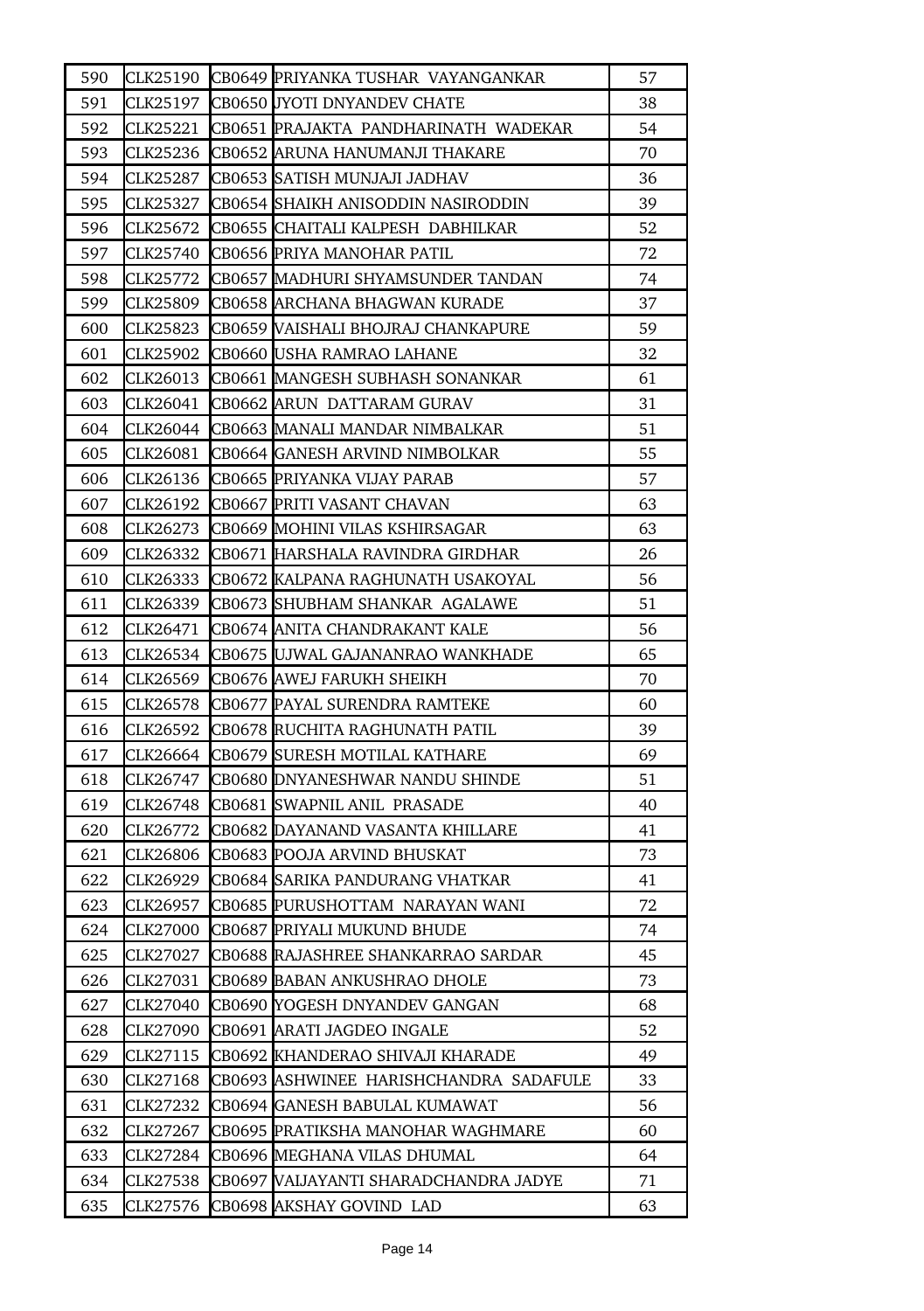| 636 | CLK27587        | CB0699 DNYANESHWAR DIGAMBAR PITALE    | 45 |
|-----|-----------------|---------------------------------------|----|
| 637 | CLK27674        | CB0700 AMEY KISHOR GANU               | 58 |
| 638 | CLK27682        | CB0701 LAXMAN GANGADHAR GANGASAGAR    | 44 |
| 639 | CLK27786        | CB0702 KOMAL VISHAL PATIL             | 53 |
| 640 | CLK27792        | CB0703 SHRADDHA VIJAY LAD             | 47 |
| 641 | CLK27806        | CB0704 AISHWARYA ASHOK KHARADE        | 42 |
| 642 | CLK27846        | CB0705 MANGALA GOPAL DOKE             | 27 |
| 643 | CLK27870        | CB0706 MADHAV YADAV DESALE            | 64 |
| 644 | CLK27948        | CB0708 SWAPNIL KASHINATH DODE         | 68 |
| 645 | CLK28030        | CB0709 ASHWINI SHYAMRAO JADHAV        | 45 |
| 646 | CLK28070        | CB0710 SWATI RAHUL GAVDE              | 59 |
| 647 | <b>CLK28099</b> | <b>CB0711 SANDIP RAOSAHEB BHAROSE</b> | 49 |
| 648 | CLK28117        | CB0712 SANTOSH HARIBHAU AWHAD         | 46 |
| 649 | CLK28130        | CB0713 ASHWINI SHIVAJJAPPA NAGTHANE   | 71 |
| 650 | CLK28160        | CB0714 VISHNU SHESHERAO KHUNE         | 50 |
| 651 | CLK28247        | CB0715 PANKAJ ASHOKRAO RAUT           | 67 |
| 652 | CLK28251        | CB0716 NIKHIL DILIPRAO WADALKAR       | 63 |
| 653 | CLK28282        | CB0717 SURENDRA SHANTARAM PATIL       | 49 |
| 654 | CLK28306        | CB0718 SUMEET ASHOK KULKARNI          | 35 |
| 655 | CLK28344        | CB0719 SUJATA DNYNESHWAR SELKAR       | 63 |
| 656 | CLK28351        | CB0720 SWATI SUMED SAWANT             | 75 |
| 657 | CLK28369        | CB0721 ABHINANDAN ARVIND MATKAR       | 49 |
| 658 | CLK28387        | CB0722 NUTAN NARAYAN DEWARKAR         | 55 |
| 659 | CLK28603        | CB0724 SEEMA GIRISH JOSHI             | 50 |
| 660 | CLK28652        | CB0725 BHAGYASHREE RAMESH BOLE        | 52 |
| 661 | <b>CLK28684</b> | CB0726 KAILAS RANGRAO PADME           | 62 |
| 662 | CLK28740        | CB0727 RAJKUMAR NAMDEO KOKATE         | 59 |
| 663 | CLK28766        | CB0728 DHAMMA KAILAS MORE             | 35 |
| 664 | CLK28821        | CB0729 VIJAY RAMESH JADHAV            | 45 |
| 665 | CLK28883        | CB0730 PRASHANT JAGANNATH PATIL       | 50 |
| 666 | CLK28912        | CB0731 RUPALI DATTARAO THOSAR         | 34 |
| 667 | CLK29003        | CB0732 RAGHUNATH DEVRAM POKLA         | 50 |
| 668 | CLK29057        | CB0733 SHITAL SHANKARRAO KHANDEKAR    | 57 |
| 669 | CLK29073        | CB0734 PRIYANKA LAHU PATIL            | 70 |
| 670 | CLK29100        | CB0735 SONALI PRIYAJ TEMBHARE         | 36 |
| 671 | CLK29118        | CB0736 YASHASWI YOGESH SHINDE         | 63 |
| 672 | CLK29223        | CB0737 MAYUR ASHOK GAJARE             | 51 |
| 673 | CLK29241        | CB0738 PALLAVI PRAKASH SALVI          | 52 |
| 674 | CLK29255        | CB0739 SARIKA SATYAM PATIL            | 53 |
| 675 | CLK29286        | CB0740 DINESH MURLIDHAR PATIL         | 38 |
| 676 | CLK29355        | CB0741 KETAN NANDKISHOR CHAUDHARI     | 55 |
| 677 | CLK29358        | CB0742 VARSHA VISHWAS ASAWALE         | 58 |
| 678 | CLK29412        | CB0743 SANDIP GANPAT JAIGADE          | 61 |
| 679 | CLK29444        | CB0744 VICKY SAHEBRAO NAND            | 57 |
| 680 | CLK29445        | CB0745 ASHWIN ASHOKRAO BHALERAO       | 56 |
| 681 | CLK29507        | CB0746 SONALI ANIL RAUT               | 45 |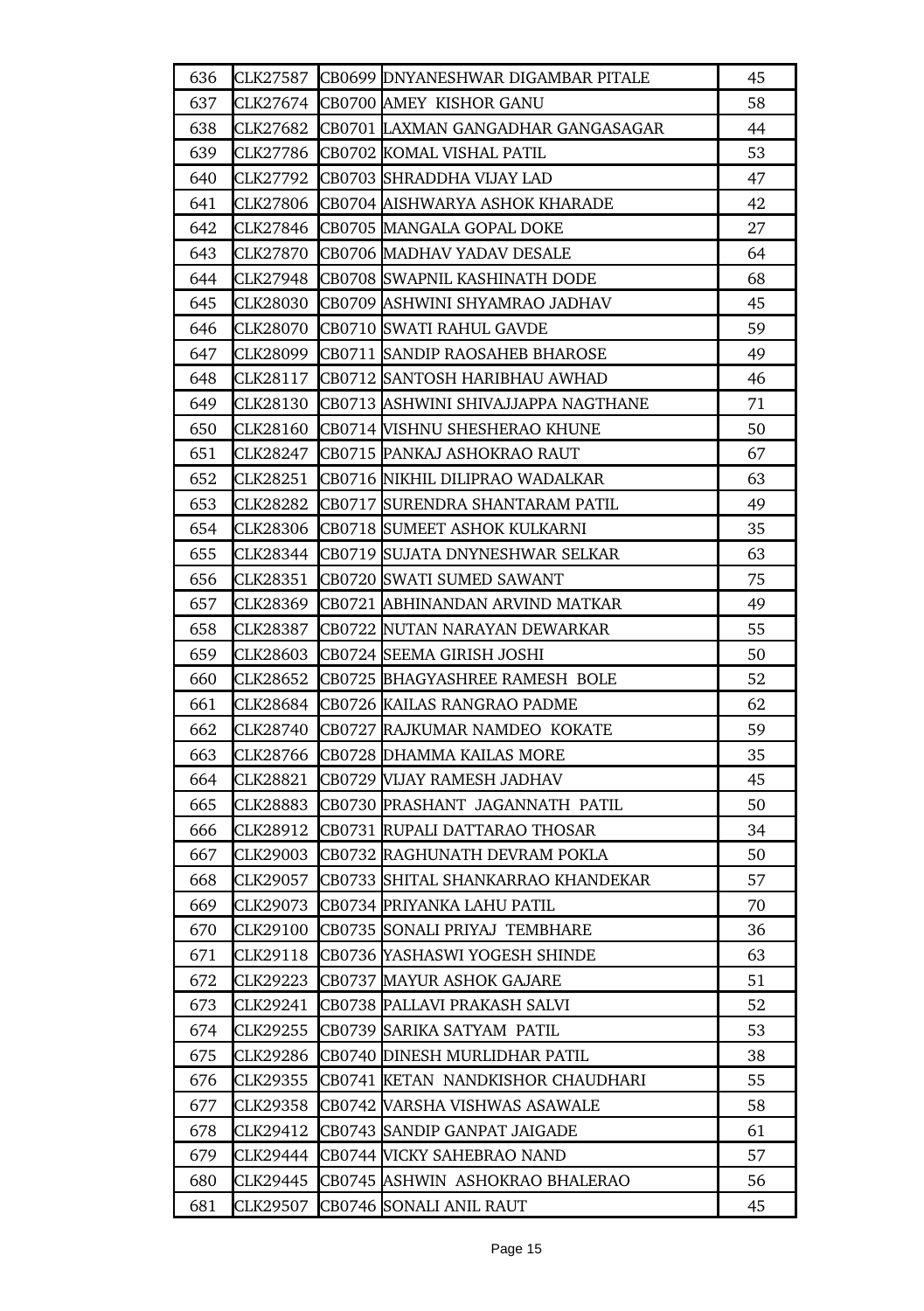| 682 | CLK29527 | CB0747 PRIYANKA RAMESH PATIL            | 77 |
|-----|----------|-----------------------------------------|----|
| 683 | CLK29591 | CB0748 DIGVIJAY DILIP GAIKWAD           | 46 |
| 684 | CLK29635 | CB0749 SUCHIT DILIP PINGALE             | 67 |
| 685 | CLK29639 | CB0750 MAHESH SAKHARAM RAHATE           | 53 |
| 686 | CLK29772 | CB0751 DEVENDRA ARJUN BARETHIYE         | 67 |
| 687 |          | CLK29848 CB0752 RESHMA RAVINDRA MANE    | 53 |
| 688 | CLK29850 | <b>CB0753 HEMANGI KISHOR KARPE</b>      | 58 |
| 689 | CLK29882 | CB0754 AJAY JAGDISH MISHRA              | 53 |
| 690 | CLK29935 | CB0755 SACHIN EKNATH BHAMARE            | 47 |
| 691 | CLK30100 | CB0756 URMILA PUNDLIK SONAWANE          | 55 |
| 692 | CLK30103 | CB0757 TRUPTI KESHAV ROKADE             | 55 |
| 693 | CLK30139 | <b>CB0758 BHASKAR KESHAV BHOIR</b>      | 55 |
| 694 | CLK30224 | CB0759 SWAPNIL MANSING GAIKWAD          | 61 |
| 695 | CLK30281 | CB0760 VINDA BALKRUSHNA KAMBLE          | 46 |
| 696 | CLK30397 | CB0761 RUTIKA VITHAL GAIKWAD            | 59 |
| 697 | CLK30453 | CB0762 SUNANDA SUNIL PAWAR              | 51 |
| 698 | CLK30600 | CB0763 TEJAS RAVINDRA GAIKWAD           | 65 |
| 699 | CLK30613 | CB0764 AVINASH LAXMIKANT BAISANE        | 57 |
| 700 | CLK30685 | CB0765 SANJAY RAMKRUSHNA DESHMUKH       | 33 |
| 701 | CLK30697 | CB0766 PRASHANT SUDHAKAR SONGIRE        | 38 |
| 702 | CLK30849 | CB0767 VIKRANT GOVINDRAO SURWASE        | 55 |
| 703 | CLK30854 | CB0768 SWAPNIL ANIL GHUNTE              | 66 |
| 704 | CLK30877 | CB0769 SWATI DEVIDAS UKADE              | 41 |
| 705 | CLK30895 | CB0770 SUNIL GANPAT WALAVEKAR           | 30 |
| 706 | CLK30911 | CB0771 RESHMA GANGARAM PATIL            | 54 |
| 707 | CLK30912 | CB0772 SAYALI SUNDAR PARAB              | 71 |
| 708 | CLK30929 | CB0773 PANKAJSING CHATURSING THAKUR     | 36 |
| 709 | CLK30969 | CB0774 NAMRATA YOGESH SHETYE            | 47 |
| 710 | CLK31010 | CB0775 ANIRUDDHA ARVIND JUNGHARE        | 80 |
| 711 | CLK31030 | CB0776 PRAJAKTA RAMESH BIJAM            | 54 |
| 712 | CLK31039 | <b>CB0777 SANDEEP VAMAN KARALE</b>      | 58 |
| 713 | CLK31139 | CB0778 SAISINGH GANGARAM BAIS           | 48 |
| 714 | CLK31194 | CB0779 ARCHANA NAMADEV SONAWANE         | 63 |
| 715 | CLK31424 | CB0780 BHAGYASHREE KASHINATH SHIRSAT    | 41 |
| 716 | CLK31532 | CB0781 SNEHAL VIJAY SAWANT              | 30 |
| 717 | CLK31569 | CB0782 SUNANDA PARMESHWAR PUJARI        | 47 |
| 718 | CLK31578 | CB0783 ASLAM RAMJAN SHAIKH              | 46 |
| 719 | CLK31591 | CB0784 KOMAL SANJAY GUPTA               | 53 |
| 720 | CLK31598 | CB0785 RUKMINI AMBADAS GUJALE           | 49 |
| 721 | CLK31750 | CB0786  VAISHALI MOHAN NAIK             | 52 |
| 722 | CLK31821 | CB0787 CHARANSINGH NARAYANSINGH CHOUHAN | 30 |
| 723 | CLK31907 | CB0788 REKHA SURESH CHAUDHARI           | 41 |
| 724 | CLK31955 | CB0789 DEVANAND ABHIMAN WAHULE          | 63 |
| 725 | CLK32195 | CB0790 SACHIN SHRAVAN CHAVAN            | 61 |
| 726 | CLK32223 | CB0791 PRIYANKA SHIVAJI BHAGAT          | 44 |
| 727 | CLK32274 | CB0792 MAYURI SHIVAJI DHARAK            | 34 |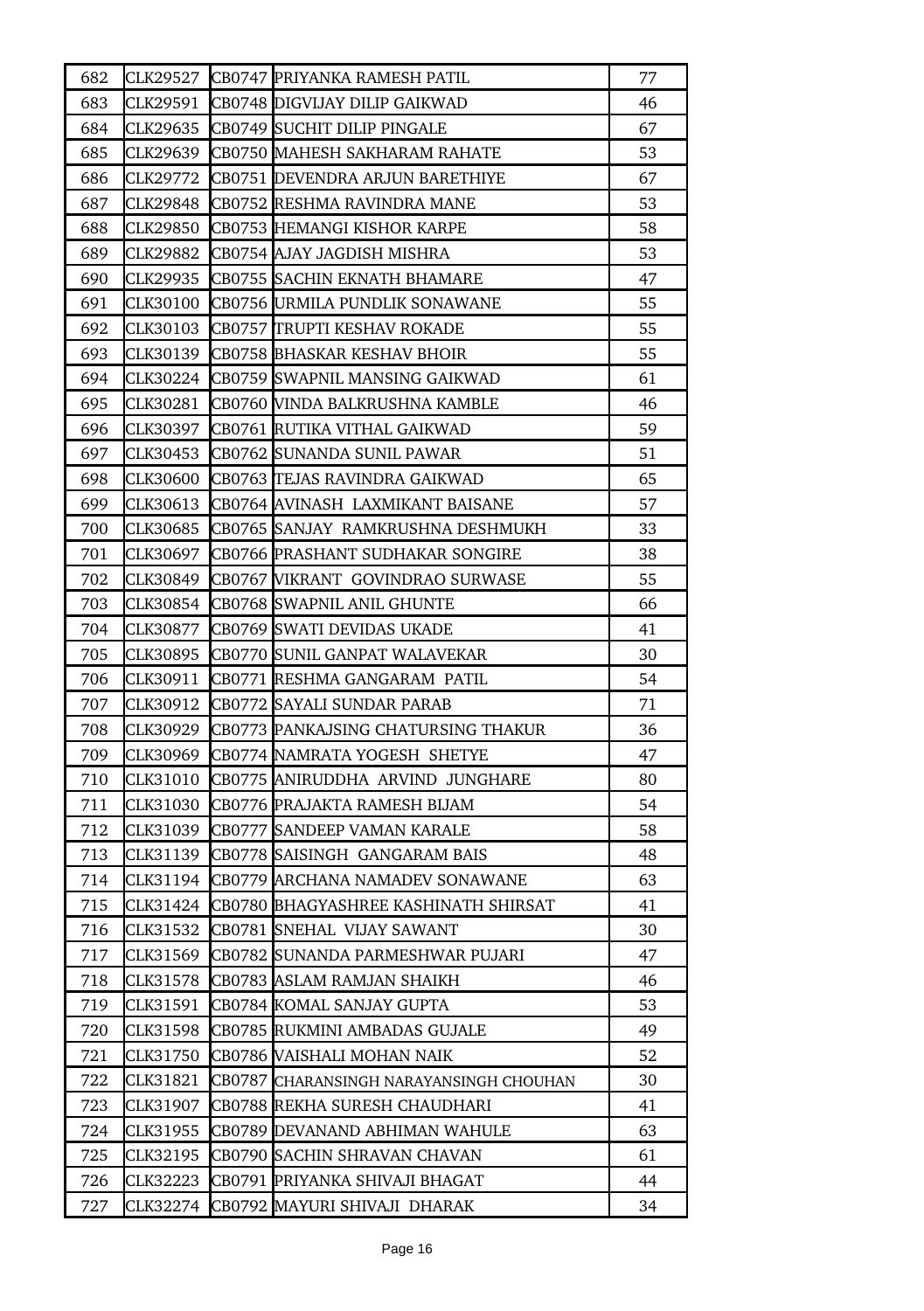| 728 |          | CLK32346 CB0793 VAIBHAV CHANDRAKANT BHANDARE | 49 |
|-----|----------|----------------------------------------------|----|
| 729 | CLK32411 | CB0794 RAJENDRA SUDAM CHAVAN                 | 46 |
| 730 | CLK32488 | CB0795 SHUBHANGI DNYANDEO GAIKWAD            | 53 |
| 731 |          | CLK32506  CB0796  KAJAL KRUSHNARAO LANJEWAR  | 55 |
| 732 | CLK32565 | CB0798 SUJATA BHARAT BURLE                   | 61 |
| 733 | CLK32583 | CB0799 CHANDRAKANT PRAKASH JOSHI             | 33 |
| 734 | CLK32606 | CB0800 PRATHAMESH VINOD PITALE               | 45 |
| 735 | CLK32620 | CB0801 PRAVIN SAHEBRAO MANKAR                | 52 |
| 736 | CLK32642 | CB0802 VISHAVJEET RAMRAO PATIL               | 62 |
| 737 | CLK32687 | CB0803 SANTOSH ASHOK DESHMUKH                | 82 |
| 738 |          | CLK32704 CB0804 SAINATH DEVIDAS TAYDE        | 37 |
| 739 | CLK32722 | CB0805 SNEHAL SANDIP DESHMUKH                | 51 |
| 740 | CLK32761 | CB0806 SHIVDAS KISAN BHANGARE                | 49 |
| 741 |          | CLK32834 CB0807 PRAVIN RAJARAM PATIL         | 51 |
| 742 | CLK32841 | CB0808 BHUPESH UDDHAV UKEY                   | 73 |
| 743 | CLK32952 | <b>CB0809 PRAKASH AMRUT KHUNE</b>            | 57 |
| 744 |          | CLK32953 CB0810 DASHARATH KRISHNA DONGARE    | 54 |
| 745 |          | CLK32976 CB0811 NANDKISHOR SURAJLAL PATLE    | 55 |
| 746 | CLK32982 | CB0812 SUYOG RAMA BADE                       | 54 |
| 747 | CLK33025 | CB0813 SHUBHAM MURLIDHAR LILARVHE            | 58 |
| 748 | CLK33029 | CB0814 ASHOK MUNJAJI JADHAV                  | 56 |
| 749 | CLK33068 | CB0815 APARNA HEMCHANDRA TAMORE              | 54 |
| 750 | CLK33110 | CB0816 WILAS GUNDAPPA MAHANING               | 49 |
| 751 | CLK33147 | CB0817 DIPTI DINKAR SAWANT                   | 27 |
| 752 | CLK33195 | CB0818 PRAMOD DNYANDEV MANE                  | 58 |
| 753 | CLK33330 | CB0819 RUPALI HEMASHACHANDRA SHAHANE         | 64 |
| 754 | CLK33333 | CB0820 NILESH YOGESHWAR CHANDORE             | 61 |
| 755 |          | CLK33360 CB0821 CHHAYA BHANUDAS PUNGLE       | 69 |
| 756 | CLK33362 | <b>CB0822 VISHNU YADAVRAO PATIL</b>          | 63 |
| 757 | CLK33363 | CB0823  GAYATRI SUDHIR DHARASURKAR           | 48 |
| 758 | CLK33396 | ICB0824 IDHANASHRI RADHAKRISHNA PATHAK       | 59 |
| 759 | CLK33482 | CB0825 JUHI ANIL MANKAME                     | 71 |
| 760 | CLK33485 | CB0826 PAVITRA PARSHURAM HADPAD              | 74 |
| 761 | CLK33550 | CB0827 WIKAS BALAJI MUNDE                    | 54 |
| 762 | CLK33645 | CB0828 DEEPALI KASHINATH BANSOD              | 61 |
| 763 | CLK33661 | CB0829  TUSHAR RAMESH PATIL                  | 47 |
| 764 | CLK33695 | CB0830 SHWETA SAGAR PATIL                    | 61 |
| 765 | CLK33864 | CB0831 GOVIND VANKATI ADERAO                 | 64 |
| 766 | CLK33878 | CB0832 BHIMRAO SUGRIV THOMBRE                | 52 |
| 767 | CLK33935 | CB0833  PANKAJ GOPAL PATIL                   | 57 |
| 768 | CLK34038 | CB0834 SEEMA LINGOJIRAO CAHNDANE             | 37 |
| 769 | CLK34046 | CB0835 PRASHANT VASUDEO DANDEKAR             | 50 |
| 770 | CLK34088 | CB0836  ABHIJEET PRAKASH CHAVAN              | 77 |
| 771 | CLK34104 | CB0837 PAVAN WANKHEDE BHIMRAO WANKHEDE       | 74 |
| 772 | CLK34137 | CB0838  SANTOSH BABASAHEB PATHADE            | 54 |
| 773 | CLK34175 | CB0839 SUCHITA DEVENDRA SALUNKE              | 53 |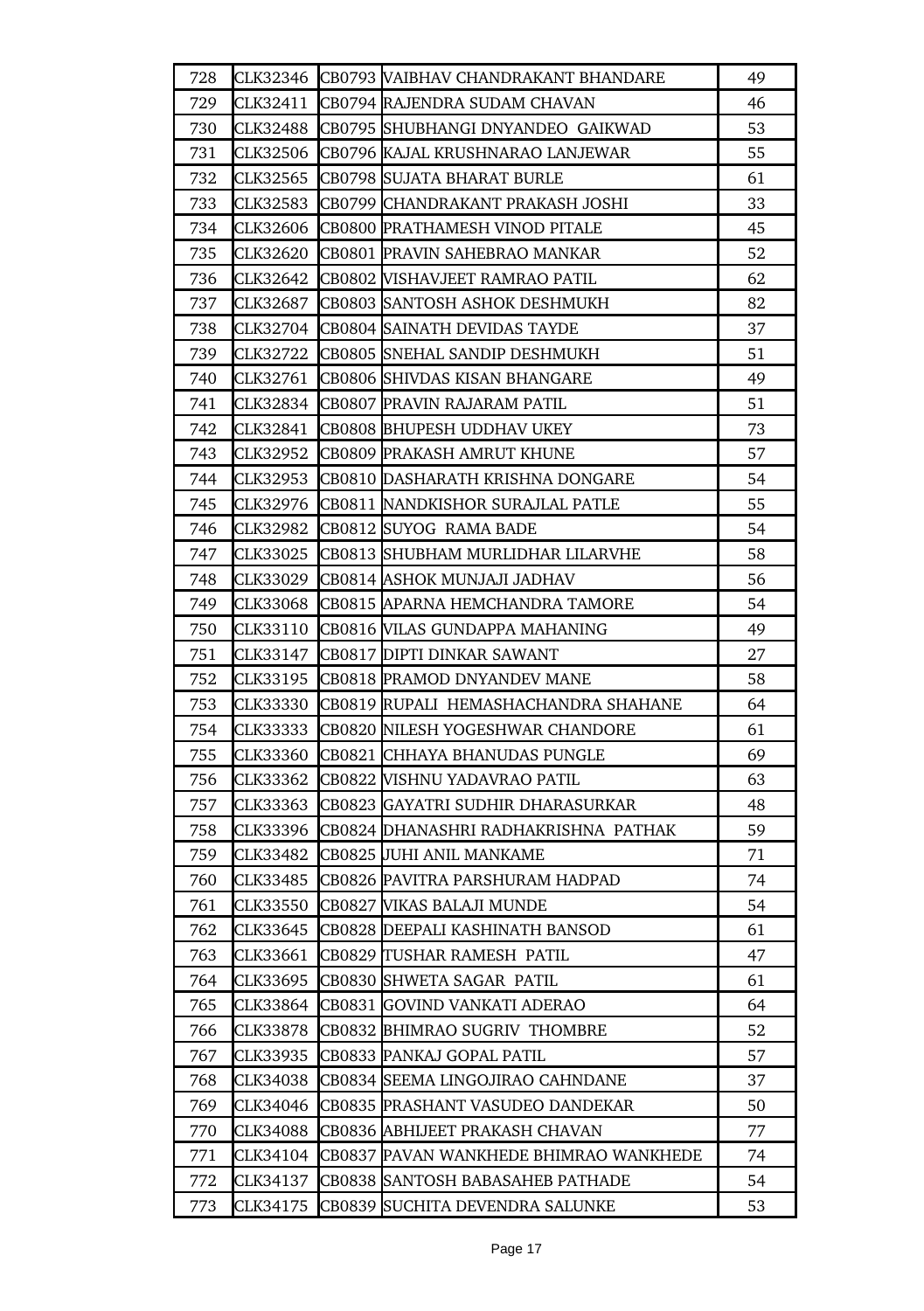| 774 | CLK34187 | CB0840 JAYSHREE SHANKAR PALVE          | 63 |
|-----|----------|----------------------------------------|----|
| 775 | CLK34200 | CB0841 SAVITA HITESH GAIKWAD           | 38 |
| 776 | CLK34239 | CB0842 VAIDEHI SAMIR SHINDE            | 62 |
| 777 | CLK34364 | <b>CB0843 RAJRATAN PRAKASH KANANDE</b> | 59 |
| 778 | CLK34380 | CB0844 MRUDULA SURESHRAO AHERKAR       | 60 |
| 779 | CLK34453 | CB0845 AMBADAS KACHARU MALI            | 63 |
| 780 | CLK34462 | CB0846 AMOL RAMESH TANDALE             | 50 |
| 781 | CLK34473 | CB0847 PRAMOD SATYANARAYANRAO MASKE    | 48 |
| 782 | CLK34474 | CB0848 KIRTI KESHAV DHULAP             | 46 |
| 783 | CLK34567 | CB0849 SUREKHA SHIVNATH PETHE          | 50 |
| 784 | CLK34633 | CB0851 WISHAKA PRASHANT BHANDARE       | 64 |
| 785 | CLK34665 | CB0852 KISHORI ROHAN MORE              | 65 |
| 786 | CLK34734 | CB0853 ROHIT MADHUKAR GODSE            | 66 |
| 787 | CLK34756 | CB0854 RAFIK HAMJA SHAHA               | 76 |
| 788 | CLK34815 | CB0855 KAVITA PHULCHAND RATHOD         | 56 |
| 789 | CLK35006 | CB0856 SACHIN SAKHARAM PALANKAR        | 68 |
| 790 | CLK35044 | CB0857 PRAVIN KAILAS DARUNDE           | 73 |
| 791 | CLK35091 | CB0858 SAIPRASAD MADHUKAR PANDIT       | 65 |
| 792 | CLK35092 | CB0859 AMOL YASHWANT FULE              | 45 |
| 793 | CLK35257 | <b>CB0860 VAISHALI NAVANATH MOTE</b>   | 39 |
| 794 | CLK35344 | CB0861 SAMRUDDHI RAHUL KADAM           | 37 |
| 795 | CLK35378 | CB0862 ASHWINI DEEPAK KALMATE          | 44 |
| 796 | CLK35439 | CB0864 TUSHAR MADHUKAR MALI            | 59 |
| 797 | CLK35448 | CB0865 SARIKA NARESH GHARANIYA         | 46 |
| 798 | CLK35573 | CB0866 TEJAL VIJAY SAWANT              | 35 |
| 799 | CLK35603 | CB0867 NAMRATA SATYAWAN PARAB          | 46 |
| 800 | CLK35644 | CB0868 PALLAVI AMBADAS AMBULKAR        | 61 |
| 801 | CLK35659 | CB0870 GAJANAN GANGADHAR KANWATE       | 40 |
| 802 | CLK35665 | CB0871 MAYURI JITENDRA KURANE          | 50 |
| 803 | CLK35730 | CB0872 PRIYANKA GAJANAN SHINDE         | 53 |
| 804 | CLK35762 | CB0873 SURESH PANDURANG AGALE          | 62 |
| 805 | CLK35808 | CB0874 AAROHI AMIT MONDE               | 40 |
| 806 | CLK35898 | CB0875 KALYAN KARBHARI BALLAL          | 47 |
| 807 | CLK35962 | CB0876 PRASAD PRAMOD KHOT              | 69 |
| 808 | CLK36064 | CB0877 BHIMABAI JAYRAM HAREL           | 57 |
| 809 | CLK36105 | CB0878 AMOL PRAKASHRAO KURHE           | 43 |
| 810 | CLK36112 | CB0879 SHRAVANI SANTOSH TODANKAR       | 68 |
| 811 | CLK36118 | CB0880 ANJALI BHARAT AHIRE             | 69 |
| 812 | CLK36164 | CB0881 VIKAS RAMESH SAUNDARMAL         | 50 |
| 813 | CLK36297 | CB0882 WIKAS GOVINDRAO BHALERAO        | 46 |
| 814 | CLK36351 | CB0883  SURAJ RAJENDRA PADMAGIRWAR     | 42 |
| 815 | CLK36366 | CB0884 MANISHA MADHUKAR MAHAJAN        | 57 |
| 816 | CLK36439 | CB0885 AVINASH BABASAHEB GOPALGHARE    | 79 |
| 817 | CLK36521 | CB0886 MOHAN ANANTA HUMANE             | 55 |
| 818 | CLK36576 | CB0887 GAYATRI RAVINDRA BADGUJAR       | 75 |
| 819 | CLK36583 | CB0888 ANAND BHARAT PATEKAR            | 52 |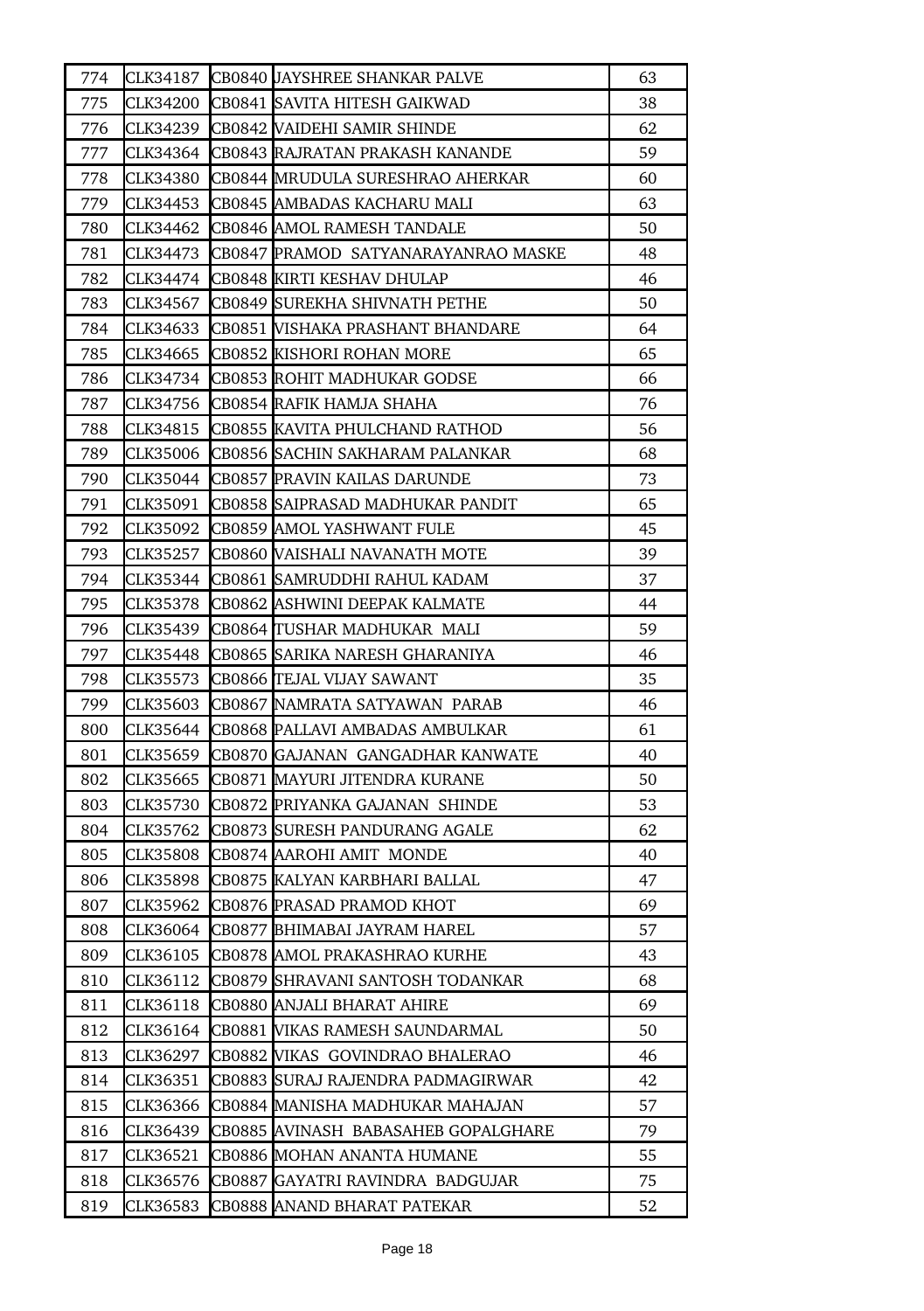| 820 | CLK36627        | CB0889 NANDINI RAVI PATHAK                | 34 |
|-----|-----------------|-------------------------------------------|----|
| 821 | CLK36630        | CB0890 PRAMILA PRAKASH MANE               | 30 |
| 822 | CLK36700        | CB0891 DNYANOBA TUKARAM CHOTHAVE          | 43 |
| 823 | CLK36701        | CB0892 SHIVSHANKAR RAMCHANDRA YELEBOINWAD | 51 |
| 824 | CLK36811        | CB0894 SANDEEP VISHWANATH BOKFODE         | 39 |
| 825 | <b>CLK37006</b> | CB0895 KALPANA SHANTARAM WAGH             | 33 |
| 826 | CLK37106        | CB0896 RUCHITA SUDHAKAR DUDHALKAR         | 39 |
| 827 | CLK37211        | <b>CB0897 DISHANT ARUN PATIL</b>          | 65 |
| 828 | CLK37222        | CB0898 SOMNATH MANMATHAPPA PATHARKAR      | 42 |
| 829 | CLK37337        | CB0900 ANIKET AVINASH PAWAR               | 74 |
| 830 | CLK37363        | <b>CB0901 SAGAR ASHOK RATHOD</b>          | 55 |
| 831 | CLK37421        | CB0903 WIVEK SUDHAKAR DUDHALKAR           | 41 |
| 832 | CLK37423        | CB0904 SATISH NINGAPPA DHALE              | 68 |
| 833 | CLK37524        | CB0905 GAJANAN LAXMAN PANDIT              | 58 |
| 834 | CLK37594        | CB0906 SUPRIYA RAMESH KAMBLE              | 48 |
| 835 | CLK37645        | CB0907 SHWETA ARUNRAO SABLE               | 69 |
| 836 | CLK37670        | CB0908 NIVEK GHANSHYAM GHOBALE            | 35 |
| 837 | CLK37682        | CB0909 SWATI SACHIN SALUNKE               | 61 |
| 838 |                 | CLK37724 CB0910 UMESH GANESHRAO DABHADE   | 58 |
| 839 | CLK37864        | CB0911 KIRTI MAHADEVRAO DONGARE           | 38 |
| 840 | CLK37974        | CB0912 SHIVAJI RAMBHAU PIMPALE            | 72 |
| 841 | CLK37980        | CB0913 PRASAD PRAKASH BENDRE              | 71 |
| 842 | CLK38003        | CB0914 GIRISH SUDHAKAR KUDAKE             | 34 |
| 843 | CLK38031        | CB0915 KISHOR DIWAKAR THAKARE             | 41 |
| 844 | CLK38045        | CB0916 GORAKH RAMRAO BODKHE               | 58 |
| 845 | CLK38054        | CB0917 ABHISHEK BHIMASHANKAR KOMALWAR     | 52 |
| 846 |                 | CLK38066 CB0918 RAVI REKHALAL BANSODE     | 64 |
| 847 | <b>CLK38083</b> | CB0919 APPASO BRAMHADEV PATIL             | 61 |
| 848 | CLK38160        | CB0923 SWAPNIL BAJIRAO BACCHE             | 81 |
| 849 | CLK38233        | CB0924 MAYURI VISHNU JANGAM               | 58 |
| 850 | CLK38264        | CB0925 DINESH DATTATRAYA GATE             | 69 |
| 851 | CLK38279        | CB0926 YAMAJI NAKTU JENGATHE              | 58 |
| 852 | CLK38296        | CB0927 MAHESH CHANDRAVADAN KADAM          | 59 |
| 853 | <b>CLK38303</b> | CB0928 ARAVIND TRYAMBAK PARATWAGH         | 53 |
| 854 | <b>CLK38305</b> | CB0929 SHEETAL ROHAN PATIL                | 57 |
| 855 | CLK38393        | CB0930 SHAILESH SADANAND KOLGE            | 66 |
| 856 | CLK38460        | CB0931 LATA PRADEEP PADWALKAR             | 50 |
| 857 | CLK38465        | CB0932 GAURI ANANT GHADSHI                | 50 |
| 858 | CLK38495        | CB0933 ANKUSH KASHINATH KAMATKAR          | 76 |
| 859 | CLK38658        | CB0934 RASHMI AMIT JADHAV                 | 46 |
| 860 | CLK38688        | CB0935 SULBHA SHIVAJI GAIKWAD             | 45 |
| 861 | CLK38794        | CB0937 TEJASHREE KRISHNA PAWASKAR         | 54 |
| 862 | CLK38895        | CB0938 AKASH BALU GAWANDE                 | 52 |
| 863 | CLK38925        | CB0939 GAYATRI PRAVIN WAKALKAR            | 72 |
| 864 | CLK38956        | CB0940 SHRIPAD GOVIND WAKDE               | 61 |
| 865 | CLK39110        | CB0941 SAMADHAN MARUTI KAMBALE            | 54 |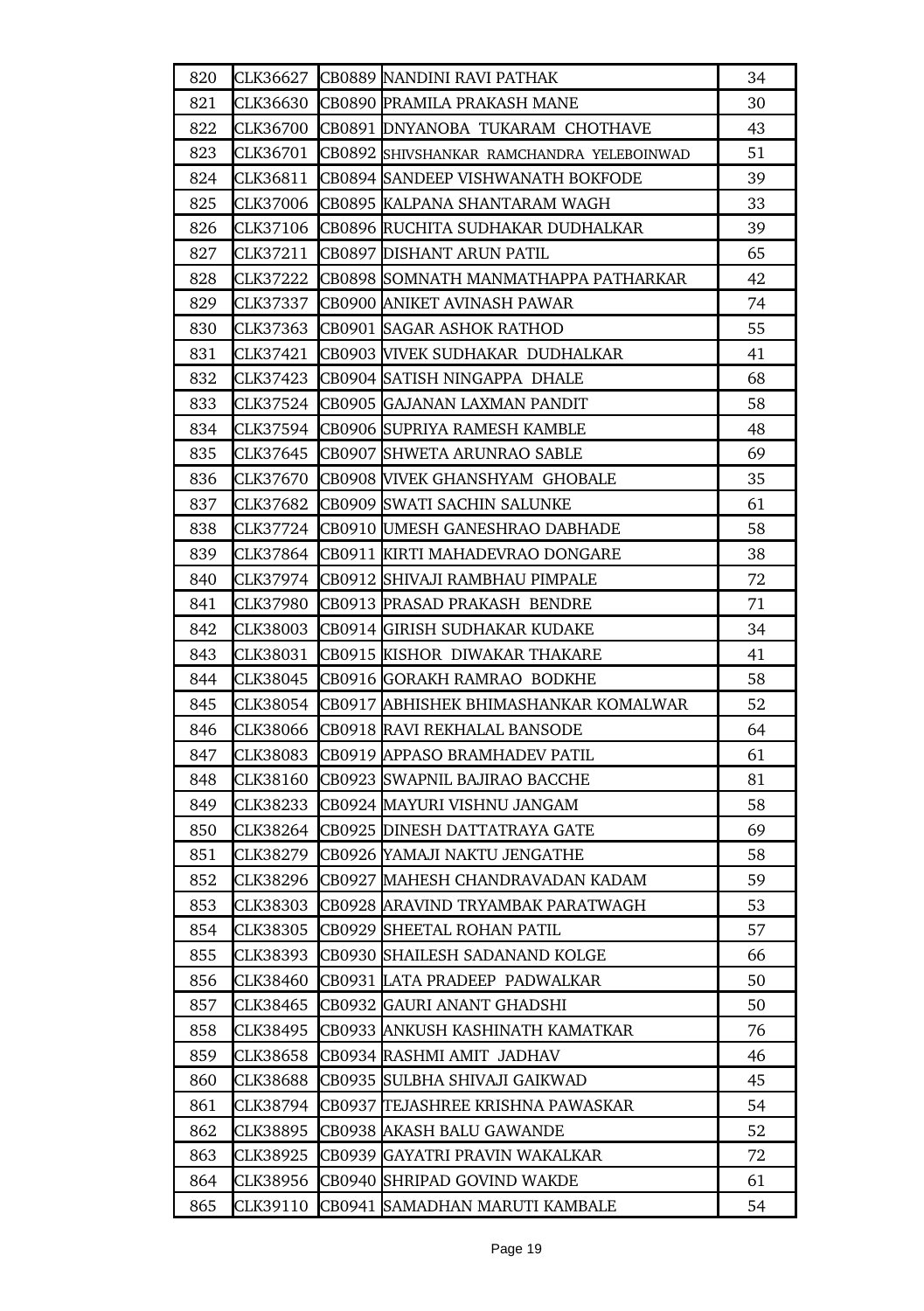| 866 |          | CLK39119 CB0942 UMESH VITHAL KHEDKAR  | 56 |
|-----|----------|---------------------------------------|----|
| 867 | CLK39174 | CB0943 SHIVANAND KASHINATH BASWANTE   | 69 |
| 868 | CLK39271 | CB0944 SUNIL TULSHIRAM DEOLE          | 65 |
| 869 | CLK39336 | <b>CB0945 SAGAR PRAKASH SABALE</b>    | 45 |
| 870 | CLK39489 | CB0947 VIPUL VINOD CHAKKARWAR         | 66 |
| 871 | CLK39492 | CB0948 VANITA BAPU GALVE              | 50 |
| 872 | CLK39570 | CB0949 SNEHAL RAJESH KHATU            | 60 |
| 873 | CLK39612 | CB0950 PRITI PRAKASHRAO GOKHALE       | 57 |
| 874 | CLK39635 | CB0951 SATISH GOROBA WAGHMARE         | 73 |
| 875 | CLK39643 | CB0952 PRAJAKTA SHRIKRISHNANAIK NAIK  | 51 |
| 876 | CLK39673 | CB0953 SUYOG CHANDRAKANT HUJWANT      | 59 |
| 877 | CLK39679 | CB0954 MAJID MAHEBUB SAYYED           | 54 |
| 878 | CLK39694 | CB0955 DIKSHA RAVINDRA SHELAR         | 50 |
| 879 | CLK39702 | CB0956 SHUBHANGI RAJENDRA WARHADE     | 56 |
| 880 | CLK39762 | CB0957 AMOL MAHAJANRAO PAWAR          | 45 |
| 881 | CLK39782 | CB0958 RUSHIKESH CHANDRASHEKHAR PATIL | 51 |
| 882 | CLK39829 | CB0960 MANJUTAI NARHARI WASU          | 55 |
| 883 | CLK39835 | CB0961 PREM SUDHAKAR KOLPE            | 68 |
| 884 | CLK39866 | CB0962 MADHURI ANAND GAWADE           | 47 |
| 885 | CLK40063 | CB0963 YOGESH SITARAM DORALE          | 61 |
| 886 | CLK40074 | CB0964 SHADUL WAHEDSAB SHAIKH         | 57 |
| 887 | CLK40076 | CB0965 UBED HUSSAIN AMJAT SHAIKH      | 59 |
| 888 | CLK40098 | CB0966 SAGAR RAJENDRA VARHADE         | 73 |
| 889 | CLK40317 | CB0967 SHITAL BHAGWAN TATE            | 59 |
| 890 | CLK40332 | CB0968 NUTAN RAM GANGURDE             | 58 |
| 891 | CLK40360 | CB0969 PRASHANT ASHOKRAO DESHPANDE    | 45 |
| 892 | CLK40363 | CB0970 ROHIT RAMESH TODPE             | 61 |
| 893 | CLK40466 | CB0971 CHARUDATT MAHADEV MHATRE       | 40 |
| 894 | CLK40494 | CB0972 SWAPNALI GAJANAN BHALERAO      | 54 |
| 895 | CLK40655 | CB0973 MADANLAL BABULAL SAINDANE      | 42 |
| 896 | CLK40701 | CB0974  PRAJAKTA PRANIT PATIL         | 59 |
| 897 | CLK40746 | CB0975 SAGAR MADHUKAR DHOTRE          | 67 |
| 898 | CLK40800 | CB0976 PRIYA KRUSHNA KHARCHE          | 58 |
| 899 | CLK40903 | CB0977 SHAILENDRA VITTHALRAO MORE     | 60 |
| 900 | CLK40980 | CB0978 AASAWARI MURLIDHAR DHUMAK      | 41 |
| 901 | CLK41014 | CB0979 ASHWINI EKNATH THAKRE          | 27 |
| 902 | CLK41035 | CB0980 DHANANJAY MORESHWARRAO RAUT    | 52 |
| 903 | CLK41054 | CB0981 VISHAL JIVAN MAHAPURE          | 33 |
| 904 | CLK41121 | CB0982 VISHWADEEP KONDIBARAO MAGARE   | 61 |
| 905 | CLK41138 | CB0983 HEENA SHRIKRUSHNA SAWALAKHE    | 52 |
| 906 | CLK41211 | CB0984 ONKAR MANOHAR DESHMUKH         | 55 |
| 907 | CLK41240 | CB0985 VAIBHAV VIKAS JAMKAR           | 51 |
| 908 | CLK41270 | CB0986 AMOL KISHORRAO RAJURKAR        | 55 |
| 909 | CLK41306 | CB0987 VARSHA KACHARU DANKE           | 31 |
| 910 | CLK41330 | CB0988 GOVIND JANKIRAM DESHPANDE      | 44 |
| 911 | CLK41545 | CB0989 RISHIKA CHANDRAPRATAP PATIL    | 62 |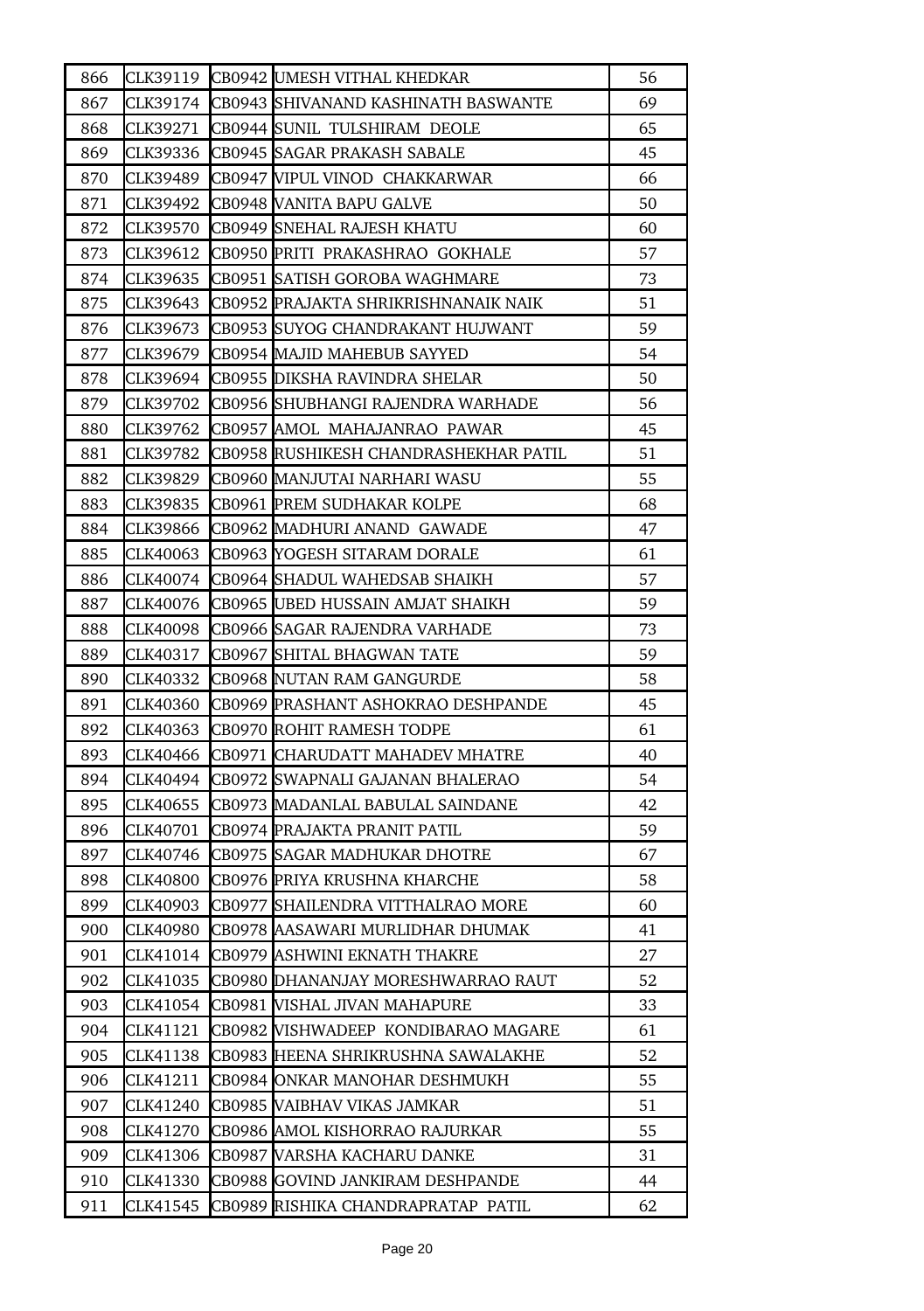| 912 | CLK41787 | CB0990 VIKAS MANIKRAO WAGHMARE         | 68 |
|-----|----------|----------------------------------------|----|
| 913 | CLK41848 | CB0992 MITESH SANJAY JADHAV            | 67 |
| 914 | CLK41895 | CB0993 ASMITA ARUN GURAM               | 46 |
| 915 | CLK41902 | CB0994 AARTI UJJWAL WALKE              | 63 |
| 916 | CLK41956 | CB0996 WITTHAL GOVARDHAN HONALE        | 43 |
| 917 | CLK42069 | CB0997 HARSHAD KAWADU BAWANKAR         | 67 |
| 918 | CLK42194 | CB0998 SHIVSHANKAR RAMRAO JADHAV       | 47 |
| 919 | CLK42362 | CB0999 USHA SUPADA INGALE              | 46 |
| 920 | CLK42413 | CB1000 NARENDRA NAGORAO TEKADE         | 53 |
| 921 | CLK42421 | CB1001 PRATIBHA SHIVAJI SHELKE         | 37 |
| 922 | CLK42435 | CB1002 POOJA DEVENDRA TANDEL           | 57 |
| 923 | CLK42441 | CB1003 VARSHA DIGAMBAR SHIRSE          | 64 |
| 924 | CLK42520 | CB1004 MILINDKUMAR NARAYAN BAWANKAR    | 36 |
| 925 | CLK42540 | CB1005 MOHINI SHIVAJIRAO PATIL         | 50 |
| 926 | CLK42595 | CB1006 SIYERIN LORES DSOUZA            | 49 |
| 927 | CLK42600 | CB1007 AKSHAY DEVIDAS DAMODHARE        | 50 |
| 928 | CLK43121 | CB1008 DHAMMDIP DATTRAO PAIKRAO        | 46 |
| 929 | CLK43178 | CB1009 NAMDEV BHIMRAO NAIKNAWARE       | 66 |
| 930 | CLK43241 | CB1010 RAVINDRA GOWARDHAN KHAIRKAR     | 56 |
| 931 | CLK43324 | CB1011 NAMRATA GANESHRAO WAGHMARE      | 44 |
| 932 | CLK43348 | CB1012 WINDA DHANANJAY GOTHANKAR       | 55 |
| 933 | CLK43380 | CB1013 ARCHANA JAGDISH DAREKAR         | 67 |
| 934 | CLK43401 | CB1014 SACHIN SUKHADEVRAO KONDEKAR     | 52 |
| 935 | CLK43495 | CB1015 BALU VITTHAL JADHAV             | 43 |
| 936 | CLK43508 | CB1018 SHAIKH AFSAR SHAIKH HABIB       | 39 |
| 937 | CLK43618 | CB1020 PRATIKSHA SHAMRAO SANAS         | 69 |
| 938 |          | CLK43664 CB1021 AKSHAY RANJEET YADAV   | 68 |
| 939 | CLK43772 | <b>CB1022 VIKAS PIRAJI HATTIAMBIRE</b> | 52 |
| 940 | CLK43795 | CB1023 RINKU JAYRAM DALVI              | 61 |
| 941 | CLK43806 | CB1024 AJINATH SAMPAT NALE             | 68 |
| 942 | CLK43847 | CB1025 SHATABDI SUDAM KAMBLE           | 56 |
| 943 | CLK43882 | CB1026 ANIL SADASHIV KAREKAMBLE        | 55 |
| 944 | CLK43969 | CB1027 MAHESH NAGORAO PATHAK           | 53 |
| 945 | CLK44018 | CB1028 VARSHA SAHEBRAO JONDHALE        | 74 |
| 946 | CLK44068 | CB1029 OMKAR SURYAKANT TAMSARE         | 76 |
| 947 | CLK44082 | CB1030 PUSHPA SAVJI PATEL              | 54 |
| 948 | CLK44173 | CB1031 ASHWINI RAMDAS KUMARE           | 46 |
| 949 | CLK44229 | CB1032 PRIYANKA VINOD PATIL            | 68 |
| 950 | CLK44278 | CB1033 AKSHAYA TUKARAM PATIL           | 53 |
| 951 | CLK44329 | CB1034 SMITA DASHARATHRAO WAGHMARE     | 74 |
| 952 | CLK44348 | CB1035  KAILASH PRABHU CHAVAN          | 52 |
| 953 | CLK44357 | CB1036 POONAM VAIBHAV JADHAV           | 62 |
| 954 | CLK44412 | CB1037 AMOL AVINASH GIRGAONKAR         | 59 |
| 955 | CLK44431 | CB1038 RESHMA MOHAN TAMBE              | 69 |
| 956 | CLK44503 | CB1039 ROSHAN SURESH LODHE             | 68 |
| 957 | CLK44518 | CB1040 NITIN DNYANESHWAR DHANKE        | 73 |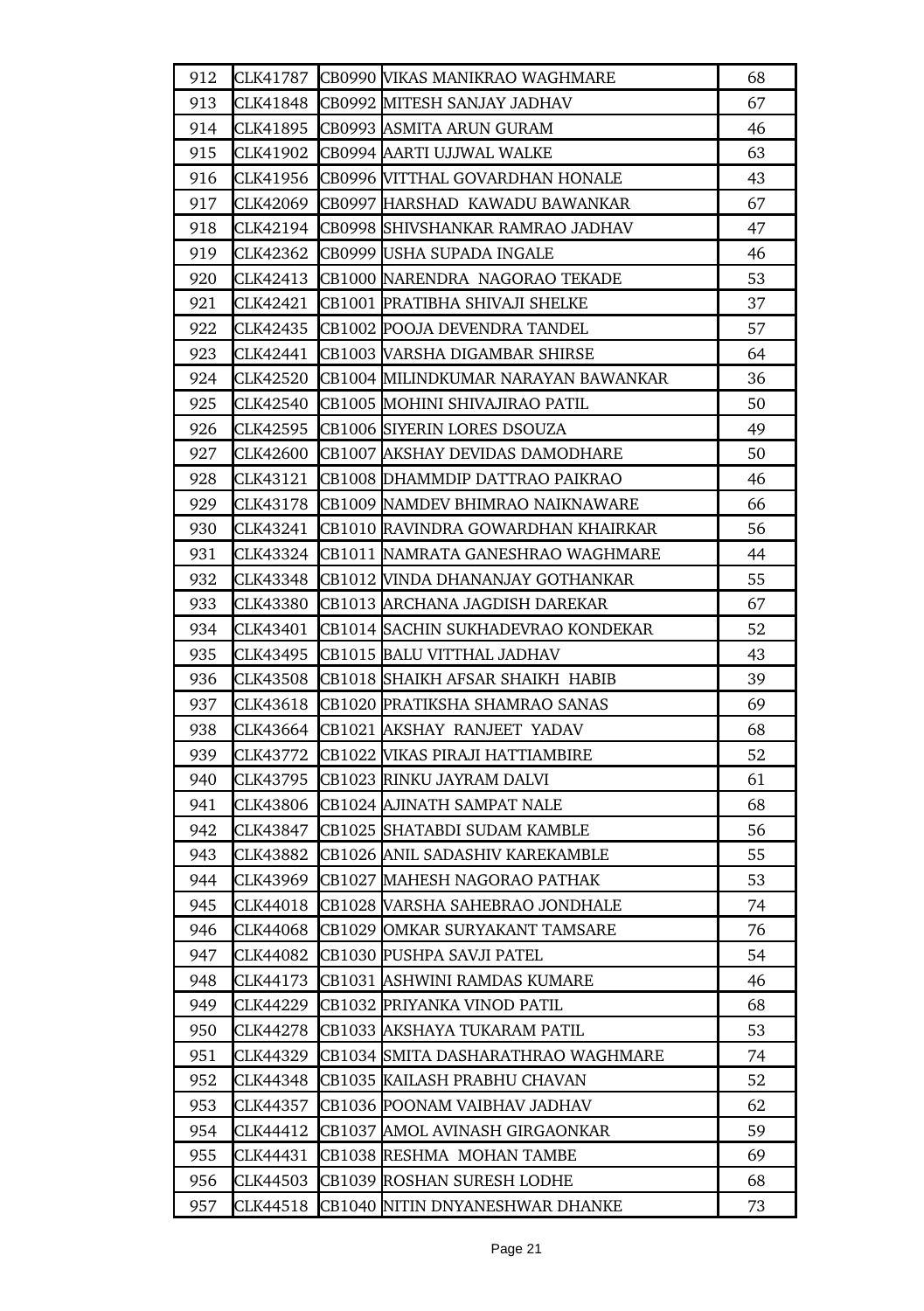| 958  | CLK44522 | CB1041 BHUSHAN VIJAYKUMAR AGRAWAL    | 68 |
|------|----------|--------------------------------------|----|
| 959  | CLK44549 | CB1042 ASHWIN MADHUKAR PUNDGE        | 42 |
| 960  | CLK44587 | CB1043 KHUSHABU RADHESHAYAM RAJPUT   | 66 |
| 961  | CLK44601 | CB1044 RAVINDRA NARAYAN MULEY        | 55 |
| 962  | CLK44704 | CB1047 AMOL NAMDEVRAO SURYAWANSHI    | 74 |
| 963  | CLK44725 | CB1048 SANDEEP BHARAT RATHOD         | 41 |
| 964  | CLK44728 | CB1049 SACHIN VILAS KALEL            | 62 |
| 965  | CLK44762 | CB1050 VANASHREE UMESH GAIKWAD       | 64 |
| 966  | CLK44980 | CB1051 NITA VIJAY SAWANT             | 44 |
| 967  | CLK45010 | CB1052 GEETA PRATUL VAITY            | 75 |
| 968  | CLK45045 | CB1053 SULAXNA HIVRAJ RAUT           | 59 |
| 969  | CLK45347 | CB1054 RAJU MAROTI ZADE              | 51 |
| 970  | CLK45362 | CB1055 SHITAL NAMDEO KHADE           | 60 |
| 971  | CLK45383 | CB1056 MANOJ MADHUKAR KARHE          | 42 |
| 972  | CLK45431 | CB1057  ASHOK DINAJI KHILLARE        | 45 |
| 973  | CLK45545 | CB1059 SHRUTI BALKRISHNA PATIL       | 65 |
| 974  | CLK45561 | CB1060 VIJAY MANSING GIRASE          | 73 |
| 975  | CLK45728 | ICB1062 ICHANDRASHEKHAR SANTOSH KALE | 63 |
| 976  | CLK45881 | CB1064 ASHWINI MAHADEORAO VALATHARE  | 57 |
| 977  | CLK46009 | CB1066 WISHAL DIWAKAR BENDARKAR      | 57 |
| 978  | CLK46260 | CB1067 JAYASHRI RAJENDRA CHAVAN      | 67 |
| 979  | CLK46383 | CB1068 AVINASH NANDU NIKAM           | 55 |
| 980  | CLK46421 | CB1069 ANTESHWAR PANDURANG SHINDE    | 57 |
| 981  | CLK46496 | CB1070 SARIKA MAHADEV BADE           | 73 |
| 982  | CLK46561 | CB1071 INGLE SHRIKRISHNA BHASKAR     | 56 |
| 983  | CLK46572 | CB1072 SANTOSH SHIVAJI MUNDLIK       | 41 |
| 984  | CLK46600 | CB1073 BABITA NAMDEORAO KEWADE       | 40 |
| 985  | CLK46618 | CB1074 NITIN GANPAT SALVI            | 43 |
| 986  | CLK46703 | CB1075 RITA DILIPRAO DHAGE           | 57 |
| 987  | CLK46741 | CB1076 SANJAYKUMAR SURAJLAL FARKUNDE | 45 |
| 988  | CLK46754 | CB1077  NAMRATA TUKARAM KOKARE       | 48 |
| 989  | CLK46768 | CB1078 BALU EKNATH SANGLE            | 61 |
| 990  | CLK46801 | CB1079 MEGHALI SHASHIKANT SATPUTE    | 59 |
| 991  | CLK46812 | CB1080 HEMLATA SANJAY GHUDE          | 65 |
| 992  | CLK46846 | CB1081  AJAY SHIVARAJ BIRADAR        | 56 |
| 993  | CLK46916 | CB1082 CHANDRAKANT PANDURANG MELAT   | 40 |
| 994  | CLK46919 | CB1083 RAJU VITHALRAO GAIKWAD        | 67 |
| 995  | CLK46959 | CB1084 SAMIKSHA MOHAN HADKAR         | 45 |
| 996  | CLK46995 | CB1085 SAYALI VINOD MAYEKAR          | 53 |
| 997  | CLK47128 | CB1086 SUNIL SURESH YADAV            | 53 |
| 998  | CLK47134 | CB1087 SAVITA BAGAL MORE             | 66 |
| 999  | CLK47153 | CB1088 RUTUJA SURESH NAIK            | 39 |
| 1000 | CLK47195 | CB1089 SAJID NABISAAB SAYYAD         | 68 |
| 1001 | CLK47204 | CB1090  SWAPNALI HARISHCHANDRA NAIK  | 59 |
| 1002 | CLK47352 | CB1092 PUNAM PURUSHOTTAM FULEWALE    | 57 |
| 1003 | CLK47362 | CB1093 RESHMA TUKARAM MOTE           | 44 |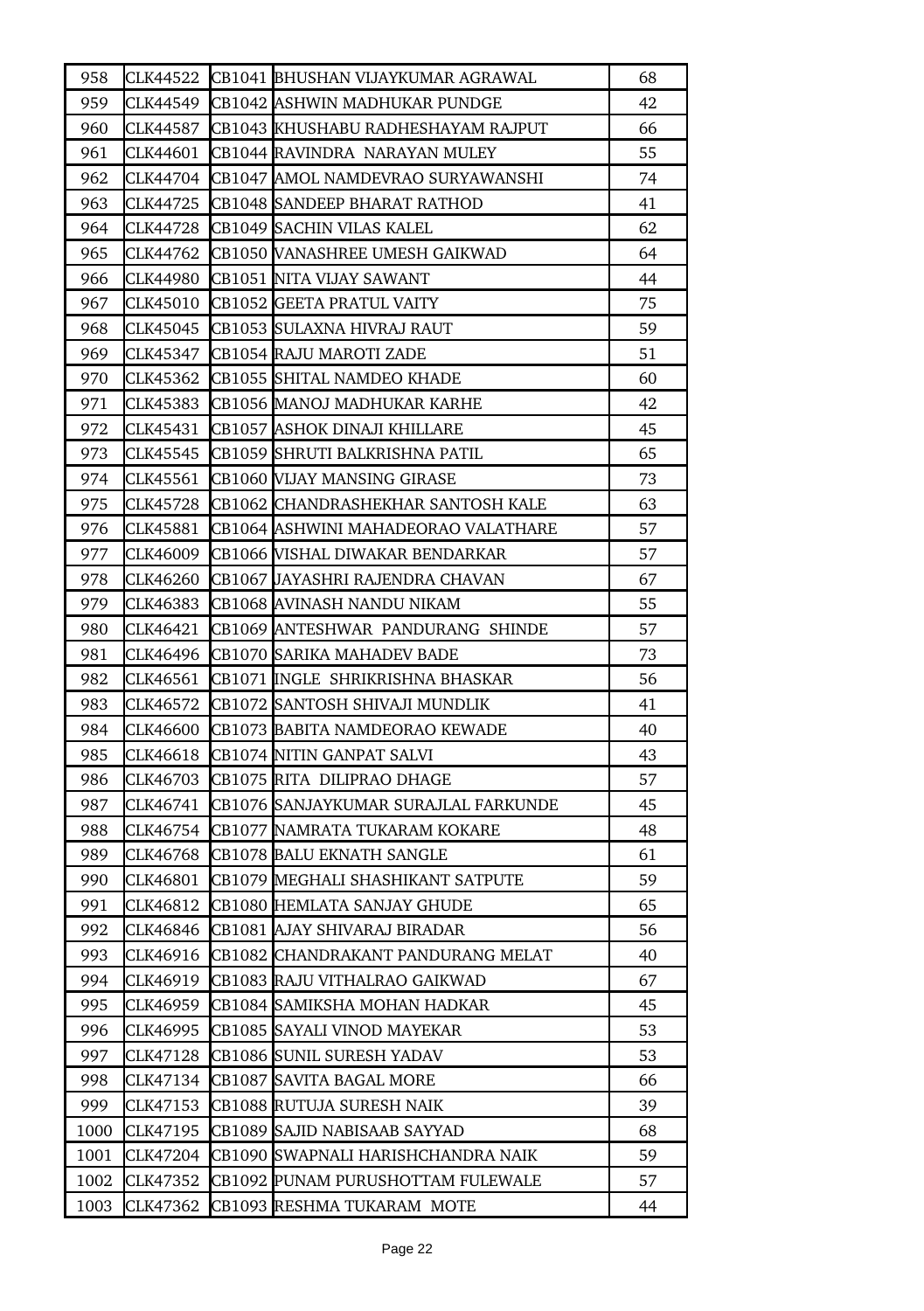| 1004 |                 | CLK47418 CB1096 SADASHIV VITTHALRAO BHARTI | 42 |
|------|-----------------|--------------------------------------------|----|
| 1005 |                 | CLK47474 CB1097 RESHMI ABHIJIT GAWADE      | 45 |
| 1006 | CLK47526        | CB1098 SANJAY DEVIDAS SHELKE               | 54 |
| 1007 | CLK47648        | CB1100 CHETAN DNYANDEV SALVE               | 68 |
| 1008 | CLK47835        | CB1101 PRADIP SADASHIV JANGAM              | 60 |
|      |                 | 1009 CLK47854 CB1102 SACHIN LAHU BANSODE   | 53 |
| 1010 | CLK47862        | CB1103 KOMAL RAJENDRA DHANORKAR            | 58 |
| 1011 | CLK47931        | CB1104 JYOTI VISHWANATH MORANKAR           | 46 |
| 1012 | CLK47947        | CB1105 DEEPAK SURESH NALAVADE              | 71 |
| 1013 | <b>CLK48038</b> | CB1106 SACHIN JAGANNATH PARAB              | 46 |
|      | 1014 CLK48151   | CB1107 VISHAL SIDDHARTH KAMBLE             | 60 |
| 1015 | CLK48156        | CB1108 KALPANA BALU WAGHMARE               | 52 |
| 1016 | CLK48237        | CB1109 SHARDA SHANKAR KOLHE                | 41 |
| 1017 | CLK48405        | CB1110 KAVITA TARACHAND JADHAV             | 74 |
| 1018 | CLK48425        | CB1111 YOGESH HARISHCHANDRA MHASKAR        | 56 |
|      | 1019 CLK48437   | CB1112 SANDIP PREMSING PAWAR               | 43 |
| 1020 | <b>CLK48620</b> | CB1114 CHETAN MANOHARRAO DESHMUKH          | 70 |
| 1021 | <b>CLK48780</b> | CB1116 SUDARSHAN SHRINIVAS MORE            | 77 |
| 1022 | CLK48866        | CB1117 YOGITA UDDHAORAO MOHURLE            | 54 |
| 1023 | <b>CLK48882</b> | CB1118 ANJALI SANDU BHUME                  | 45 |
| 1024 | CLK48906        | CB1120 ROHIT JAYANT KOLI                   | 46 |
| 1025 | CLK48956        | CB1121 MRUNMAYI MAHESH SHETE               | 67 |
| 1026 | CLK48960        | CB1122 KHANDERAO DHONDIBA HAKE             | 59 |
| 1027 | CLK49022        | CB1123 GITANJALI KAKASAHEB PATIL           | 59 |
| 1028 | CLK49133        | CB1124 PRIYANKA NITIN MORE                 | 76 |
| 1029 |                 | CLK49214 CB1125 MAHESH DADASAHEB KHADE     | 78 |
|      |                 | 1030 CLK49224 CB1126 DIKSHA RAMDAS DANGE   | 54 |
| 1031 | <b>CLK49248</b> | CB1127 ALTAB SHAPHUDDIN SHAIKH             | 53 |
| 1032 | CLK49268        | CB1128 NEHA NARENDRARAO BURADE             | 57 |
| 1033 | CLK49353        | CB1129 KALYANI AJABRAO ARGADE              | 66 |
| 1034 | CLK49378        | CB1130 KALPITA KASHINATH PEDNEKAR          | 40 |
| 1035 | CLK49502        | CB1131 NAMRATA ROSHAN PANGERKAR            | 62 |
| 1036 | CLK49509        | CB1132 GAJANAN KISHANRAO JADHAV            | 67 |
| 1037 | CLK49693        | CB1133 NIKHIL SHIVAJI SAVEKAR              | 72 |
| 1038 | CLK49798        | CB1134 PRAMOD NAMDEV WARUNGASE             | 50 |
| 1039 | CLK49853        | CB1135 TRUPTI MAHENDRA JADE                | 35 |
| 1040 | <b>CLK49884</b> | CB1136 SANDEEP RAMDAS KAMBLE               | 67 |
| 1041 | <b>CLK50079</b> | CB1137 SHIVRAJ RAOSAHEB KADAM              | 61 |
| 1042 | CLK50161        | CB1138 DINESHKUMAR DIGAMBARRAO DAHE        | 53 |
| 1043 | CLK50213        | CB1139 RACHANA ASHOK PARDESHI              | 52 |
| 1044 | <b>CLK50268</b> | CB1140 SAYLEE SURYAKANT CHAVAN             | 64 |
| 1045 | CLK50363        | CB1141 MEGHA ANIL CHASKAR                  | 55 |
| 1046 | <b>CLK50604</b> | CB1142 AJAYSINHA ASHOK LINGADE             | 57 |
| 1047 | CLK50669        | CB1144 RAVI ANANTRAO BHISEKAR              | 60 |
| 1048 | CLK50701        | CB1145 MANOJ MOHAN MORE                    | 48 |
| 1049 | <b>CLK50833</b> | CB1146 OMKAR SHANKAR PORE                  | 64 |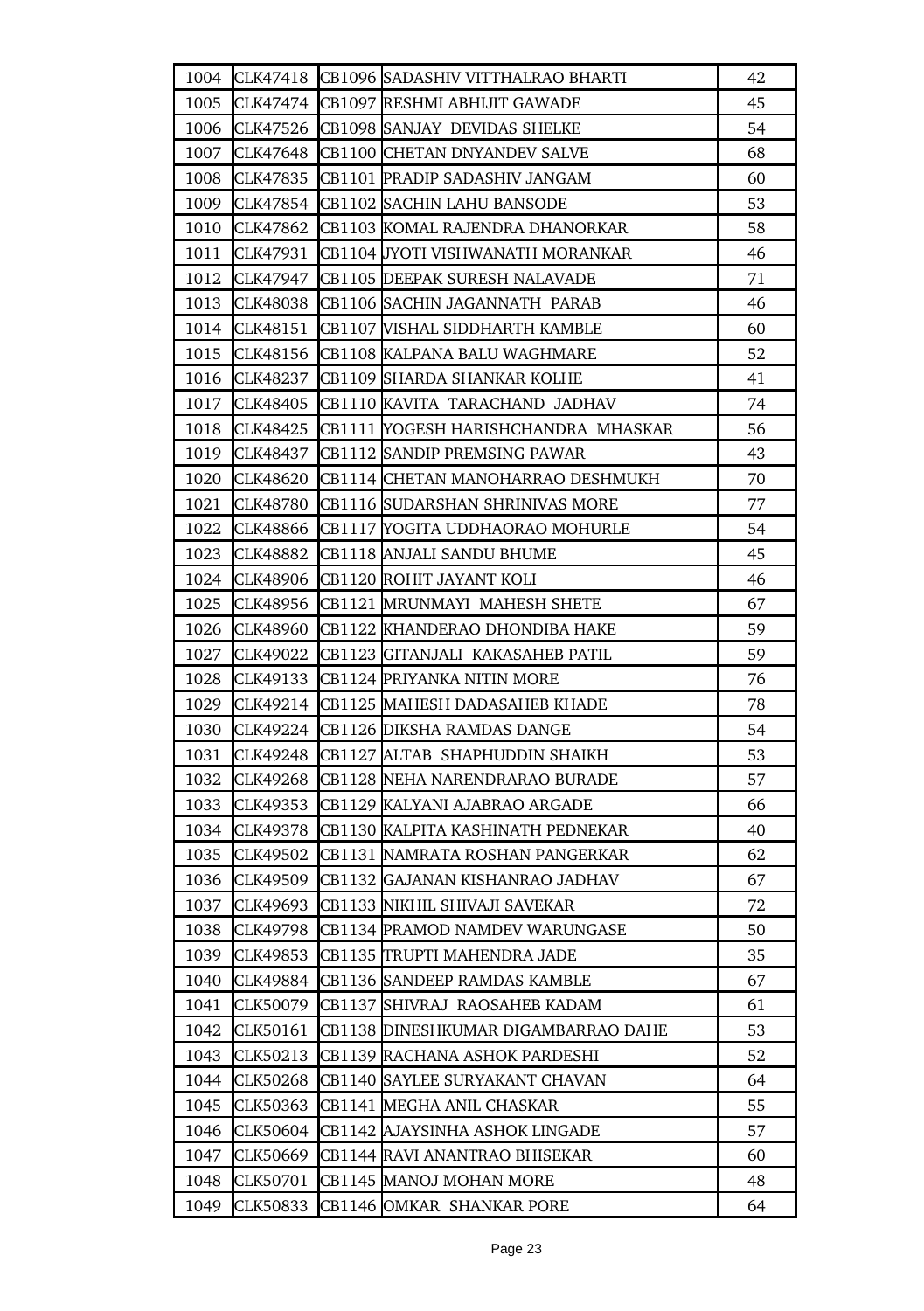| 1050 |                 | CLK50845 CB1147 TASLIMKHAN NAWABKHAN PATHAN | 69 |
|------|-----------------|---------------------------------------------|----|
| 1051 | CLK50945        | CB1149 NILAM VYANKAT WAVHALE                | 53 |
| 1052 | CLK50967        | CB1150 SMITA MAYUR KATE                     | 44 |
| 1053 |                 | CLK51004 CB1151 VIJAY TUKARAM GAWADE        | 52 |
| 1054 |                 | CLK51029 CB1152 SHRIKANT BABURAO KHAMBE     | 59 |
| 1055 |                 | CLK51052 CB1153 NAYANA AMBADAS BAHE         | 51 |
| 1056 | CLK51147        | CB1154 VARSHARANI MANOHAR SUTAR             | 48 |
| 1057 |                 | CLK51177 CB1155 HARSHADA ANIL CHACHAD       | 30 |
| 1058 | CLK51281        | CB1157 SALONI UDAY CHAULKAR                 | 57 |
| 1059 | CLK51333        | CB1158 MADHURI SURYABHAN KHADSE             | 51 |
| 1060 | CLK51430        | CB1159 VAISHALI NANDKUMAR GORAD             | 50 |
| 1061 | CLK51466        | CB1160 NITISH SHARADRAO JOSHI               | 44 |
| 1062 | CLK51523        | CB1161 ADESH PUNDALIK GONDHALI              | 47 |
| 1063 |                 | CLK51553 CB1162 AVINASH ASHOK SALUNKHE      | 50 |
| 1064 | CLK51703        | CB1164 PRATIK ANNA SINALKAR                 | 46 |
| 1065 |                 | CLK51716 CB1165 SACHIN ANIL SAKHARE         | 76 |
| 1066 | CLK51809        | CB1166 MONALI RAMDAYAL RAWATE               | 47 |
| 1067 | CLK51859        | CB1167 SHITAL DAMODAR VERULKAR              | 69 |
| 1068 | CLK51886        | CB1168 MEENAL UTTAM GAMRE                   | 58 |
| 1069 | CLK51900        | CB1169 VINAYA GANPAT MORE                   | 42 |
| 1070 | CLK51901        | CB1170 TRUPTI SHIVDAS KUBAL                 | 70 |
| 1071 |                 | CLK51905 CB1171 ASHISH DWARKAPRASAD DOYE    | 59 |
| 1072 | CLK51926        | CB1172 DIPAK KONDIBA MATKAR                 | 43 |
| 1073 | CLK52032        | CB1175 SANDHYALI JAGDISH DEULKAR            | 51 |
| 1074 | <b>CLK52058</b> | CB1176 PRATHAMESH VILAS CHAVAN              | 58 |
| 1075 | CLK52062        | CB1177 ANANT BALASAHEB DHERE                | 67 |
| 1076 |                 | CLK52096 CB1178 UJWALA TATERAO KENDRE       | 39 |
| 1077 |                 | CLK52123 CB1179 SUVIDHA RAVINDRA KUMBHAR    | 47 |
| 1078 | CLK52228        | CB1180 HEMANT GOVIND RATHOD                 | 44 |
| 1079 | <b>CLK52258</b> | CB1181 TRUPTI GAUTAM KAMBLE                 | 38 |
| 1080 | CLK52289        | CB1182 WISHWAS JANARDHAN CHAPKE             | 53 |
| 1081 | CLK52298        | CB1183  RAFIK BUDDHU NAURANGABADI           | 61 |
| 1082 | CLK52324        | CB1184 SHIVSHANKAR VITTHALRAO BALLORE       | 58 |
| 1083 | CLK52482        | CB1185 SWAPNIL KISHOR MENDHE                | 55 |
| 1084 | CLK52526        | CB1186 SUVARANA JAGANNATH THAKUR            | 40 |
| 1085 | CLK52605        | CB1187 WARAD SANJAY SALVI                   | 65 |
| 1086 | CLK52892        | CB1189 AMOL HIRAJI MAGAR                    | 53 |
| 1087 | CLK52912        | CB1190 PRIYANKA RAJARAM DAWANE              | 36 |
| 1088 | CLK52987        | CB1191 SNEHA UDAYABHAN TEMBHURNE            | 67 |
| 1089 | CLK53137        | CB1193 SWAPNIL RAMDAS MAGRE                 | 55 |
| 1090 | CLK53154        | CB1194 SAMPADA KEDAR DALVI                  | 51 |
| 1091 | CLK53184        | CB1195 YOGESH DATTATRAYA MANE               | 47 |
| 1092 | CLK53445        | CB1196 SIDDHARTH RAMRAO WANKHADE            | 50 |
| 1093 | CLK53472        | CB1197 HEMA PRALHAD GUJAR                   | 57 |
| 1094 | CLK53533        | CB1198 MAYUR SANJAY SATWALE                 | 73 |
| 1095 | CLK53580        | CB1199 NILESH SHRAVAN YESANSURE             | 71 |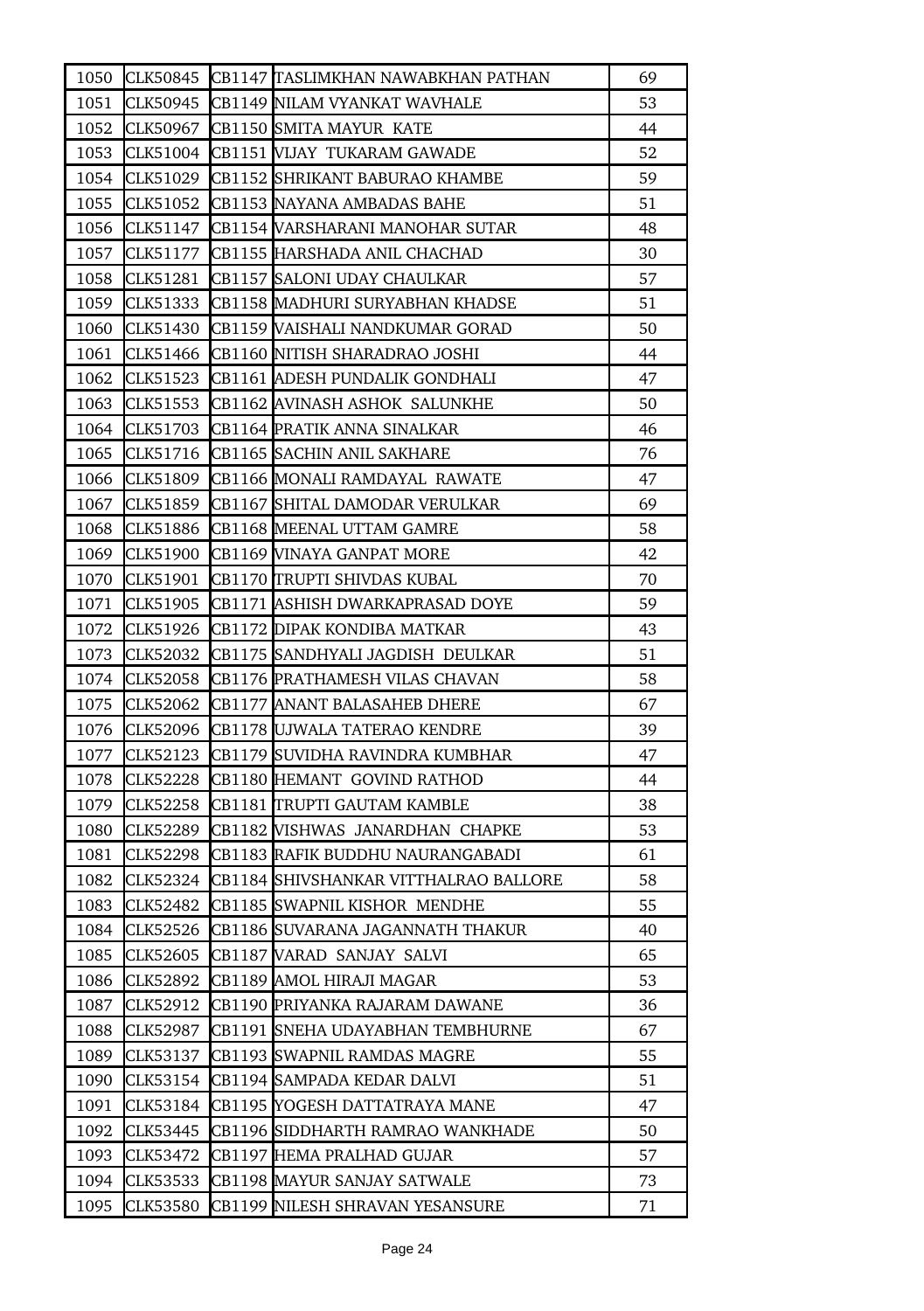| 1096 | CLK53637        | CB1200 PRAVIN RAOSAHEB SIRSAT            | 51 |
|------|-----------------|------------------------------------------|----|
| 1097 | CLK53669        | CB1201 SAGAR MANIKRAO SATWALE            | 73 |
| 1098 | CLK53683        | CB1202 PRANITA VIDYASAGAR ASHTAKE        | 41 |
| 1099 | CLK53716        | CB1203 KRUPAL RAMCHANDRA DIGHORE         | 39 |
| 1100 | <b>CLK53857</b> | CB1204 SWATI GULABRAO ILAG               | 42 |
| 1101 | <b>CLK53919</b> | CB1205 KAILAS KASANDAS CHAVHAN           | 44 |
| 1102 | <b>CLK53984</b> | CB1207 MEERA MANOHARRAO DESHPANDE        | 40 |
| 1103 | CLK54030        | CB1208 MINAL NAMDEORAO KAPLE             | 62 |
| 1104 | <b>CLK54078</b> | CB1209 AMOL PRALHADRAO JAMPALKAR         | 77 |
| 1105 | CLK54106        | CB1210 PRUTHWIRAJ TATYASAHEB KHOT        | 73 |
| 1106 | CLK54261        | CB1211 ROHITKUMAR PITAMBAR GOSAVI        | 61 |
| 1107 | CLK54384        | CB1212 KANCHAN SADANAND PATIL            | 66 |
| 1108 | <b>CLK54489</b> | CB1213 ABOLI AMIT GHADI                  | 53 |
| 1109 | CLK54533        | <b>CB1214 VAISHALI KISHANRAO PAIKRAO</b> | 49 |
| 1110 | <b>CLK54550</b> | CB1215 DATTATRAYA GANESH SUSTE           | 42 |
| 1111 | CLK54559        | CB1216 AKASH AMBADAS RATHOD              | 58 |
| 1112 | CLK54656        | CB1217 DEVANAND VASUDEO BHATKAR          | 81 |
| 1113 | CLK54679        | CB1218 KISHOR VASANTRAO TARASE           | 41 |
| 1114 | CLK54822        | CB1219 RAHUL MURLIDHAR GODE              | 74 |
| 1115 | CLK54892        | CB1220 SANTOSH BABUSING CHAVHAN          | 40 |
| 1116 | CLK54989        | CB1221 MEENA AVDHUTRAO DHENGEKAR         | 50 |
| 1117 | <b>CLK55030</b> | CB1222 DURGESH RAVINDRAJI PAWDE          | 66 |
| 1118 | <b>CLK55033</b> | CB1223 POOJA GAJANAN MHATRE              | 56 |
| 1119 | CLK55099        | CB1224 SANDHYA KIRAN SURVE               | 49 |
| 1120 | <b>CLK55106</b> | CB1225 NITA SHRINIWAS CHANMAL            | 65 |
| 1121 | <b>CLK55107</b> | CB1226 UPASNASINGH ASHOKKUMAR CHAUHAN    | 61 |
| 1122 |                 | CLK55144 CB1227 ASHOK RAGHUNATHRAO KURHE | 36 |
| 1123 | CLK55157        | <b>CB1228 SNEHAL PANDIT PATIL</b>        | 68 |
| 1124 | CLK55211        | CB1229 GANESH MANAJI SHELKE              | 30 |
| 1125 | CLK55271        | CB1230 RAKESH SOPAN WANI                 | 62 |
| 1126 | CLK55334        | CB1231 RAHUL DATTATRAYA CHAVAN           | 43 |
| 1127 | CLK55350        | CB1232 MANSI SANJEEVAN GAMARE            | 43 |
| 1128 | CLK55408        | CB1233 ANUSHREE ANAND ADSULE             | 49 |
| 1129 | CLK55446        | CB1234 MANGALA ANANT APAKARE             | 59 |
| 1130 | CLK55514        | CB1235 GAURI GAURAV PANDHARKAME          | 60 |
| 1131 | CLK55581        | CB1236 RAJESH GOPAL GAIKWAD              | 68 |
| 1132 | CLK55618        | CB1237 YOGESH DIGAMBAR LINGAYAT          | 50 |
| 1133 | <b>CLK55648</b> | CB1238 SMITA KRISHNARAO LANJE            | 61 |
| 1134 | CLK55667        | CB1239 PRIYANKA BABAN GODSE              | 44 |
| 1135 | CLK55689        | CB1240 RAHUL SADANAND POWAR              | 65 |
| 1136 | CLK55704        | CB1241 SACHIN CHANDRAKANT WAGH           | 45 |
| 1137 | CLK55774        | CB1242 SHRIKRISHNA HANUMANTRAO NAGARGOJE | 42 |
| 1138 | CLK55802        | CB1243 PRIYANKA RAJENDRA KADAM           | 68 |
| 1139 | CLK55811        | CB1245 TUKARAM SHIVAJI TUREKAR           | 72 |
| 1140 | <b>CLK55873</b> | CB1246 NITIN DADA PATIL                  | 72 |
| 1141 | CLK55884        | CB1247 PRIYA DEVIDAS SURYAWANSHI         | 66 |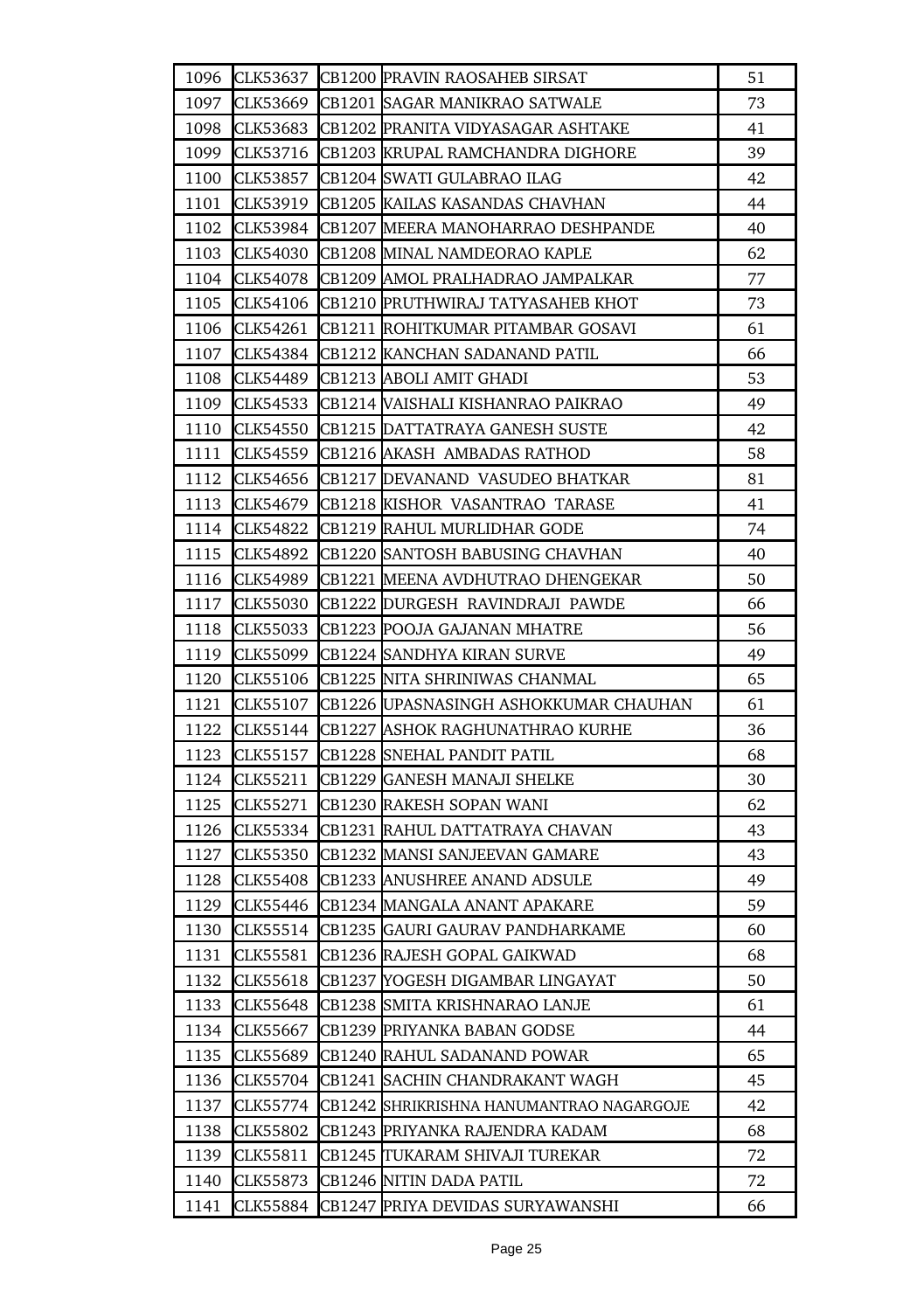| 1142 |                 | CLK55906 CB1248 BHAKTI DHONDOPANT KULKARNI | 42 |
|------|-----------------|--------------------------------------------|----|
| 1143 |                 | CLK55946 CB1249 YOGESH MURLIDHAR NAGWE     | 61 |
| 1144 |                 | CLK55970 CB1250 RESHMA ANANT RANE          | 55 |
| 1145 | CLK56147        | CB1252 AJAY ARUN CHINAK                    | 43 |
| 1146 | CLK56153        | CB1253 PRAKASH VIKASRAO MAHAJAN            | 52 |
| 1147 | CLK56206        | CB1254 ASHWIN UTTAM BORSE                  | 51 |
| 1148 | CLK56249        | CB1255 RAJASHREE VIJAY HULAGE              | 60 |
| 1149 |                 | CLK56279 CB1256 LAXMAN RAVINDRA SAWANT     | 67 |
| 1150 | CLK56307        | CB1257 SUPRIYA BHAJANDAS KANHEKAR          | 67 |
| 1151 | CLK56384        | <b>CB1258 PALLAVI NARAYAN WANKHEDE</b>     | 56 |
| 1152 | CLK56422        | CB1259 AJIT SHAMRAO SATPUTE                | 56 |
| 1153 | CLK56489        | CB1261 SANDHYA MADHUKAR TAJANE             | 31 |
| 1154 | CLK56560        | CB1262 NAVANATH ANANDA RANKHAMBE           | 45 |
| 1155 | CLK56612        | CB1263 ASHUTOSH HAIBATRAO NARHARE          | 62 |
| 1156 | CLK57093        | CB1264 SANCHIT SADANAND PATIL              | 67 |
| 1157 |                 | CLK57135 CB1265 KALPESH ANANT TANDEL       | 75 |
| 1158 | CLK57246        | CB1266 RAJESH SHIVAJI KAMBLE               | 58 |
| 1159 | CLK57273        | CB1267 SANKET GOPALRAO DESHPANDE           | 62 |
| 1160 | CLK57299        | CB1268 DIKSHA SANDESH GODBOLE              | 51 |
| 1161 | CLK57365        | CB1269 PADMAJA ANIL KESARKAR               | 63 |
| 1162 | CLK57451        | CB1271 PREMSAGAR AJIT PAWAR                | 34 |
| 1163 | CLK57460        | <b>CB1272 DIPTI SUNIL KULKARNI</b>         | 54 |
| 1164 | CLK57490        | <b>CB1273 SADIYA MOHD FAIZ MUJAWAR</b>     | 57 |
| 1165 | CLK57640        | CB1274 SUYOG PADMAKUMAR LIMBALKAR          | 37 |
| 1166 | CLK57737        | CB1275 NITIN SURYABHAN TEKADE              | 64 |
| 1167 | <b>CLK57739</b> | CB1276 DIPALI SACHIN DHONGADE              | 37 |
| 1168 | CLK57747        | CB1277 SWATI SHRIKRUSHNA MORE              | 59 |
| 1169 | <b>CLK57820</b> | CB1278 VAIBHAV GAUTAM PAWAR                | 67 |
| 1170 | CLK57887        | CB1279 DEODATTA SHIRISH DHUMNE             | 70 |
| 1171 | CLK57896        | CB1280 MAHESH SHASHIKANT CHAVAN            | 52 |
| 1172 | CLK57938        | CB1282 ESHWAR LOTAN PATIL                  | 46 |
| 1173 | CLK57956        | CB1283 MADHURI DADHRATH GAWARI             | 60 |
| 1174 | CLK58001        | CB1284 SWARA PANKAJ PATIL                  | 57 |
| 1175 | CLK58045        | CB1285 MITHILA SURENDRA HALDANKAR          | 55 |
| 1176 | CLK58059        | CB1286 VAIBHAVEE RAMCHANDRA DESHPANDE      | 25 |
| 1177 | CLK58066        | CB1287 RUBINA ISMAIL TADVI                 | 59 |
| 1178 | CLK58119        | CB1288 SHUBHANGI SHIVAJI KAMBLE            | 31 |
| 1179 | CLK58207        | CB1289 KUNDAN RAMBHAU DUBE                 | 77 |
| 1180 | CLK58256        | CB1290 TANUJA RAMESH GOPALE                | 64 |
| 1181 | CLK58273        | CB1291 PRIYANKA MOHAN GAIKWAD              | 52 |
| 1182 | CLK58311        | CB1292 ABHIJIT MOHAN PENDKALKAR            | 55 |
| 1183 | CLK58340        | CB1293 VIKAS PARMESHWAR MHASKE             | 65 |
| 1184 | CLK58350        | CB1294 RAJKUMAR SHANKARRAO SAKNURE         | 41 |
| 1185 | CLK58450        | CB1295 SANJAY KESHAVRAO CHORMARE           | 40 |
| 1186 | CLK58523        | CB1296 RUPALI CHANDRAKANT SATAM            | 43 |
| 1187 | CLK58609        | CB1297 ANKITA ANANT PATIL                  | 55 |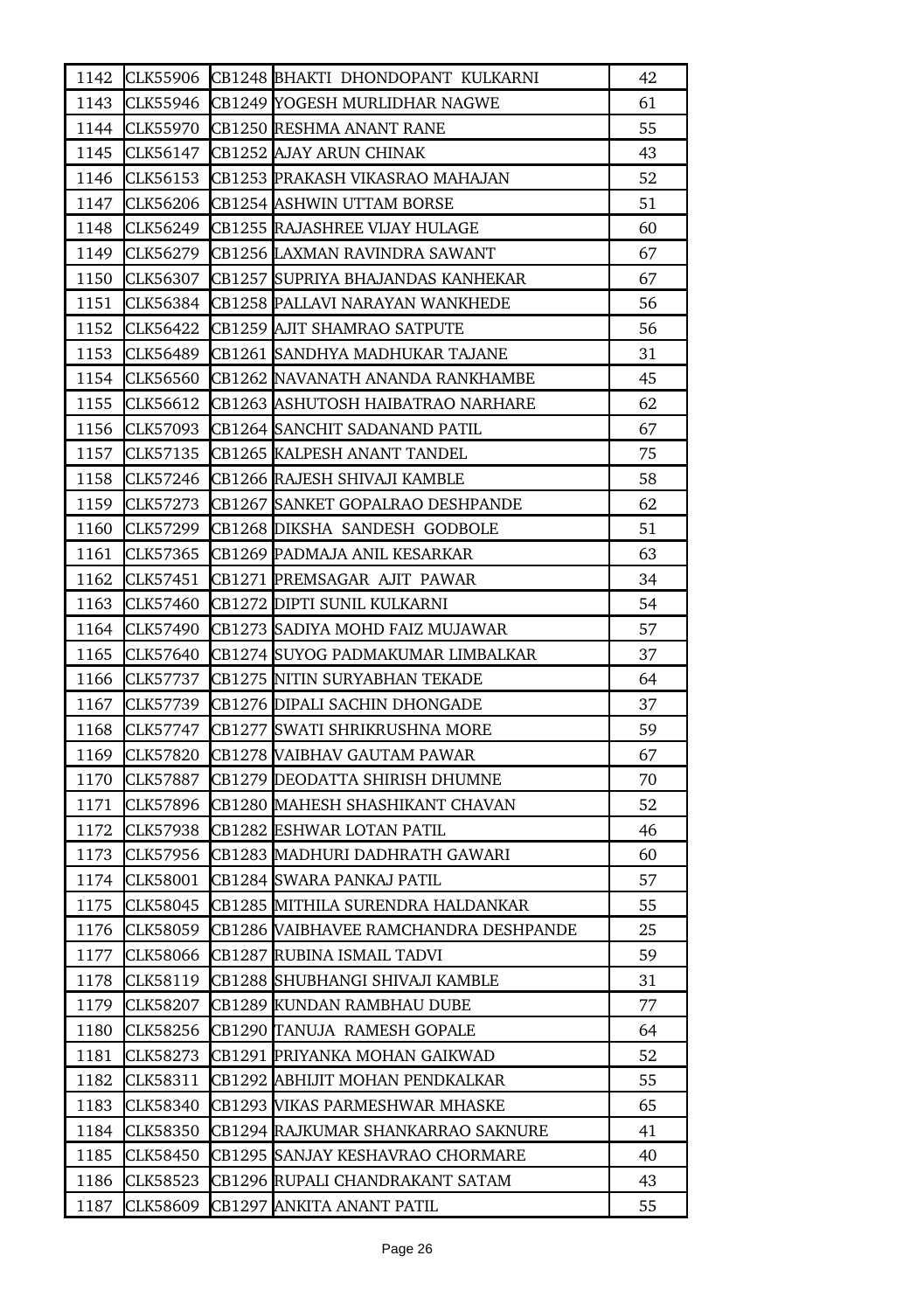| 1188 | CLK58611        | CB1298 SUCHIT SANJAYRAO KUMBHARKAR      | 57 |
|------|-----------------|-----------------------------------------|----|
| 1189 | CLK58637        | CB1299 PALLAVI MANOHAR TAMHANEKAR       | 42 |
|      | 1190 CLK58691   | CB1300 GANESH SITARAM CHOUGULE          | 57 |
| 1191 | CLK58719        | CB1301 ANKITA RAHUL TAMBE               | 49 |
| 1192 | <b>CLK58793</b> | CB1302 VARSHA LAXMAN ZANKE              | 40 |
|      | 1193 CLK58836   | CB1304 SHWETA SHARAD GUJARATHI          | 41 |
| 1194 | <b>CLK58886</b> | CB1305 TEJASHRI UMESH RANE              | 53 |
| 1195 | CLK58910        | CB1306 ASMITA MAGAN AHER                | 44 |
| 1196 | <b>CLK58955</b> | CB1307 KAILASH SUBHASHRAO DHOKANE       | 43 |
|      | 1197 CLK58994   | CB1308 KALPESH KAMLAKAR PATIL           | 74 |
| 1198 |                 | CLK59024 CB1309 JYOTI GAUTAM KOLEKAR    | 57 |
| 1199 | CLK59025        | CB1310 SUSHMA ATMARAM HUMANE            | 46 |
| 1200 | <b>CLK59030</b> | CB1311 ANURADHA SAMBHAJI MEDHE          | 44 |
| 1201 | CLK59031        | CB1312 CHETAN VIJAY SURAVKAR            | 45 |
| 1202 | CLK59105        | CB1314 AKSHAY KISHOR DALAVI             | 48 |
| 1203 |                 | CLK59114 CB1315 AYESHA MAHIBUB SHAIKH   | 58 |
| 1204 | CLK59116        | CB1316 PRADIP MOHAN SATPUTE             | 69 |
| 1205 | CLK59175        | CB1317 AMOL JANARDHAN MASKE             | 68 |
| 1206 | CLK59182        | CB1318 SHRADDHA SUNIL DEVKAR            | 65 |
| 1207 | CLK59231        | CB1319 JYOTNSA VILAS HOOD               | 52 |
| 1208 | CLK59290        | CB1321 SADHANA PANKAJ KULABKAR          | 61 |
| 1209 | CLK59340        | CB1322 MILIND DEVIDAS MALI              | 42 |
| 1210 | CLK59346        | CB1323 ANIKET NARAYAN DHANORKAR         | 56 |
| 1211 | CLK59357        | CB1324 RUPALI GANGARAM SONAVANE         | 61 |
| 1212 | <b>CLK59465</b> | <b>CB1325 WISHNU CHANDRAKANT KOKARE</b> | 67 |
| 1213 | CLK59551        | CB1326 SEEMA SUHAS MAYNAK               | 55 |
|      | 1214 CLK59556   | CB1327 CHANCHAL JAGANNATH DUSE          | 37 |
|      | 1215 CLK59577   | CB1328 DHANSHRI UDAY AHIRRAO            | 58 |
| 1216 | CLK59584        | CB1329 ANKITA VITTHAL PAWAR             | 67 |
| 1217 | CLK59592        | CB1330 PRIYA RATNAKAR WARE              | 61 |
| 1218 | CLK59635        | CB1331 PRAMOD NARAYAN PATIL             | 49 |
| 1219 | CLK59697        | CB1332 SEEMA RAHUL BANSODE              | 43 |
| 1220 | <b>CLK59748</b> | CB1334 SULEKHA SUHAS MAYNAK             | 43 |
| 1221 | CLK59757        | CB1335 MITHUN KRISHNA GAONKAR           | 59 |
| 1222 | CLK59763        | CB1336 ABHAY SUNIL JOSHI                | 63 |
| 1223 | CLK59812        | CB1337 MAHESH SUDHAKAR NEELAM           | 47 |
| 1224 | CLK59827        | CB1338 VIVEK RAMDAS METANGE             | 64 |
| 1225 | CLK59933        | CB1339 CHETAN SAKHARAM TIRGUL           | 52 |
| 1226 | CLK59987        | CB1340 ASHIFALI MEHAMUDALI SAYYED       | 67 |
| 1227 | CLK60011        | CB1341 WIKRANT SHIVAJI THORAT           | 68 |
| 1228 | CLK60012        | CB1342 KIRAN SOPAN GORDE                | 45 |
| 1229 | <b>CLK60073</b> | CB1343 SWAPNIL SHASHIKANT KHANDAR       | 59 |
| 1230 | CLK60126        | CB1344 SACHIN TUKARAM THORAT            | 66 |
| 1231 | CLK60202        | CB1347 DILIP ASHOK BANDGAR              | 47 |
| 1232 | CLK60262        | CB1348 PRASHANT AJABRAO WANKHADE        | 49 |
| 1233 | CLK60313        | CB1350 SHAKTI HIRAMAN KANDE             | 75 |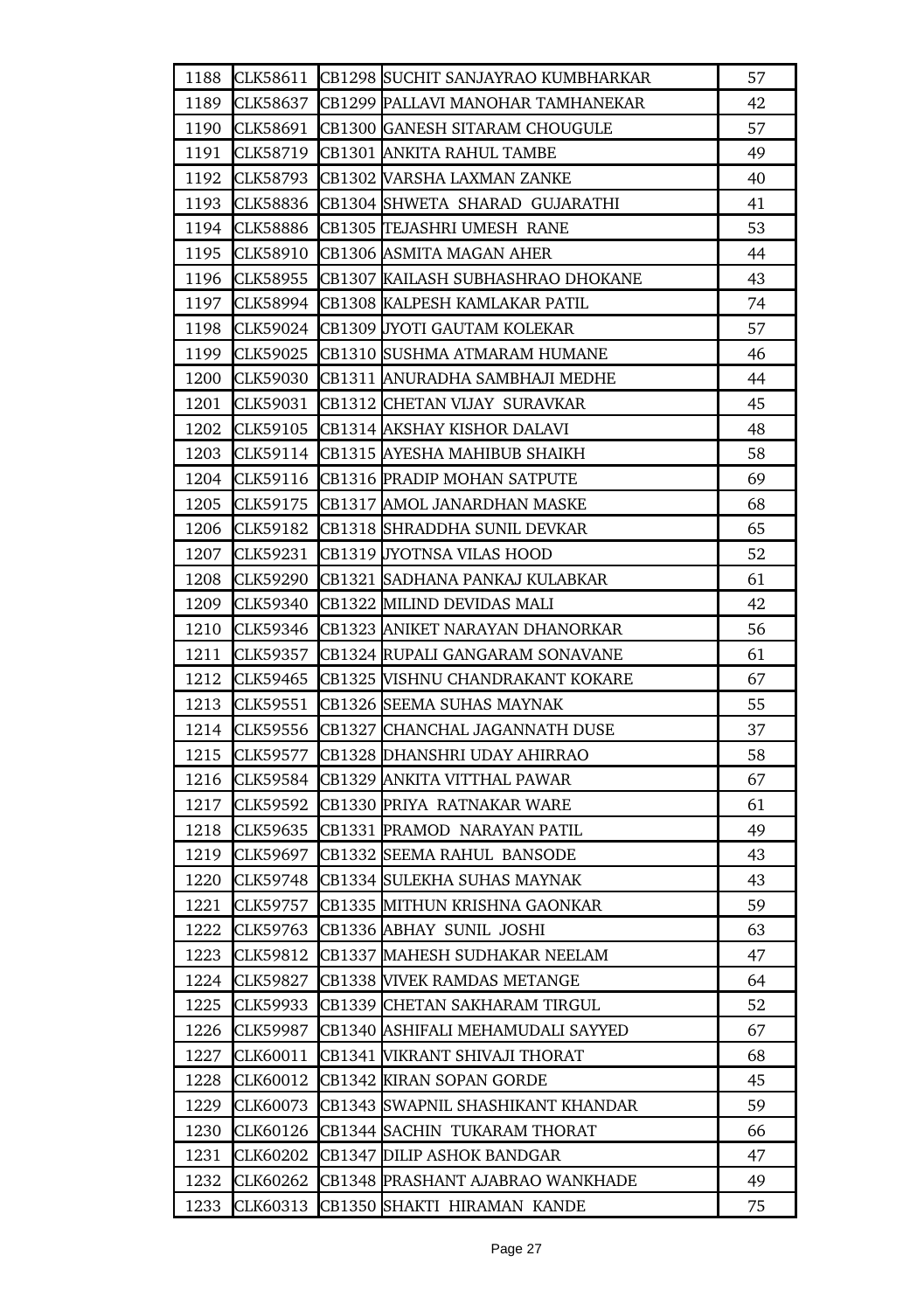| 1234 |                 | CLK60333 CB1351 AMOL PRABHU MUNDHE        | 61 |
|------|-----------------|-------------------------------------------|----|
| 1235 | CLK60357        | CB1352 NITIN VIJAY SHROTE                 | 54 |
| 1236 | CLK60387        | CB1353 SUNIL BALU MALI                    | 46 |
| 1237 | CLK60426        | CB1355 DHANANJAY GOVINDRAO LAGAD          | 62 |
| 1238 | CLK60596        | CB1357 PRACHI VASANT KATE                 | 43 |
| 1239 |                 | CLK60629 CB1358 DINESH ARUN DHOTE         | 55 |
| 1240 | CLK60680        | CB1359 WAISHNVI RATNAKAR KASABEKAR        | 48 |
| 1241 | CLK60689        | CB1360 PRIYANKA VIJAY BHAPKAR             | 43 |
| 1242 | CLK60697        | CB1361 BALASAHEB ASHROBA GAWALI           | 61 |
| 1243 | CLK60713        | CB1362 JAYESHKUMAR VINAYAK GAWANDE        | 48 |
| 1244 | CLK60790        | CB1363 RAVINDRA GULABRAO BANTE            | 54 |
| 1245 | CLK60929        | <b>CB1364 VIVEK ANANTA MADKE</b>          | 65 |
| 1246 | CLK61046        | CB1366 PRADNYA DATTU WAGHAMARE            | 63 |
| 1247 | CLK61075        | CB1367 SUNITA GANESH IDHATE               | 49 |
| 1248 | CLK61123        | CB1368 UTTAM DASHARATH BOTE               | 65 |
| 1249 | CLK61131        | CB1369 KAVITA RAJARAM GAIKWAD             | 50 |
| 1250 | CLK61222        | CB1370 SHUBHAM SAHEBRAO WARHADE           | 72 |
| 1251 | CLK61247        | CB1372 PATHAN AKABARKHA SIKANDRAKHA       | 63 |
| 1252 | CLK61277        | CB1373 MAGDUM RASULSAB MANGRULE           | 55 |
| 1253 | CLK61295        | CB1374 SWATI PRAKASH CHAVAN               | 72 |
| 1254 | CLK61432        | CB1375 SHUBHAM ARVIND SHENDE              | 65 |
| 1255 | CLK61449        | CB1376 RAJASHREE SHARADCHANDRA WADEKAR    | 62 |
| 1256 | CLK61457        | CB1377 MADHURI RAJENDRA VAISHNAV          | 21 |
| 1257 | CLK61509        | CB1378 UMESH DATTATRAYA CHINCHANE         | 51 |
| 1258 | CLK61513        | CB1379 NABHA SACHIN KINI                  | 34 |
| 1259 | CLK61602        | CB1380 KHASERAO PRATAPRAO DESAI           | 52 |
| 1260 | CLK61762        | CB1382 GANESH TUKARAM DAHIPHALE           | 48 |
| 1261 |                 | CLK61906 CB1383 VAISHALI MACCHINDRA GHULE | 52 |
| 1262 | CLK61918        | CB1384 AMIT SUDHAKAR HIWARALE             | 66 |
| 1263 | CLK61932        | CB1385 RUSHESH MANOHAR BORULE             | 59 |
| 1264 | CLK61973        | CB1386 AMOL SUKHADEORAO BOLE              | 57 |
| 1265 | CLK61993        | CB1387 AMITKUMAR FULSING CHAVAN           | 40 |
| 1266 | CLK62071        | CB1388 SANJAY BHAURAO MHASKE              | 44 |
| 1267 | CLK62250        | CB1390 VARSHA SHRAVAN TAYDE               | 59 |
| 1268 | <b>CLK62263</b> | CB1391 SARIKA NIRANJANRAO MENDHE          | 48 |
| 1269 | CLK62276        | CB1392 MINAKSHI NARAYAN TARALKAR          | 68 |
| 1270 | CLK62278        | CB1393 TEJSWINI VISHWANATH RAITHAK        | 37 |
| 1271 | CLK62312        | CB1394 SMITA RAVINDRA MATHKAR             | 64 |
| 1272 | CLK62416        | CB1395 PRATIBHA SHIVAJI BADAK             | 43 |
| 1273 | CLK62422        | CB1396 HANMANT RANGOJI NARWADE            | 45 |
| 1274 | CLK62483        | CB1397 UMESH VALMIK RATHOD                | 57 |
| 1275 | CLK62507        | CB1398 ASHWINI SHANTARAM BAMBALE          | 53 |
| 1276 | CLK62639        | CB1399 GANESH MILU KOKANI                 | 45 |
| 1277 | CLK62670        | CB1400 SNEHAL SURENDRA TANDEL             | 35 |
| 1278 | CLK62758        | CB1401 MIRESH NAVNATH SUTARE              | 43 |
| 1279 | CLK62768        | CB1402 PRITI PREMSING PAWAR               | 60 |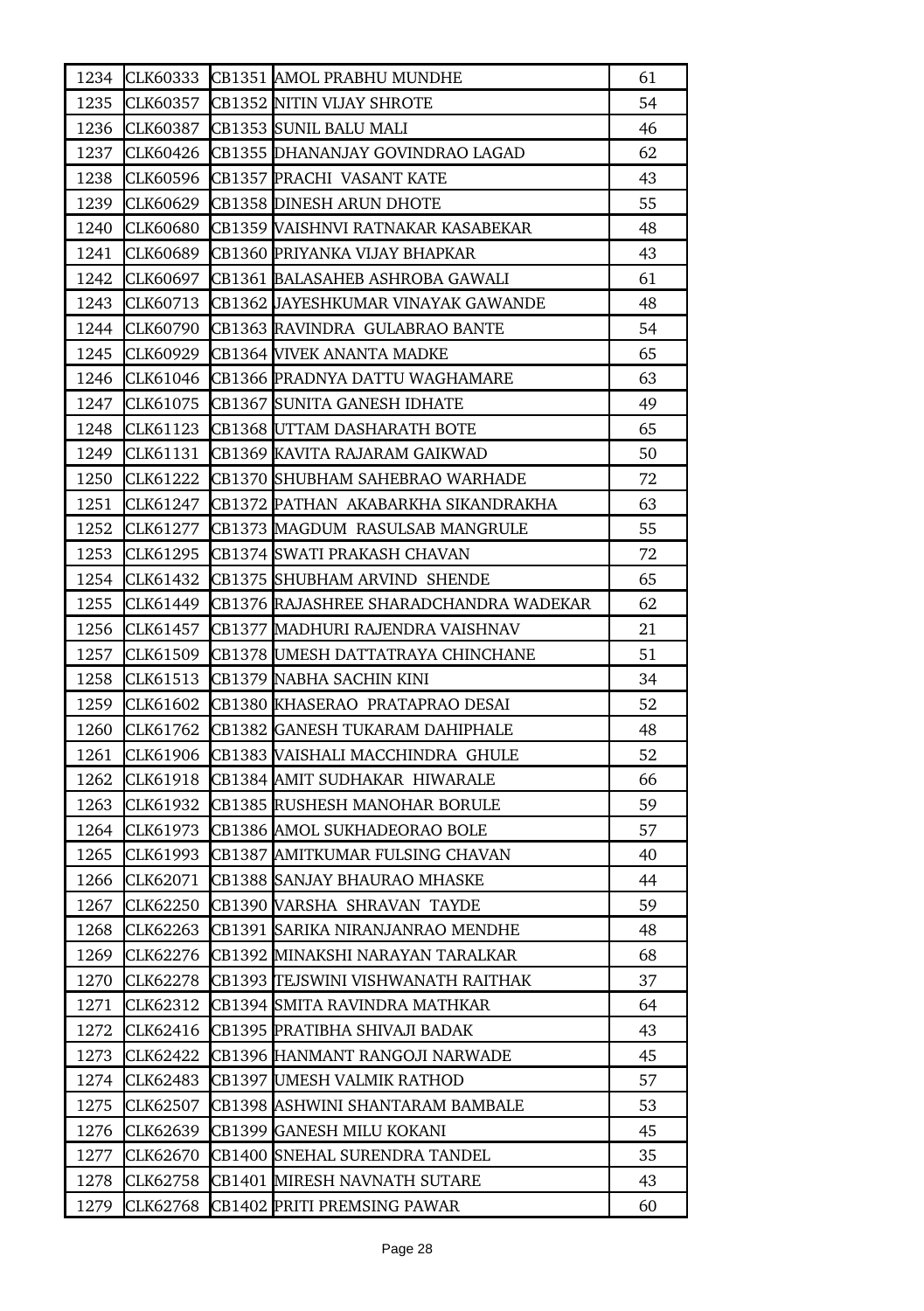| 1280 | <b>CLK63009</b> | CB1403 NATHA SHRIPAT NANNAWARE            | 47 |
|------|-----------------|-------------------------------------------|----|
| 1281 | CLK63119        | CB1404 SHRIKANT ANNASAHEB DEOKAR          | 41 |
| 1282 |                 | CLK63124 CB1405 PRAFUL KRISHANARAO MOHITE | 67 |
| 1283 | CLK63189        | CB1406 JYOTSNA SHAILESH BENDKHALE         | 46 |
| 1284 | CLK63233        | CB1407 MONICA DEEPAK BAVRE                | 56 |
| 1285 | CLK63262        | CB1408 DARSHANA DEEPAK SHINDE             | 62 |
| 1286 | <b>CLK63402</b> | CB1409 MAYUR RAMDAS BAMBLE                | 53 |
| 1287 | CLK63410        | CB1410 SACHIN SAKHARAM LOHAKARE           | 70 |
| 1288 | CLK63491        | CB1411 SUSHMA SITARAM WASTRE              | 65 |
| 1289 | CLK63503        | CB1412 JAIKISHAN GENDRAO LOKHANDE         | 39 |
| 1290 | CLK63518        | CB1413 NITESH SHRAVAN WAGHMARE            | 45 |
| 1291 | CLK63629        | CB1414 DHARMENDRA MADHUKAR JADHAV         | 65 |
| 1292 | CLK63672        | CB1415 LALITA SOMNATH BAVISKAR            | 45 |
| 1293 | CLK63742        | CB1416 NISHA CHETAN WAGHMARE              | 52 |
| 1294 |                 | CLK63754 CB1417 PRADNYA VIJAY BONDE       | 69 |
| 1295 | CLK63763        | <b>CB1418 POOJA HARIOM PANDE</b>          | 50 |
| 1296 | CLK63873        | CB1419 YOGITA KASHINATH LOHAKARE          | 50 |
| 1297 | CLK63929        | CB1420 RUPALI SACHIN SHINDE               | 66 |
| 1298 | CLK63948        | CB1421 GEETANJALI GOPALRAO KALE           | 50 |
| 1299 | CLK63954        | CB1422 NITESH NIVRUTTI TAPASE             | 72 |
| 1300 | CLK63961        | CB1423 ABHIJIT DIPAKRAO BHELKAR           | 56 |
| 1301 | CLK63964        | CB1424 ANURADHA VISHVAMBARRAO TAK         | 62 |
| 1302 | CLK63968        | CB1425 SULAKSHA RUPESH AMBAVANE           | 38 |
| 1303 | CLK64047        | CB1426 DINESH GOVIND MORE                 | 47 |
| 1304 | CLK64095        | CB1427 SNEHAL YASHWANT MHATRE             | 42 |
| 1305 | CLK64156        | CB1428 AKSHADA EKNATH MAHAKAL             | 34 |
|      | 1306 CLK64433   | <b>CB1429 RAKESH KRUSHNAKANT PANDE</b>    | 61 |
|      |                 | 1307 CLK64435 CB1430 JAYA LALA PATOLE     | 50 |
| 1308 | CLK64466        | CB1431 AKSHAY MAHADEV SONAWANE            | 31 |
| 1309 | CLK64499        | CB1432 MALATI GOVIND VISHE                | 42 |
| 1310 | CLK64612        | CB1433 ARUN KESHAO SAKE                   | 35 |
| 1311 | CLK64664        | CB1434 SHYAM DAGDU PARDE                  | 51 |
| 1312 | CLK64833        | CB1437 DEEPALI DINESH DHUMAL              | 50 |
| 1313 | <b>CLK64849</b> | CB1438 RAJESHWAR VITTALRAO SINGATWAD      | 57 |
| 1314 | CLK64954        | CB1439 NIMA SAMBHAJI CHAVAN               | 55 |
| 1315 | CLK65092        | CB1440 SANJAY BALASAHEB RAUT              | 25 |
| 1316 | CLK65098        | CB1441 MAHESH KAILASH KHAMBAT             | 64 |
| 1317 | <b>CLK65309</b> | CB1442 SARIKA SHAMSUNDAR MUTYAL           | 48 |
| 1318 | CLK65381        | CB1443 MADHURI SHYAM MARKAD               | 36 |
| 1319 | <b>CLK65768</b> | CB1445 SONALI MAHADEO PARSUTKAR           | 32 |
| 1320 | <b>CLK66086</b> | CB1446 SURAJ PRABHAKAR RAJURWAR           | 63 |
| 1321 | CLK66116        | CB1447 SUVARNA SACHIN DASWADIKAR          | 59 |
| 1322 | CLK66161        | CB1448 JAYSHREE BABURAO KHADE             | 67 |
| 1323 | CLK66179        | CB1449 NILESH HANUMANT WAGH               | 55 |
| 1324 | CLK66236        | CB1451 SHYAM MOHAN WADEKAR                | 41 |
| 1325 | CLK66255        | CB1452 RAMESH RAMKRISHNA BHAGAT           | 41 |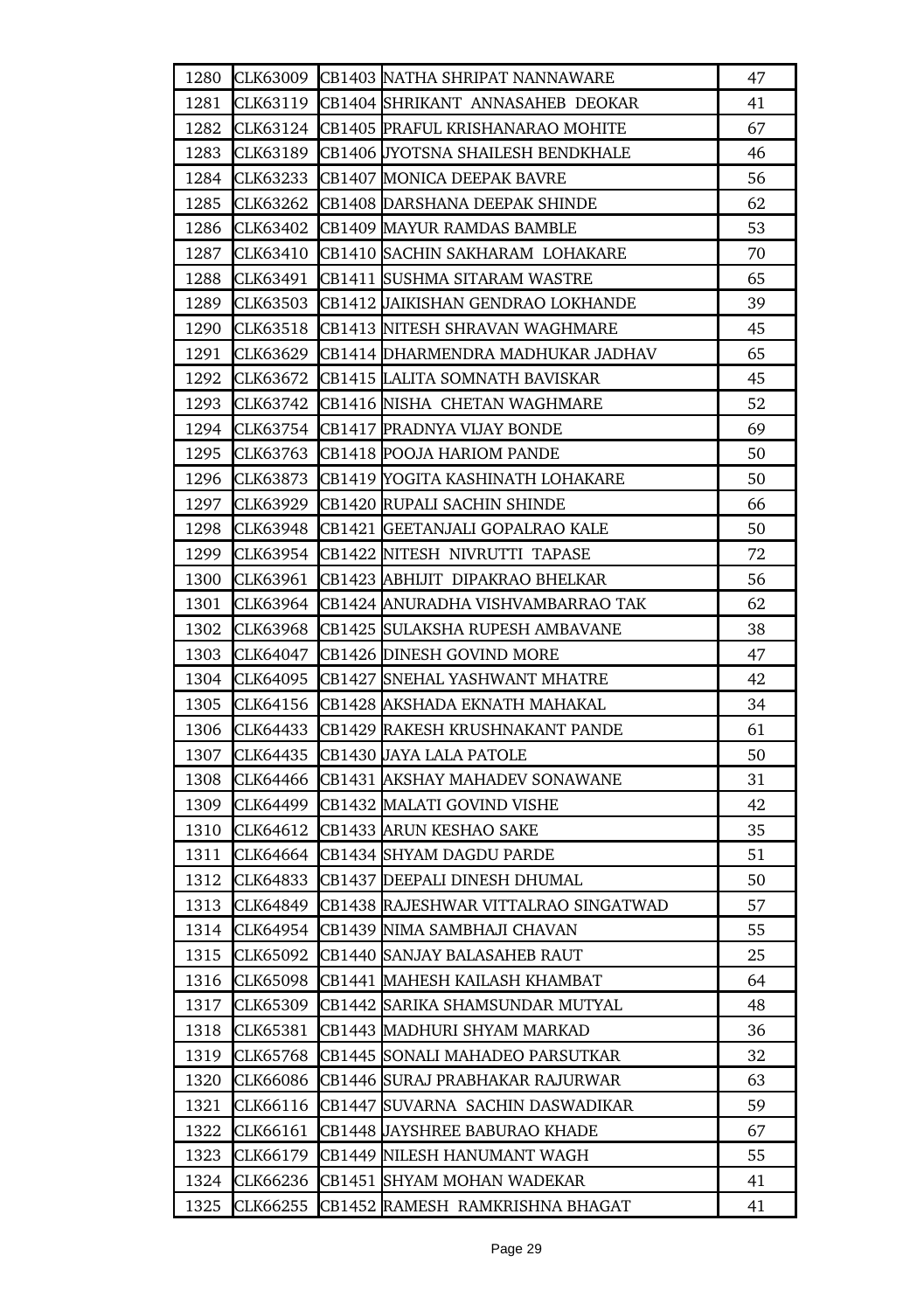| 1326 |                 | CLK66593 CB1453 MRUNMAYEE MORESHWAR AMBULKAR  | 75 |
|------|-----------------|-----------------------------------------------|----|
| 1327 | CLK66687        | CB1454 SUPRIYA UTTAMRAO INGOLE                | 45 |
| 1328 | CLK66749        | CB1455 PRANITA VINOD DABHEKAR                 | 35 |
| 1329 | CLK66781        | CB1456 SUCHITA ASHOK NAVALE                   | 49 |
| 1330 | <b>CLK66849</b> | CB1457 DINESH NINAJI MOREY                    | 53 |
| 1331 | CLK66855        | CB1458 RAGHVENDRA GIRDHAR CHAUBEY             | 71 |
| 1332 | CLK66889        | CB1459 RAHUL TARACHAND LAHASE                 | 38 |
| 1333 | CLK66967        | CB1460 YOGITA MOHAN PARAB                     | 61 |
| 1334 |                 | CLK67155 CB1462 PRIYA VILAS JAWADE            | 63 |
| 1335 | CLK67219        | CB1463 JAYESH PARSHURAM PAGDHARE              | 70 |
| 1336 | CLK67338        | CB1464 CHETAN EKNATH WAGHMARE                 | 57 |
| 1337 | CLK67376        | CB1465 GAJANAN KACHARU PAWAR                  | 71 |
| 1338 |                 | CLK67390 CB1466 DILIP RAM GAIKWAD             | 41 |
| 1339 | CLK67507        | CB1467 NILIMA EKNATH NIKAM                    | 54 |
| 1340 | CLK67582        | CB1468 SANDREP APPASO NIKAM                   | 70 |
| 1341 |                 | CLK67587 CB1469 SWAPNALI SURESH MHASKAR       | 54 |
| 1342 |                 | CLK67643 CB1470 UDAYKUMAR UTTAMRAO NAIK       | 44 |
| 1343 |                 | CLK67684 CB1471 KISHOR PANDURANG MALI         | 65 |
| 1344 | CLK67730        | CB1472 SANDEEP ANANDRAO GONARKAR              | 62 |
| 1345 | CLK67733        | <b>CB1473 WISHAL LAXMAN SAKPAL</b>            | 51 |
| 1346 | CLK67787        | CB1474 VIKAS BHUPAL LOTE                      | 40 |
| 1347 | CLK67822        | CB1475 AMOL MAHIPATI TONAPE                   | 74 |
| 1348 | CLK67845        | CB1476 REKHA SAHEBRAO PAWAR                   | 61 |
| 1349 | CLK67882        | CB1477 KAILASH MAROTI CHANDSURE               | 58 |
| 1350 |                 | CLK67914 CB1478 GOMAJI MANOHAR SHRAWANE       | 51 |
| 1351 | CLK67937        | CB1479 AKSHAYKUMAR VIJAYKUMAR BHALERAO        | 45 |
| 1352 | CLK67953        | CB1480 VAIBHAV SHARAD LAD                     | 53 |
| 1353 |                 | CLK68070 CB1481 MAHENDRAKUMAR RAJARAM PAIKRAO | 58 |
| 1354 | CLK68101        | CB1482 SHALINI DATTATRAY KADTAN               | 50 |
| 1355 | CLK68108        | CB1483 HIRALAL BHOJRAM MESHRAM                | 57 |
| 1356 | CLK68112        | CB1484 MADHURI ASHOK BAVASKAR                 | 56 |
| 1357 | CLK68214        | CB1485 KALYANI KRISHNA ADAWADE                | 54 |
| 1358 | <b>CLK68288</b> | CB1486 JAKIR PATHAN MUSALMAN                  | 54 |
| 1359 | CLK68563        | CB1488 AJABSING SHAYSING PATIL                | 51 |
| 1360 | CLK68650        | CB1489 RUPALI BABURAO NARWADE                 | 54 |
| 1361 | CLK68852        | CB1491 POOJA LOMESH BOROLE                    | 48 |
| 1362 | CLK68859        | CB1492 MINAL MANOHARRAO AMBULKAR              | 47 |
| 1363 | CLK68982        | CB1493 SUSHILKUMAR GAUTAM KAMBLE              | 58 |
| 1364 | CLK69065        | CB1494 KAVITA KASHINATH BAVISKAR              | 54 |
| 1365 | CLK69213        | CB1495 SWATI BHAGWAN GAIGOL                   | 47 |
| 1366 | CLK69343        | CB1496  BHAGYASHRI MADHUKAR KHARATE           | 45 |
| 1367 | CLK69356        | CB1497 SUNIL PRALHAD VIDHATE                  | 45 |
| 1368 | CLK69373        | CB1499 GOPAL NARAYAN THAKARE                  | 37 |
| 1369 | CLK69505        | CB1501 SANCHITA SAMIR TAWADE                  | 70 |
| 1370 | CLK69560        | CB1503 PRASHANT ROHIDAS KALE                  | 39 |
| 1371 | CLK69610        | CB1504 NAMITA MADHUKAR KANADE                 | 55 |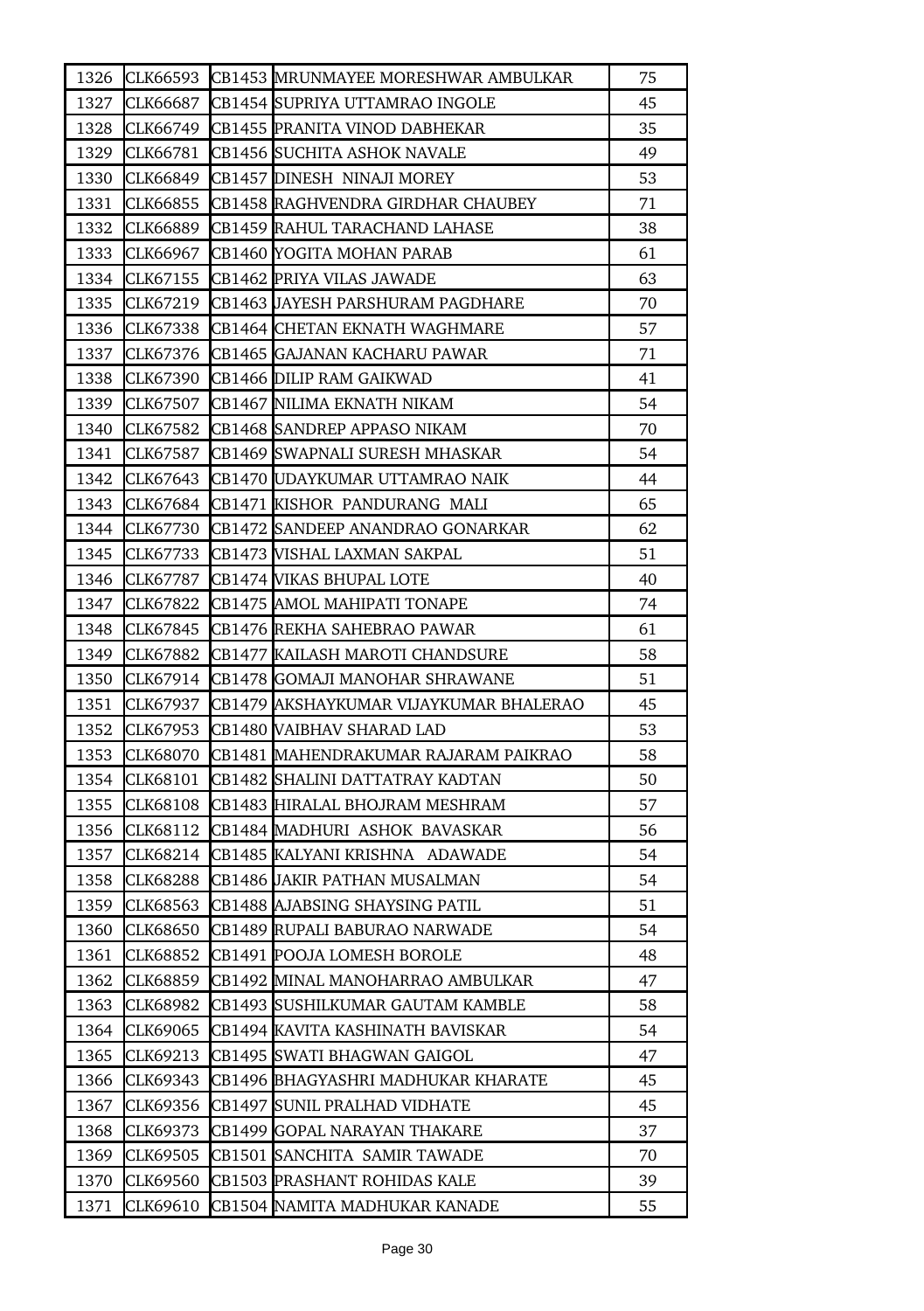| 1372 |                 | CLK69733 CB1505 PRIYANKA JAGANNATH KAPURE  | 37 |
|------|-----------------|--------------------------------------------|----|
| 1373 | CLK69916        | CB1506 RASHMI DAMODHAR DESHMUKH            | 74 |
| 1374 | CLK69918        | CB1507 PRIYA MADHUKARRAO KAMBLE            | 57 |
| 1375 | CLK69926        | CB1508 DEEPAK SHAMCHANDRA CHORMARE         | 30 |
| 1376 | CLK69973        | CB1509 POOJA SHASHIKANTQ SATPUTE           | 47 |
| 1377 |                 | CLK70084 CB1510 SHRUTI SUDHAKAR KARLEKAR   | 46 |
| 1378 | CLK70101        | CB1511 GANESH NANA SUPE                    | 37 |
| 1379 | CLK70194        | CB1512 ANIL GOPU CHAVAN                    | 41 |
| 1380 | CLK70239        | CB1513 SARIKA GAUTAM MANE                  | 42 |
| 1381 | CLK70242        | CB1514 PRAVIN VITTHAL MAHAJAN              | 45 |
| 1382 | CLK70369        | CB1515 SHUBHANGI ASHOKRAO NANDANWAR        | 51 |
| 1383 | CLK70465        | CB1516 SWARA SWAPNIL MORE                  | 57 |
| 1384 | <b>CLK70550</b> | CB1518 KALYANI KANAYALAL SABLE             | 43 |
| 1385 | CLK70693        | CB1519 ANANT KASHIRAM SALUNKE              | 44 |
| 1386 | CLK70715        | CB1520 AMOL VINAYAK INGLE                  | 75 |
| 1387 | <b>CLK70740</b> | CB1521 JAYESH MANISHANKAR DIWALKAR         | 55 |
| 1388 | <b>CLK70879</b> | CB1522 KAILASH ASHOKRAO KHANAPURE          | 60 |
| 1389 | <b>CLK70907</b> | CB1523 SHAIKH SHAMA PARVEEN SHAUKAT SHAIKH | 43 |
| 1390 | CLK71080        | CB1524 YOGITA SHRIKANT KADAM               | 59 |
| 1391 | CLK71213        | CB1526 PRAVIN SAMPAT GHORPADE              | 58 |
| 1392 | CLK71216        | CB1527 SANGDEEP ASHOK PAIKRAO              | 58 |
| 1393 | CLK71267        | <b>CB1528 PRADEEP ASHOKRAO SALVE</b>       | 72 |
| 1394 | CLK71604        | CB1530 SWATI DIGAMBAR SURVE                | 50 |
| 1395 | CLK71969        | CB1531 PRADIP RAMESH LONDHE                | 67 |
| 1396 | <b>CLK72218</b> | CB1533 AMOL DHARMA DARADE                  | 52 |
| 1397 | CLK72384        | CB1534 SAVITA VASANTRAO PATIL              | 60 |
| 1398 | CLK72531        | CB1535 ASMITA UMAKANT MAHALINGE            | 58 |
| 1399 | CLK72577        | CB1536 SHRUTIKA RAMDAS BHILARE             | 60 |
| 1400 | <b>CLK72800</b> | CB1537 ASHOK BHAGAWANRAO KHUPSE            | 64 |
| 1401 | <b>CLK72857</b> | CB1539 KIRAN AMRUT CHAVAN                  | 54 |
| 1402 | CLK72934        | CB1540 AJAY DAYARAM SATPAISE               | 51 |
| 1403 | CLK73118        | CB1541 SWAPNIL SHRIRAM BUNDE               | 56 |
| 1404 | <b>CLK73228</b> | CB1543 SNEHAL SURAJ SALUNKHE               | 61 |
| 1405 | <b>CLK73823</b> | CB1544 YASHODHAN BHALCHANDRA ANAVAKAR      | 71 |
| 1406 | <b>CLK73933</b> | CB1547 ASHISH MADHUKARRAO GAJBHIYE         | 41 |
| 1407 | CLK74006        | CB1549 RANI SOPAN SHINDE                   | 46 |
| 1408 | CLK74146        | CB1550 PORNIMA KETAN PACHARNE              | 67 |
| 1409 | CLK74265        | CB1551 SHRIRAM SAHEBRAO WANKHEDE           | 62 |
| 1410 | CLK74359        | CB1552 SNEHA SURESH CHAVAN                 | 50 |
| 1411 | CLK74393        | CB1553 MOHINI SAURABH DESHPANDE            | 68 |
| 1412 | CLK74491        | CB1554 AVINASH MARUTI KHAMKAR              | 67 |
| 1413 | CLK74573        | CB1557 IMRAN HAFEEZ SYED                   | 54 |
| 1414 | CLK74574        | CB1558 SANDESH BHAGOJI PAWAR               | 65 |
| 1415 | CLK74679        | CB1559 CHETAN DAYARAMJI KHODE              | 63 |
| 1416 | CLK74956        | CB1561 MAYUR JAGANNATH RANADIVE            | 64 |
| 1417 | CLK75014        | CB1562 SHRUTI DATTARAM BHATKAR             | 45 |